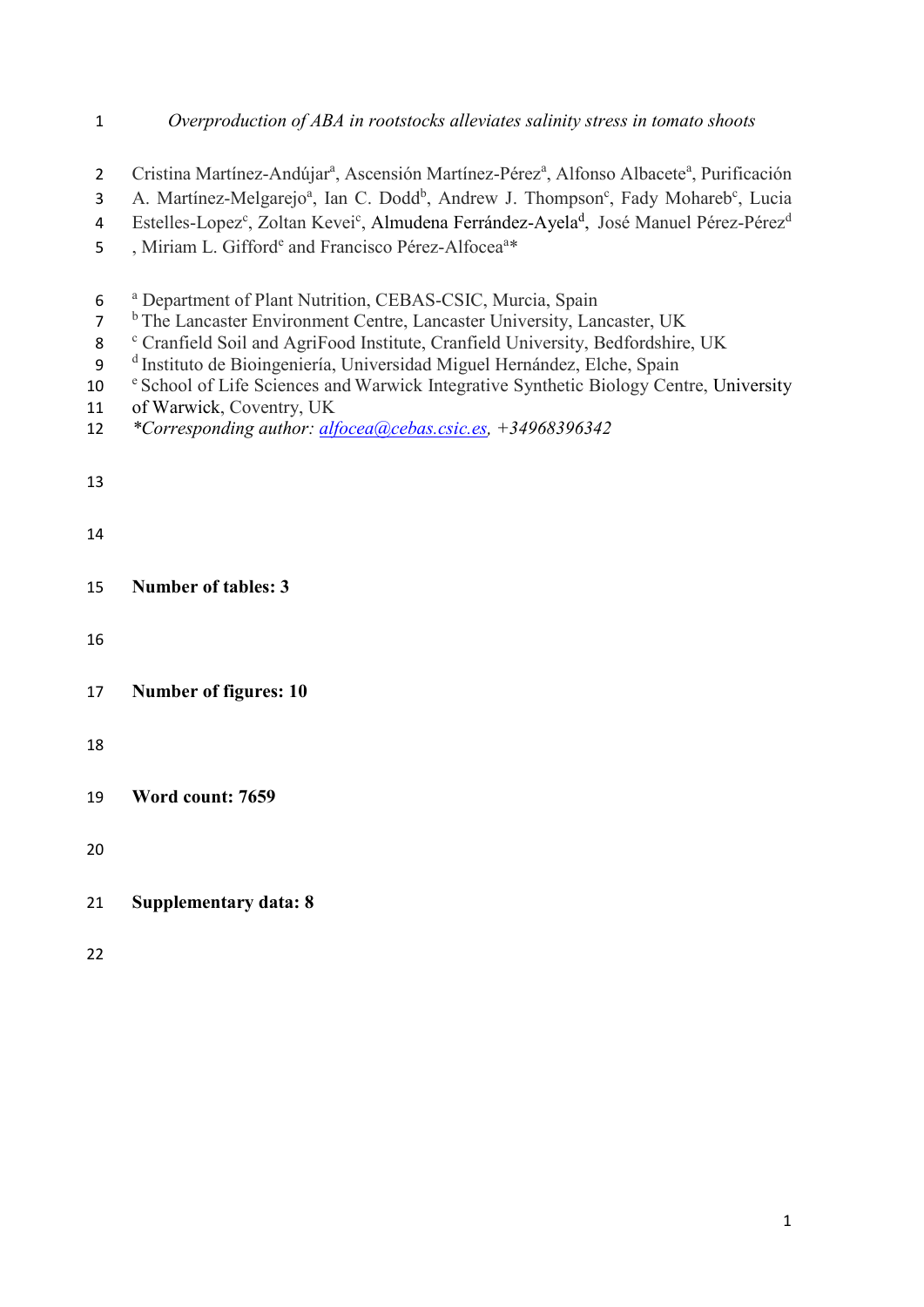#### **Abstract**

 To determine whether root-supplied ABA alleviates saline stress, tomato (*Solanum lycopersicum* L. cv. Sugar Drop) was grafted onto two independent lines (NCED OE) overexpressing the *SlNCED1* gene (9-*cis*-epoxycarotenoid dioxygenase) and wild type 27 rootstocks. After 200 days of saline irrigation ( $EC = 3.5$  dS m<sup>-1</sup>), plants with NCED OE rootstocks had 30% higher fruit yield, but decreased root biomass and lateral root development. Although NCED OE rootstocks upregulated ABA-signalling (*AREB,*  ATHB12), ethylene-related (*ACCs, ERFs*), aquaporin (*PIP*s) and stress-related (*TAS14, KIN, LEA*) genes, downregulation of *PYL* ABA receptors and signalling components (*WRKYs*), ethylene synthesis (*ACO*s) and auxin responsive factors occurred. Elevated *SlNCED1* expression enhanced ABA levels in reproductive tissue while ABA catabolites accumulated in leaf and xylem sap suggesting homeostatic mechanisms. NCED OE also reduced xylem cytokinin transport to the shoot and stimulated foliar 2-isopentenyl 36 adenine (iP) accumulation and phloem transport. Moreover, increased xylem  $GA_3$  levels in growing fruit trusses were associated with enhanced reproductive growth. Improved photosynthesis without changes in stomatal conductance was consistent with reduced stress sensitivity and hormone-mediated alteration of leaf growth and mesophyll structure. Combined with increases in leaf nutrients and flavonoids, systemic changes in hormone balance could explain enhanced vigour, reproductive growth and yield under saline stress.

## **Keywords**

- Abscisic acid, 9-*cis*-epoxycarotenoid dioxygenase, plant hormones, root gene expression,
- salt stress, rootstocks, tomato (*Solanum lycopersicum*).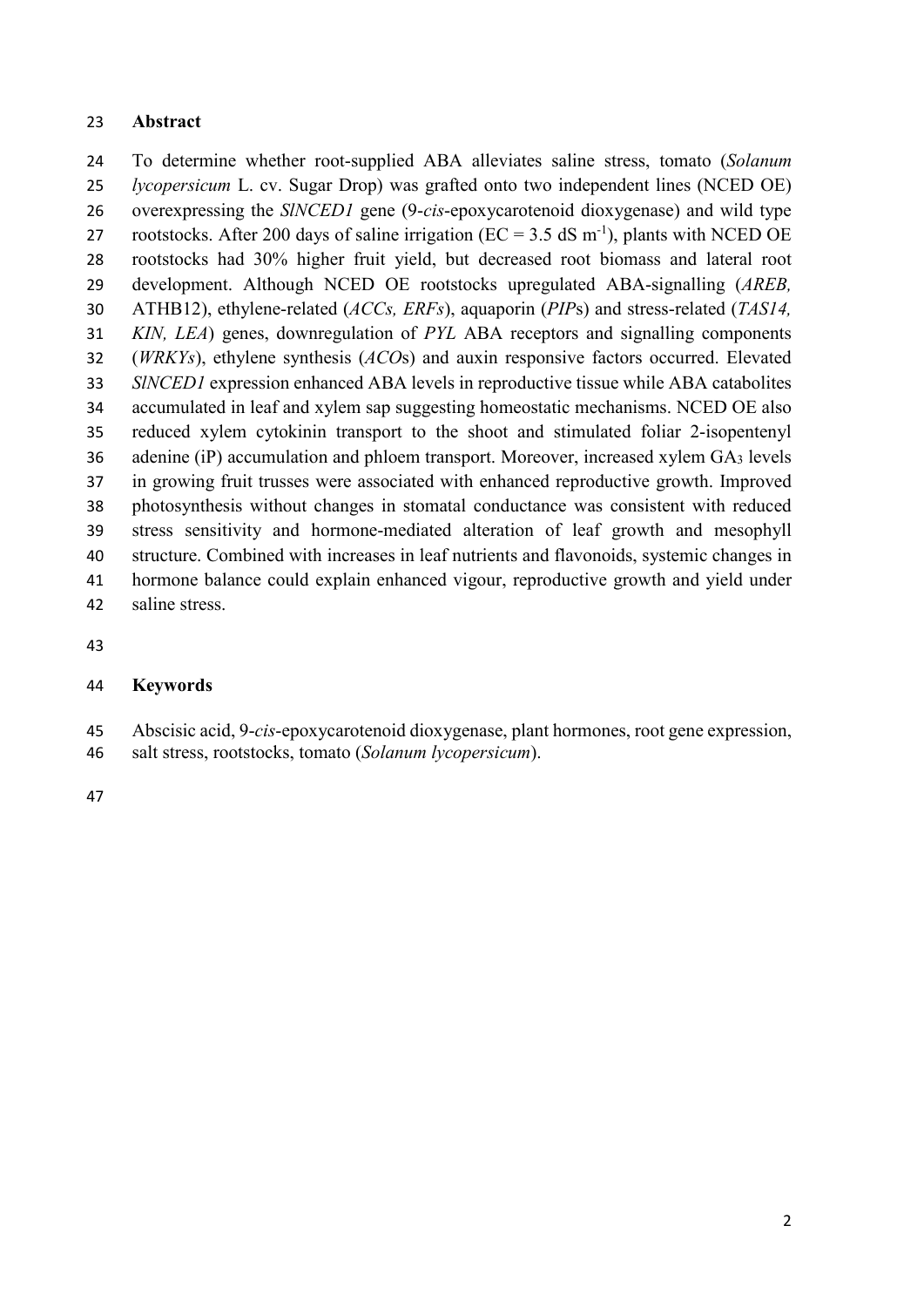#### **Introduction**

 Limited water availability is a shared component of drought and salinity stresses that constrains crop growth and yield. Additionally, salinity stress limits plant growth and agricultural productivity through nutritional imbalance and ion toxicity. Roots sense their environment, triggering transcriptomic and biochemical responses that allow the plant to adapt to such conditions through local and systemic responses, with hormones playing a key role in such adaptive responses (Achard *et al.* 2006). Root-targeted alteration of hormone metabolism and signalling has been proposed as a biotechnological strategy to overcome the effects of saline soils, and to enable this we must understand the specific adaptive roles of plant hormones (Ghanem *et al.* 2011b; Albacete, Martínez-Andújar & Pérez-Alfocea 2014).

 Crops dynamically regulate their root system architecture (RSA) in response to environmental stresses to fulfil their mineral and water requirements. In dry and saline soils, plants reduce lateral root initiation and elongation while promoting root hair density and the growth of the primary root to reach deeper water and nutrient sources (Brown *et al.* 2012; Xu *et al.* 2013; Koevoets, Venema, Elzenga & Testerink 2016; Li *et al.* 2021) Depending on the level of salt tolerance of the plant species or genotype, low-moderate 65 salinity (2-8 dS m<sup>-1</sup>) can promote root growth while high salt levels (8-16 dS m<sup>-1</sup>) restrict root development (Julkowska & Testerink 2015).

 Among the different plant hormones, tissue-specific ABA levels (and responses) change dynamically according to developmental and environmental stimuli. Although ABA is generally considered to inhibit growth of well-watered plants, low ABA concentrations (< 1 μM) can stimulate root growth of Arabidopsis (Ephritikhine, Fellner, Vannini, Lapous & Barbier-Brygoo 1999; Fujii, Verslues & Zhu 2007). Phenotypic comparisons between wild-type (WT) and ABA-deficient mutants demonstrates that WT ABA levels are necessary to sustain primary root growth in maize seedlings grown under low water potential (Sharp & LeNoble 2002), and for leaf expansion and shoot development in tomato (Sharp, LeNoble, Else, Thorne & Gherardi 2000) and Arabidopsis (LeNoble, Spollen & Sharp 2004) under well-watered conditions. ABA may stimulate growth by restricting the biosynthesis of ethylene, a growth inhibitor (reviewed in Sharp et al., 2004). Within the roots, ABA alters gene expression that induces changes in RSA (Sharp *et al.* 2004), increases root hydraulic conductivity (Thompson *et al.* 2007a), modifies nutrient and ionic transport and changes primary metabolism leading to osmotic adjustment (Sharp & LeNoble 2002; Martínez-Andújar *et al.* 2020b).

 Plants growing in dry or saline soil can show stomatal closure before shoot water status (the trigger for leaf ABA accumulation) begins to decline (Gowing, Jones & Davies 1993; Dodd 2005), coincident with root ABA accumulation and export to the shoot as a root- to-shoot signal (Zhang and Davies 1989; Wilkinson & Davies 2002). However, experiments with reciprocal grafts of ABA-deficient and WT plants showed that stomatal closure of WT scions in response to dry (Holbrook 2002) or saline (Li, de Ollas & Dodd 2018) soil was rootstock independent. Instead, roots in drying soil alkalise xylem sap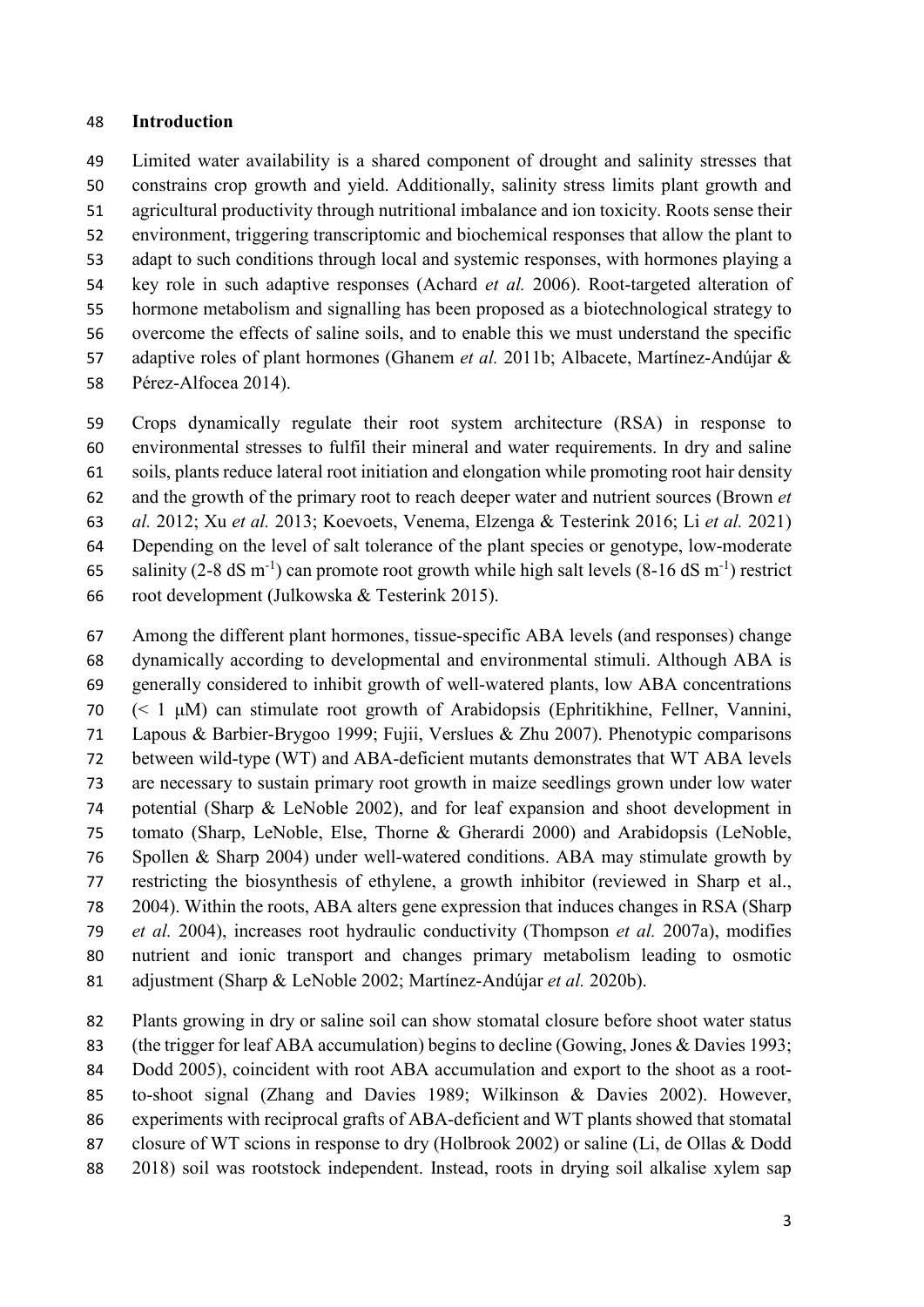causing a redistribution of existing pools of ABA within the leaf that affects stomatal closure (Wilkinson, Corlett, Oger & Davies 1998), and other non-ABA chemical signals such as sulphate (Malcheska *et al.* 2017) or jasmonic acid (De Ollas, Arbona, Gómez- Cadenas & Dodd 2018) may also be involved. ABA detected in the root system may either be synthesized locally or translocated from the shoot via the phloem (McAdam, 94 Brodribb & Ross 2016), and ABA can recirculate between roots and shoots, with roots either acting as a sink for ABA or as a net exporter of ABA to the shoot, depending on plant nutrient and water status (Peuke 2016).

 Genetically increasing endogenous ABA levels is a promising strategy to improve resistance to abiotic stresses such as drought and salinity. The enzyme 9-*cis*- epoxycarotenoid dioxygenase (NCED) is rate-limiting for ABA biosynthesis, and over- expression of *NCED* genes increased ABA content of tissues, as first shown in tobacco and tomato by overexpressing the tomato gene *SlNCED* (Thompson *et al.* 2000, 2007a b). This work provided transgenic tomato lines with different levels of expression of *SlNCED1* and ABA contents (SP12 and SP5) and offers the opportunity to study the effects of high ABA on root-to-shoot communication. In previous reciprocal grafting experiments between WT, SP12 and SP5, ABA in xylem sap collected from de-topped roots was mainly determined by the root genotype, as might be expected in the absence of the shoot. Also, root cultures (again independent of the shoot) of SP12 and SP5 had higher ABA content that WT, thus overexpression of *SlNCED1* was sufficient to increase ABA biosynthesis in the root alone (Thompson *et al.* 2007b), despite the much lower level of NCED substrate available in roots compared to leaves (Taylor, Sonneveld, Bugg & Thompson 2005). In contrast, stomatal conductance in well-watered reciprocal grafting experiments was significantly affected only by the shoot genotype (Thompson *et al.* 2007b). Overexpression of NCED has now been explored in many systems, and its limiting effect on stomatal conductance confers improved water use efficiency (WUE) (Thompson *et al.* 2007a) and resistance to terminal drought (withdrawal of irrigation in pot experiments). Lower transpiration rate and slower soil moisture depletion of these NCED-overexpressing lines maintains turgor of tobacco (Qin & Zeevaart 2002), grapevine (He *et al.* 2018), and petunia (Estrada-Melo, Ma, Reid & Jiang 2015) in drying soil. NCED overexpression also increased growth relative to WT under osmotic stress (NaCl, mannitol) in tobacco (Zhang, Yang, Lu, Cai & Guo 2008) and improved transpiration and reduced chloride accumulation in Arabidopsis grown in "a 150 mM chloride dominant solution" (Zhang, Yang, You, Fan & Ran 2015). However, the effect of rootstocks overexpressing NCED on plant growth and yield responses to saline soil has not been investigated.

ABA interacts with other hormones to mediate local and systemic stress responses (Sah,

126 Reddy & Li 2016): it antagonizes the growth inhibitory effects of ethylene production in

tomato shoots (Sharp *et al.* 2000), Arabidopsis shoots (LeNoble *et al.* 2004), and maize

roots (Spollen, Lenoble, Samuels, Bernstein & Sharp 2000), and also during grain-filling

in wheat (Yang, Zhang, Liu, Wang & Liu 2006). Moreover, root-supplied ABA from WT

rootstocks was sufficient to revert xylem 1-aminocyclopropane-1-carboxylic acid (ACC)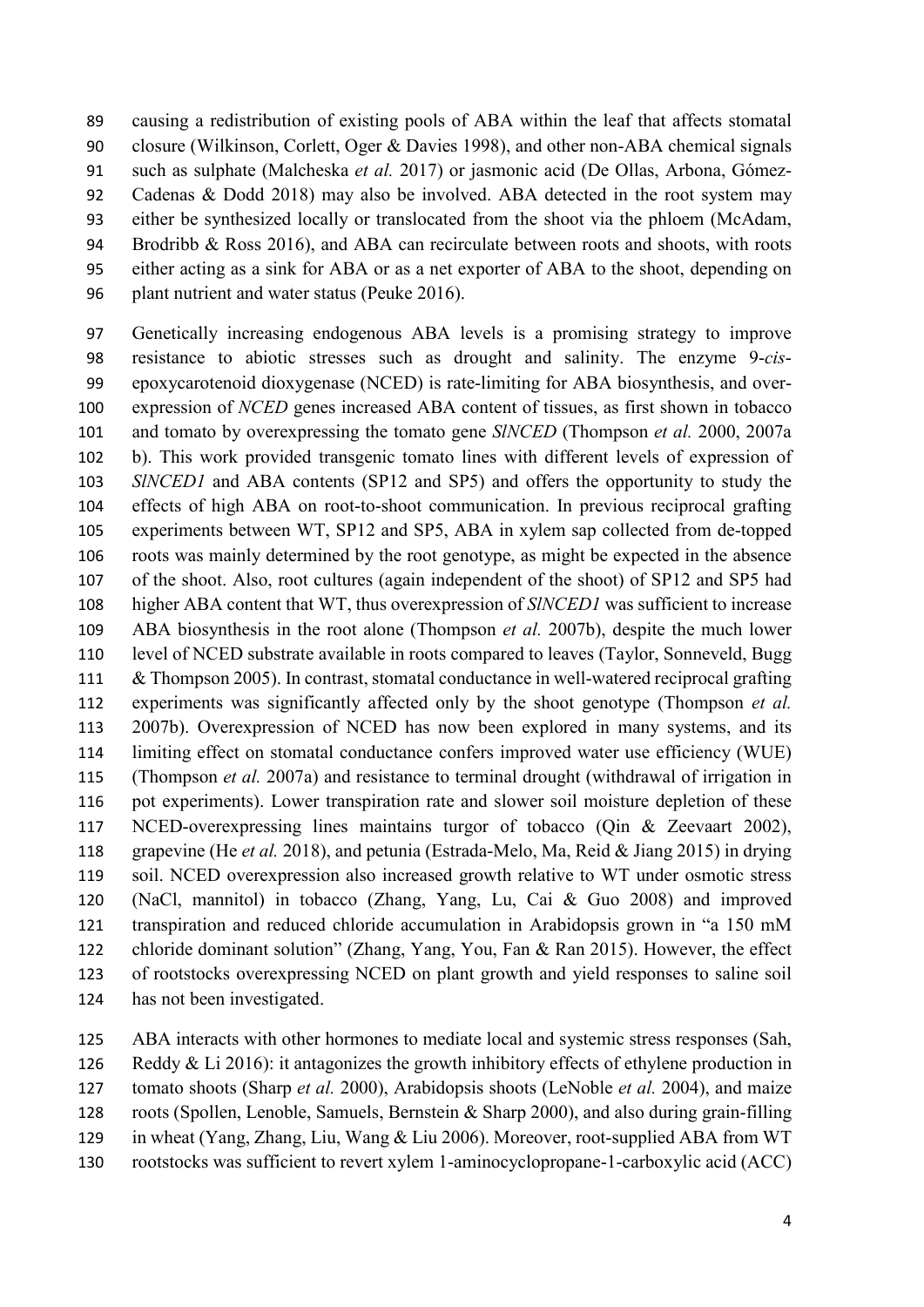concentrations and foliar ethylene production of ABA-deficient scions, while enhancing their leaf area (Dodd, Theobald, Richer & Davies 2009). However, night-time maize leaf expansion of water-stressed plants did not appear to be regulated by either ABA or ethylene (Voisin *et al.* 2006), but probably by more complex hormone interactions.

 Many hormones (ABA, ethylene, JA and brassinosteroids) modify the development of RSA in saline stress conditions (Duan *et al.* 2013; Geng *et al.* 2013; Qin, He & Huang 2019; Vissenberg, Claeijs, Balcerowicz & Schoenaers 2020; Waidmann, Sarkel & Kleine-Vehn 2020) Gibberellins might mediate the integration of auxin and cytokinin antagonistic mechanisms, because auxin induces degradation of DELLA proteins and enhances cell cycle activity, whereas gibberellins limit cytokinin-mediated growth inhibition (reviewed in Petricka et al., 2012). Although salinity causes root, xylem and leaf ABA accumulation in tomato (Albacete, Martínez-Andújar, Pascual, Acosta & Pérez-Alfocea 2008b; Li *et al.* 2018), it is not clear whether it directly controls plant responses, since other hormonal factors (such as the ethylene precursor ACC and the ratio ACC/ABA) co-varied with the productivity (biomass), photosynthetic parameters and WUE (Cantero-Navarro *et al.* 2016). These two root-derived hormones were positively (ABA) or negatively (ACC) correlated with productivity in a salinized population of plants in which a common scion was grafted onto rootstocks representing a recombinant inbred line population from the cross *S. lycopersicum* × *S. cheesmaniae* (Albacete *et al.* 2009).

 Grafting is commonly applied to many woody and herbaceous horticultural species in commercial practice (Albacete *et al.* 2014). Tomato is one of the most important economic crops in the world and is commonly propagated by grafting high productivity scions onto vigorous rootstocks to alleviate soilborne diseases and abiotic stress effects (Bletsos & Olympios 2008; Martínez-Andújar, Albacete & Pérez-Alfocea 2020a). Cultivated tomato is moderately tolerant to salinity with a threshold of tolerance of 2.5 dS m<sup>-1</sup> but there is a subsequent yield loss of 10% for each unit of salinity increase (François & Maas 1994), which means that 30-40% yield losses due to salinity are quite common in many horticultural areas such as the tomato-producing region of Southeast Spain. Root-specific traits such as RSA, sensing of edaphic stress and root-to-shoot communication can be exploited to improve resource (water and nutrients) capture and plant development under resource-limited conditions. Root system engineering and rootstock breeding provides new opportunities to maintain sustainable crop production under changing environmental conditions. We hypothesise that grafting a commercial 165 tomato cultivar scion onto ABA over-producing tomato rootstocks would enhance growth and yield under saline conditions, potentially through multiple local and systemic mechanisms.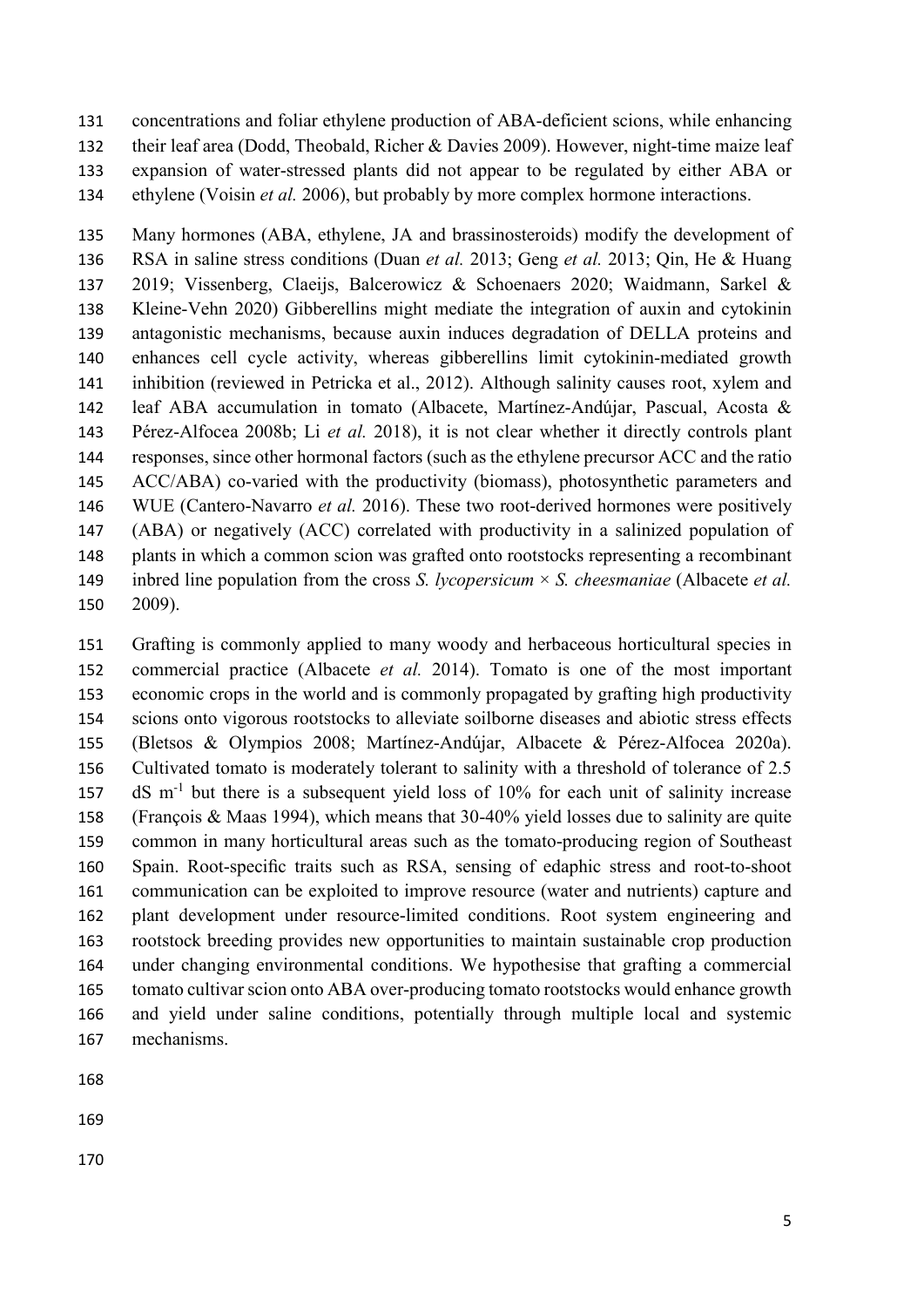#### **Material and methods**

#### *Plant culture*

 Two independent tomato transgenic lines, SP5 and SP12, in the genetic background of the wild-type (WT) cultivar Ailsa Craig (AC) (Thompson *et al.* 2007b) were used in this study as rootstocks of the commercial cherry variety Sugar Drop (SD, Unigenia Semillas, Murcia, Spain). SP5 and SP12 transgenic rootstocks constitutively overexpress the *SlNCED1* gene (Thompson *et al.* 2000), under the control of the Gelvin superpromoter (SP) and contain elevated ABA levels compared to WT, with SP5 accumulating more ABA than SP12 (Thompson *et al.* 2007a b). Since germination rates differed between genotypes, different sowing dates were used to synchronise development of the three genotypes: SP12 and SP5 seeds were sown one and two weeks before the WT, respectively, as described previously (Martínez-Andújar *et al.* 2020b). Seeds of the scion SD were sown 5 days earlier than AC seeds (7 days earlier than SP12 and 14 days earlier than SP5) to ensure equal stem diameters at grafting. For all genotypes, seeds were sown in commercial vermiculite, watered with deionized water and kept at 26-28ºC and 80- 90% relative humidity in the dark until germination. Grafting was performed using the splicing method at the two to three true leaf stages (3–4 weeks after sowing) where the scion was attached at the first node of the rootstock (Savvas *et al.* 2011). Grafting with the two transformants and the WT AC resulted in three graft combinations: SD/SP5, SD/SP12 and SD/AC (Figure S1).

 One month later, when the grafted plants were well established, they were cultivated under commercial-like conventional plastic greenhouse conditions using a sand substrate during an autumn-winter season, in Almería area (Spain). Fertilizers and water were supplied by a drip fertigation. From 10 days after transplanting, a low salinity treatment 195 with an electrical conductivity (EC) of 3.5 dS  $m^{-1}$  was applied for a period of 200 days (Figure S1). Six plants per graft combination were randomly cultivated and distributed in blocks.

*Plant phenotyping*

 Throughout the experiment (after 130, 163 and 180 days of salt treatment, DST), 200 photosynthesis  $(A_N)$ , stomatal conductance  $(g_s)$  and substomatal  $CO_2$   $(C_i)$  were measured 201 in the youngest fully expanded leaves (one leaf per plant) using a CIRAS-2 (PP Systems, Massachusetts, USA) between 09.00 h and 12.00 h (lights were turned on at 08.00 h). CO<sub>2</sub> was set at ambient levels (400 ppm) and radiation matched the chamber conditions  $(1500 \text{ µmol m}^{-2} \text{ s}^{-1}$  PPFD). Intrinsic water-use efficiency (WUE<sub>i</sub>) was calculated as the ratio between the values of *AN* and *gS*.

206 After 130 DST, the second fully expanded mature leaf over the fourth truss (with actively growing fruits) of 6 plants per graft combination was assayed for various physiological parameters (described above), then detached to weigh and determine leaf area using an LI-3100AC area meter (LI-Cor, Lincoln, NE, USA). Plant stem diameter was also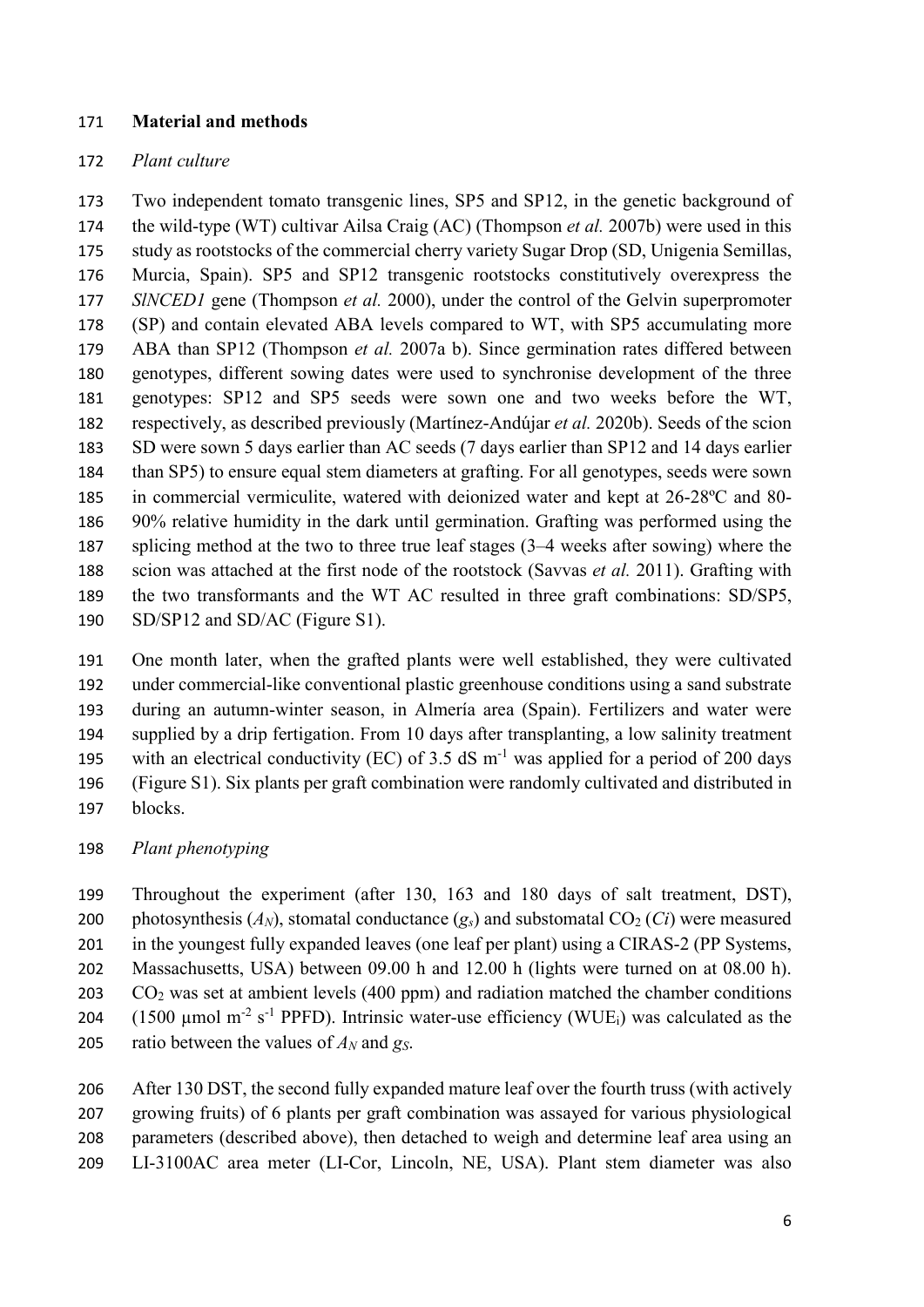measured at the second node level using an electronic LCD digital vernier caliper (0-150 mm). At the end of the experiment (200 DST), the shoot and root were detached and weighed to determine biomass.

 Young fully expanded leaves and young roots were immediately frozen in liquid nitrogen 214 and stored at -80°C for hormonal and gene expression analysis. Leaf, root and truss xylem sap was obtained by applying a pneumatic pressure (between 0.6 and 0.7 MPa) to excised organs. Sap was collected with a pipette, immediately frozen in liquid nitrogen and stored at -80°C for hormonal analysis. Phloem exudate was collected using the method described by Pérez-Alfocea et al. (2000). The distal stem with the shoot apex and the two youngest expanded leaves were excised and the basal 2-3 cm immediately immersed in a 150 mL glass containing 30 mL of 20 mM EDTA (pH 6, adjusted with LiOH to avoid interactions with cation measurements). Each container with the plant material was placed in a plastic bag and hermetically sealed. The exudate was obtained by incubating the plant material for 20 h in the dark at room temperature.

 Total yield was calculated using all the fruits collected from each plant during the harvest period. Fully ripe fruits were harvested weekly for two months. The truss length and fruit 226 weight were also recorded in the  $3<sup>rd</sup>$  truss. Fruit at green and mature stages were also harvested for hormonal analysis.

- *Nutritional, hormonal and flavonoid analysis*
- For ionome composition, leaves were dried for 48 h at 80◦C, milled to a powder and 200 mg dry tissue was digested with a HNO3:HClO (2:1, v/v) solution. Samples were analyzed by using inductively coupled plasma spectrometry (ICP-OES, Thermo ICAP 6000 Series). Total C and N contents were determined in 200 mg of dry leaf material by the combustion method using an elemental analyser (LECO TRUSPEC, The Netherlands).
- The main classes of plant hormones, cytokinins [*trans-*zeatin (t-Z), zeatin riboside (ZR) and isopentenyladenine (iP)], gibberellin A3 (GA3), indole acetic acid (IAA), abscisic acid (ABA), jasmonic acid (JA), salicylic acid (SA) and the ethylene precursor 1- aminocyclopropane-1-carboxylic acid (ACC), as well as the ABA catabolites,(dihydrophaseic acid (DPA) and phaseic acid (PA)) and flavonoids (luteolin, taxifolin, genistein, quercetin and cyanidin) were extracted and analysed as described previously in Albacete et al. (2008) with some modifications. Fresh plant material (0.1 g FW of leaf or root) was homogenized in liquid nitrogen and incubated in 1 mL of cold (- 242 20°C) extraction mixture of methanol/water (80/20, v/v) for 30 min at 4°C. Solids were separated by centrifugation (20,000 g, 15 min at 4ºC) and re-extracted for another 30 min at 4ºC with 1 mL of extraction solution. Pooled supernatants were passed through Sep- Pak Plus C18 cartridges (previously conditioned with 3 mL of extraction buffer) to remove interfering lipids and some plant pigments. The supernatant was collected and evaporated under vacuum at 40ºC. The residue was dissolved in 1 mL methanol/water (20/80, v/v) solution using an ultrasonic bath. The dissolved samples were filtered through 13 mm diameter Millex filters with 0.22 µm pore size nylon membrane (Millipore, Bedford, MA, USA) and placed into opaque microcentrifuge tubes.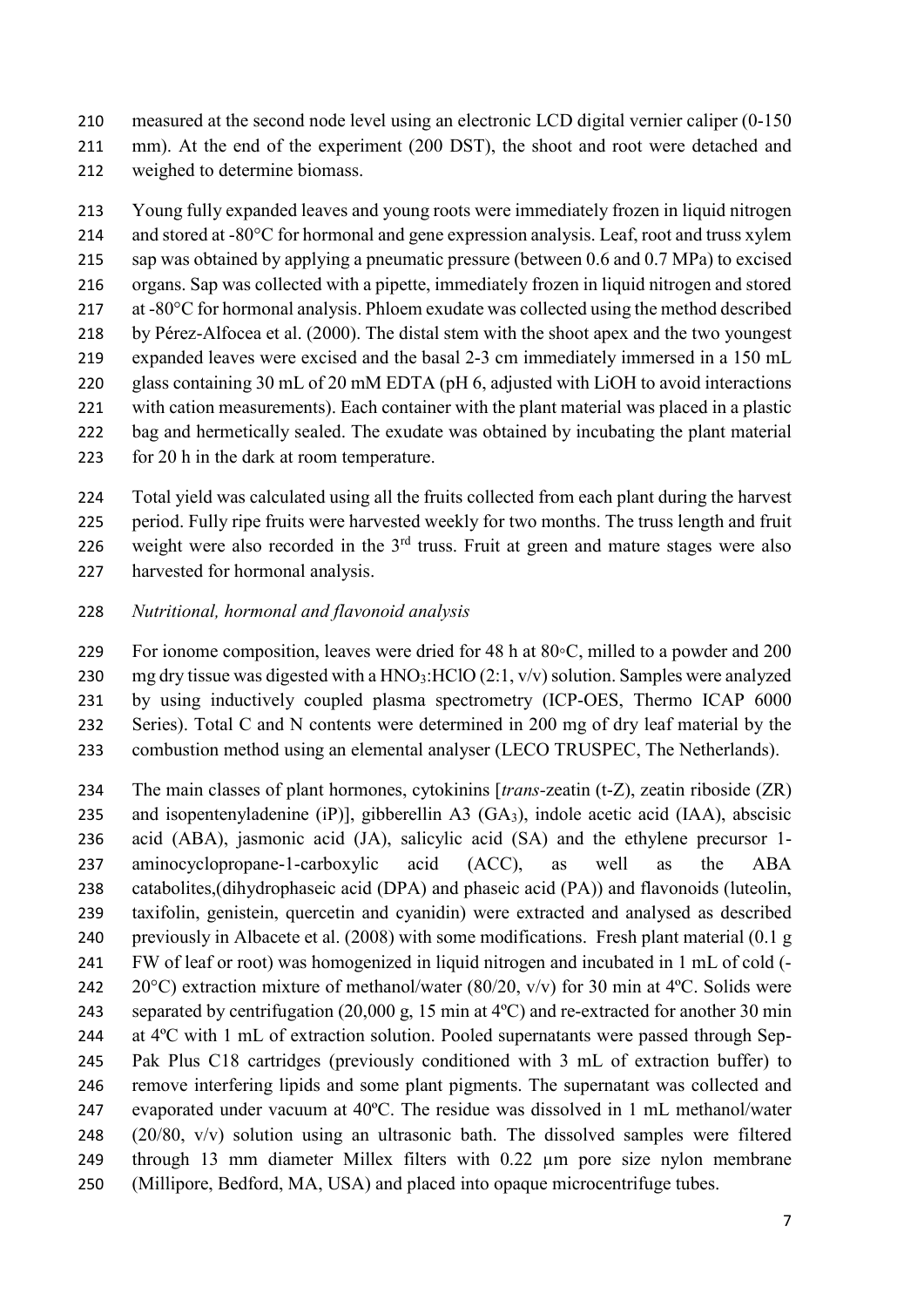- Ten µL of filtered extract (xylem, leaf or root) were injected in a U-HPLC-MS system consisting of an Accela Series U-HPLC (ThermoFisher Scientific, Waltham, MA, USA) coupled to an Exactive mass spectrometer (ThermoFisher Scientific, Waltham, MA, USA) using a heated electrospray ionization (HESI) interface. Mass spectra wereobtained using the Xcalibur software version 2.2 (ThermoFisher Scientific, Waltham, MA, USA). To quantify the plant hormones, calibration curves were constructed for each analysed component  $(0, 1, 10, 50, \text{ and } 100 \mu g L^{-1})$ . ABA catabolites (dihydrophaseic acid (DPA) and phaseic acid (PA)) and flavonoids (luteolin, taxifolin, genistein, quercetin and cyanidin) were identified by extracting the exact mass of the target catabolite from the 260 full scan chromatogram obtained in the negative mode, adjusting a mass tolerance of  $\leq 1$ 261 ppm. The concentrations were semi-quantitatively determined from the extracted peaks using the calibration curve of ABA (catabolites) or the total area (flavonoids).
- *RNA isolation for real-time quantitative PCR and microarray hybridisation*
- Total RNA from frozen tomato roots (150 mg) was extracted using TRI-Reagent (Sigma- Aldrich, St Louis, MO, USA). Contaminating genomic DNA was removed by 20 min incubation at 37ºC with 4 units of DNase I (Thermo Fisher Scientific, Waltham, MA, USA). After DNase I inactivation at 70ºC for 15 min, RNA was ethanol-precipitated and resuspended in 30 mL of diethylpyrocarbonate (DEPC)-treated water.
- *First-strand cDNA synthesis and Real-time quantitative PCR*
- The expression of a set of ABA, stress, hormone and root-development related genes previously selected (Ferrández-Ayela *et al.* 2016; Martínez-Andújar *et al.* 2020b) was analysed in roots by real-time quantitative PCR (RT-qPCR). First strand cDNA was 273 synthesised with one ug of purified RNA using the iScript Reverse Transcription Supermix for RT-qPCR (Bio-Rad, Hercules, CA, USA). The resulting cDNA was diluted 275 by adding 40 µL of sterile distilled water.
- Primers were designed to amplify 79 to 143 bp of the cDNA sequences as described previously (Ferrández-Ayela et al., 2016). To avoid amplifying genomic DNA, forward and reverse primers were designed to hybridize across consecutive exons, except in the case of *SlNCED1 gene*. RT-qPCR reactions were prepared with 5 μL of the SsoAdvanced SYBR Green Supermix (Bio-Rad, USA), 1 μM of specific primer pairs, 0.8 μL of cDNA and DNase-free water (up to 10 μL of total volume reaction). PCR amplifications were carried out in 96-well optical reaction plates on a CFX96 Touch Real-Time PCR Detection System (Bio-Rad, USA). Three biological and two technical replicates were performed per genotype and treatment. The thermal cycling program started with a step 285 of 30 s at 95 $^{\circ}$ C, followed by 40 cycles (5 s at 95 $^{\circ}$ C, 10 s at 55 $^{\circ}$ C and 20 s at 72 $^{\circ}$ C), and a melt curve (from 65°C to 95°C, with increments of 1°C every 5 s). Dissociation kinetic analyses and agarose gel loading and sequencing of the PCR product was used to confirm its specificity.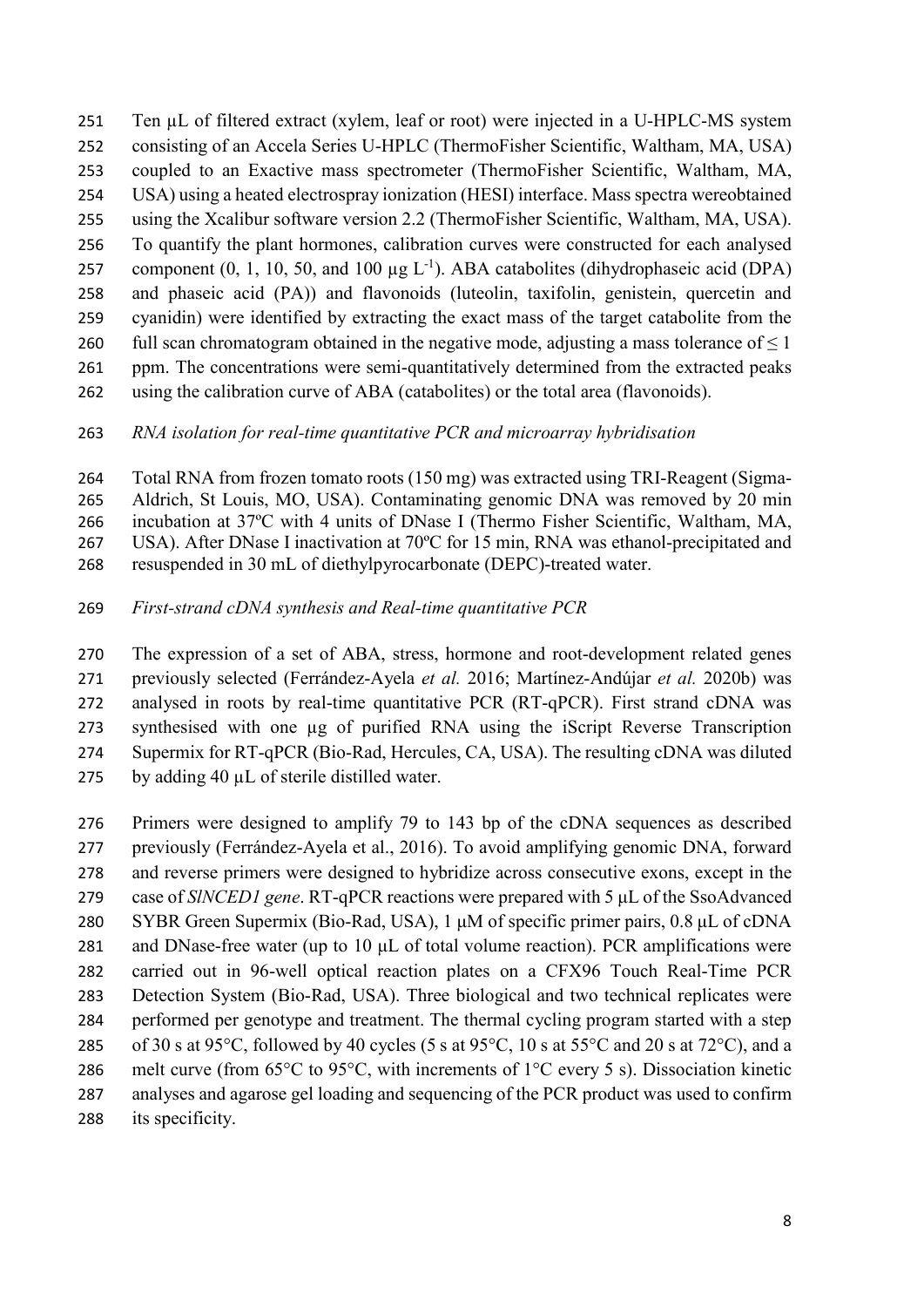Primer pair validation and relative quantification of gene expression levels were performed using the comparative Ct method (Schmittgen & Livak 2008). Data were represented as the relative gene expression normalized to the Ct value for the tomato housekeeping gene *SlACTIN2* (Solyc04g011500) as previously described (Ferrández- Ayela et al., 2016). In each gene, mean fold-change values relative to the expression levels of WT were used for graphic representation. ΔCt values were analyzed using SPSS 21.0.0 (SPSS Inc., USA) by applying the Mann-Whitney U test for determining statistical

296 differences between samples (P-value  $\leq$  0.05).

#### *Microarray hybridisation and data analysis*

 Four biological replicates per genotype were used for RNA extraction using the method described above. RNA (200 ng) was used for cDNA synthesis and Cy3-labelling using the Low Input Quick Amp Labelling Kit for One-Colour Microarray-Based Gene Expression Agilent analysis (Agilent, Santa Clara, CA, USA). Linearly amplified and labelled cDNA (1.65 µg) was hybridised for 17 h at 65ºC on 4 X 180 k format 60-mer oligonucleotide probes designed against the *S. lycopersicum* cv. Heinz 1706 build SL2.40 (annotation 2.3) genome (Agilent design ID = 069672; see Gene Expression Omnibus 305 (GEO) record GPL21602). Each array contained  $\sim$ 5 probes for 34,619 transcripts. Arrays were imaged using an MS200 microarray scanner using only the 480 nm laser using the autogain feature of the NimbleScan software (Roche NimbleGen, Madison, WI, USA). Image (tiff) files were imported into the Agilent Feature Extraction software for quality control assessment, grid alignment and expression value extraction at the probe and transcript level with the RMA algorithm (Irizarry *et al.* 2003) used to carry out background subtraction, quantile normalisation and summarisation via median polish, and output log2 normalised gene expression levels (GEO record GSE79307)(Ferrández- Ayela *et al.* 2016). Linear Models for Microarray Data (package LIMMA in R) was then used to fit linear models to pairs of samples, identifying genes that contrasted the most between the experimental pairs (Smyth 2004). Transcripts were deemed to be 316 differentially expressed if they showed a Benjamini-Hochberg adjusted  $P \le 0.05$  when comparing rootstocks genotypes.

 The molecular pathways where differentially expressed genes were involved in the biosynthesis of plant hormones (Figure S2) and hormone signal transduction (Figure S3) were marked in the relevant KEGG pathways (Kanehisa & Goto 2000).

#### *Leaf anatomy and scanning electron microscopy (SEM)*

 For mesophyll structure imaging, the third fully expanded mature leaf samples were prefixed in 3% glutaraldehyde solution in 0.1 M cacodylate buffer (during 3 hours at 4°C), rinsed in 0.1 M cacodylate buffer and 0.1 M sucrose, then kept overnight. The next day, samples were fixed in 1% tetroxide (during 2 hours) and rinsed again in 0.1 M cacodylate buffer and 0.1 M sucrose and kept overnight. The fixed material was dehydrated with an acetone series (30%, 50%, 70%, 90% and 100%) for 10 minutes at each concentration. Samples were dried in the critical point dryer (LEICAEM CPD 030) and coated with gold, before being examined under SEM (JEOL-6100 model). Stomatal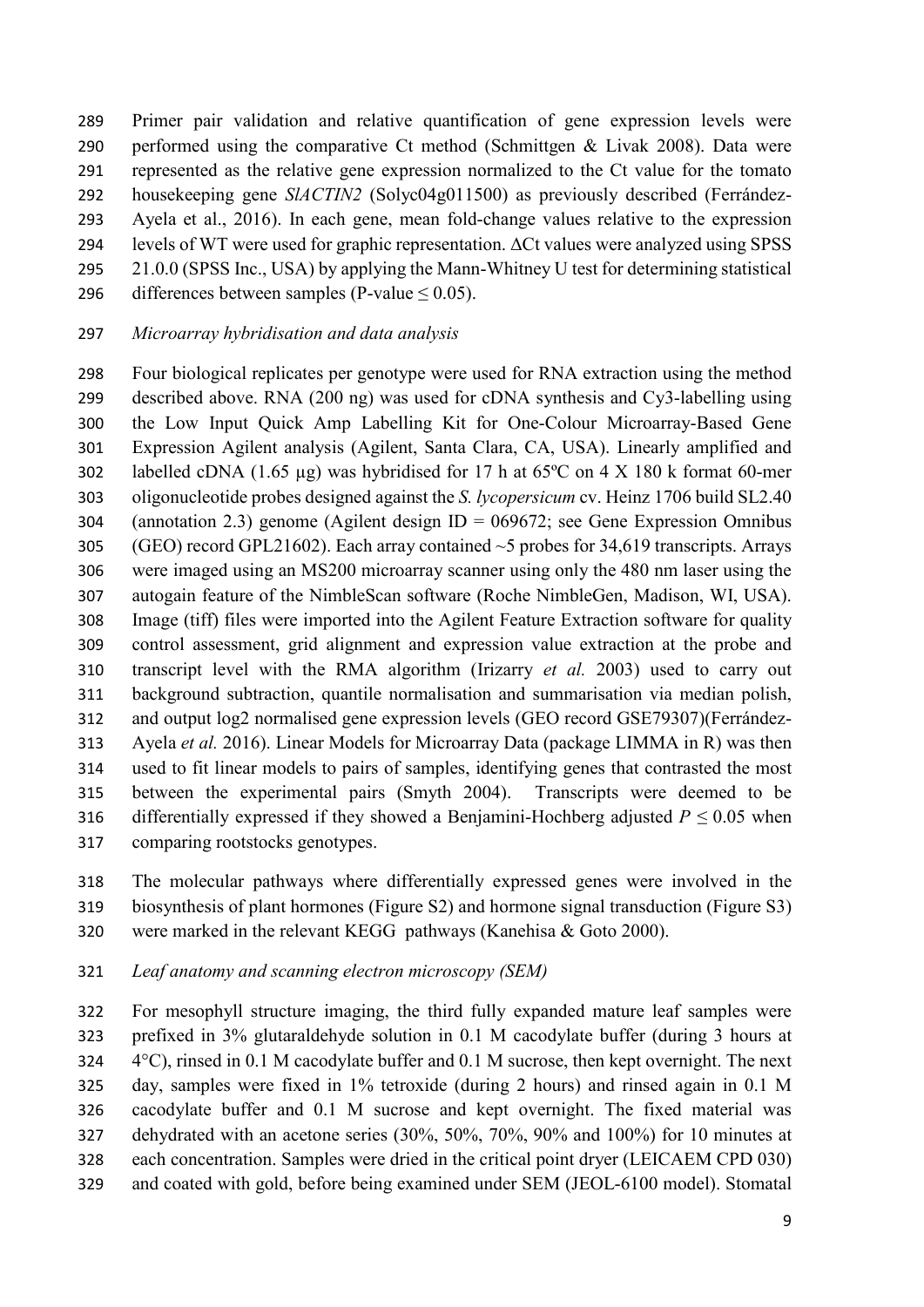- density and epidermal cell size were determined in the adaxial and abaxial surface of mature fully expanded leaves using SEM micrographs at 330x magnification.
- *Assay of root xylem ABA under salinity stress in grafted plants*

 In grafted plants with either WT (AC) or SP12 roostocks, the effect of salinity on ABA accumulation was investigated: 60-day old self-grafted WT plants (AC/AC) and WT scion grafted onto the rootstock of NCED OE line SP12 (AC/SP12) were cultivated for 21 days in 0.5 L pots using vermiculite as substrate and irrigated with ½ strength Hoagland nutrient solution alone (control) and supplied with 35, 70 and 100 mM NaCl (salinity). At the end of the experiment, root xylem sap ABA concentration was analyzed as described previously.

*ABA sensitivity* 

 Surface-sterilized (washed in 5% NaOCl) WT and SP12 seeds were germinated in Petri 344 dishes containing  $1/5$  Hoagland nutrient solution supplemented with  $10 \text{ g L}^{-1}$  agar and  $1\%$ 345 sucrose. Seedlings were transferred to culture medium supplied with 0, 1.5, 3 and 5  $\mu$ M (+)-*cis, trans*-ABA (Sigma-Aldrich, USA) when the two cotyledons were developed (6 days for WT and 9 days for SP12). After 30 days of ABA treatment, main total root length was measured using WinRHIZO software (Pro 2016, Regent, Canada).

*Statistical analysis*

 Data were subjected to analysis of variance (ANOVA) to test the main effects of genotype. Genotypic means were compared using Tukey's test at 0.05 of confidence level. All analyses were performed using SPSS for Windows (Version 22.0, SPSS Inc., Chicago, IL, USA).

**Results**

# *Plant growth, gas exchange, leaf nutrients and yield*

 To determine whether rootstock ABA overproduction can alleviate salt stress, two independent tomato transgenic lines, SP5 and SP12, in the genetic background of the wild-type (WT) cultivar Ailsa Craig (AC), as previously reported (Thompson *et al.* 2000), were used as rootstocks of the commercial cherry variety Sugar Drop. At the end of the growing cycle (up to 200 days of irrigation with saline water), plants grafted onto NCED OE rootstocks had almost twice the leaf area, leaf and shoot biomass (shoot fresh weight; SFW), and stem diameter of plants grafted onto WT rootstocks (Figure 1a, b). However, the root biomass of SP12 and SP5 rootstocks was 30% and 60% smaller than WT rootstocks, respectively (Figure 1b). Visually, these NCED OE grafts had less a complex root system architecture (the spatial configuration of a root system in the soil), than the WT (Figure 1a). Moreover, plants grafted onto NCED OE rootstocks had up to 20-30% 368 increases in length and weight of the 3<sup>rd</sup> fruiting truss, fruit number, fruit weight and total fruit yield (Figure 1b). Thus, NCED OE rootstocks promoted shoot (and fruit) growth but reduced the root system growth.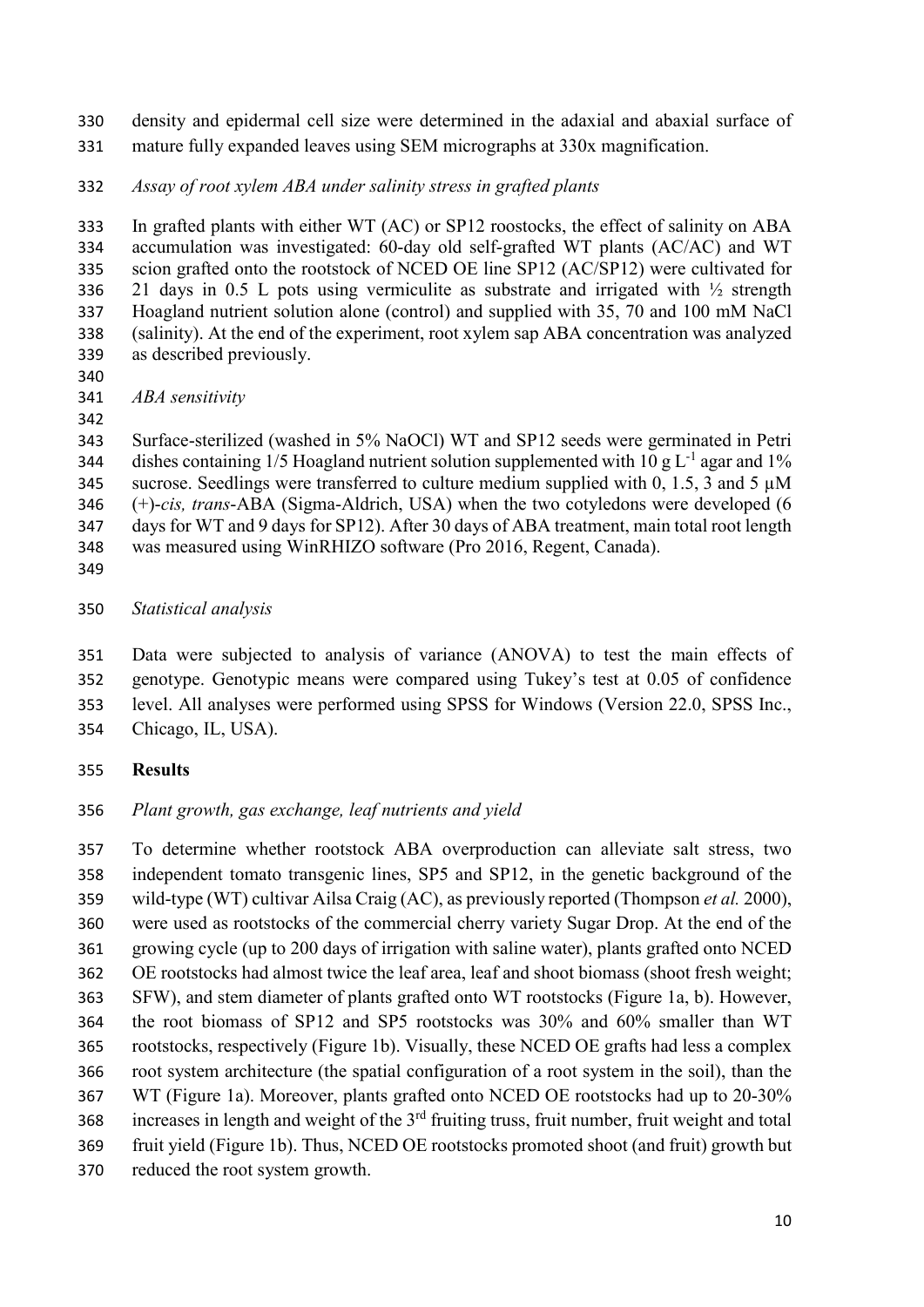Plants grafted onto NCED OE rootstocks had higher photosynthesis rate (*AN*) on certain 372 measurement occasions (Figure 2a), with similar  $g_s$  (Figure 2b) and transpiration (data not shown) to plants grafted on WT rootstocks. Accordingly, NCED OE rootstocks increased WUEi (Figure 2b). Electron microscopy revealed that leaves of scions grafted on SP12 rootstocks had altered leaf and mesophyll structure, with a more disorganized palisade and spongy cell layers (Figure 2c), and smoother and more elongated epidermis and trichome cells in the adaxial surface (Figure 2e; Table 1) than those grafted on WT rootstocks. Those differences could explain the lower sub-stomatal  $CO<sub>2</sub>$  concentration (*Ci*) in the leaves grafted onto the NCED OE lines (Figure 2d). The SP12 rootstock also seems to lead to fewer epicuticular wax crystals on both adaxial and abaxial leaf surfaces, without affecting stomatal density and aperture (Figure 2e; Table 1), supporting the lack of effect on gs (Figure 2b) and transpiration. Foliar C, N, P, K, Na, B and Zn concentrations did not differ between graft combinations, but plants grafted onto NCED OE rootstocks had increased S, Mg, Ca and Mn concentrations, but decreased Fe concentrations (Table 2). Thus, NCED OE rootstocks affected leaf structure, nutritional status and function.

#### *Hormone accumulation*

 Since hormones mediate many physiological changes (Ghanem *et al.* 2008; Albacete *et al.* 2008a), we measured hormone levels of several root and shoot tissues and xylem and phloem exudates of grafted plants (Figures 3, 4; Table S1).

 Generally, NCED OE grafts produced few significant effects on ABA concentrations in tissues and transport pathways compared to the WT rootstock (Figures 3a, 4). Interestingly, the NCED OE rootstocks significantly increased ABA concentrations in the xylem sap of a flowering truss 180 days after transplanting, but those differences decreased during green fruit stage and disappeared at maturity stage. Moreover, mature fruit (juice) ABA concentration of plants grafted onto SP12 rootstocks was more than 2- fold higher than in plants grafted on WT rootstocks. Leaf phloem exudate ABA concentrations decreased in plants grafted on NCED OE rootstocks (Figure 3a). SP12 rootstocks had higher root and root xylem sap concentrations of the ABA catabolites PA and DPA respectively, with leaves of plants grafted on SP12 having higher DPA concentrations (Figure 3b). Thus, rootstock NCED OE had significant effects on ABA and metabolites concentrations only in few shoot tissues.

 Plants grafted onto NCED OE rootstocks had lower total CKs (*t*-Z and iP type) in the xylem sap of roots and flowering truss, as well as in leaf tissue and green fruits mainly due to lower *t*-Z levels (Figure 4; Table S1). The different graft combinations had similar *t*-Z and iP concentrations in leaf xylem sap and root tissues. However, iP type CK concentrations on leaf tissue (130 DST) and leaf phloem exudate were 5-14-fold higher in plants grafted on NCED OE rootstocks than on WT rootstocks, with iP the only hormone increasing in leaf phloem exudate (Figure 4; Table S1). Thus, rootstock NCED OE significantly affected CK concentrations in root xylem sap and shoot tissues.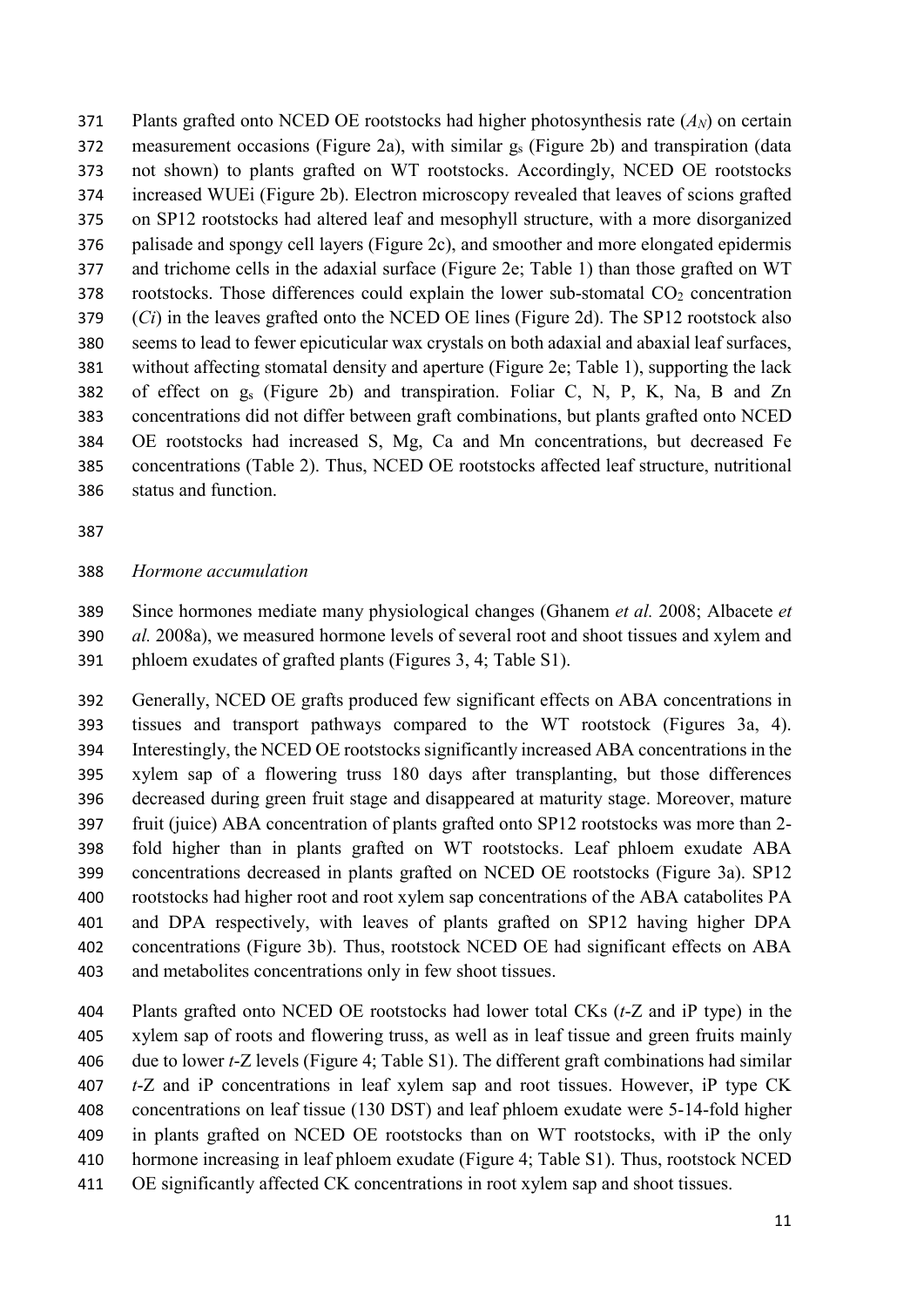Rootstock genotype also significantly affected auxin (IAA) and ethylene precursor (ACC) measurements. Leaf phloem exudate and root tissue ACC concentrations were 3-25 times lower in plants grafted on NCED OE rootstocks, while they had a higher ACC concentration in xylem sap of a mature fruit truss (Figure 4; Table S1). Leaf phloem exudate and xylem of mature fruit truss had up to 6-fold lower IAA concentrations when grafted on the SP5 rootstock (Figure 4; Table S1), otherwise there were no significant rootstock impacts on IAA levels. Similar to ABA, xylem sap of trusses at flowering and 419 green-fruited stages had 7.5 to 4-fold more GA<sub>3</sub> when grafted on NCED OE rootstocks, with these differences disappearing at fruit maturity (Figure 4). However, leaf xylem GA3 concentration of plants grafted on NCED OE rootstocks was 65-80% lower than when grafted on WT rootstock. Furthermore, root xylem JA concentration of plants grafted on SP5 was lower, even though plants grafted on NCED OE rootstocks had leaf JA 424 concentrations that were more than twice that of plants grafted on WT rootstocks at 80 DST (Table S1); however, these differences disappeared at 130 DST (Figure 4). No significant rootstock differences in JA concentrations occurred in other tissues at the time points analyzed (Figure 4). The NCED OE rootstocks had few significant impacts on SA, except for 3-10 fold lower concentrations in leaf xylem and phloem exudates and a similar increase in ripe fruits (Figure 4, Table S1). Thus, NCED OE rootstocks also occasionally affected tissue and transport fluid concentrations of other acidic hormones.

#### *Gene expression*

 To determine the molecular basis of the physiological changes, the same graft combinations were grown for 200 days and roots sampled for whole gene transcriptome profiling using microarrays, with RT-qPCR to confirm the expression of selected genes. More than 1300 transcripts were differentially expressed in NCED OE rootstocks, compared to WT. From this set, more than 850 were down-regulated, while almost 500 were up-regulated. A common set of 365 and 237 genes were down- and up-regulated in SP rootstocks, compared to WT grafts (Figure 5a, b; Table S2-S5). While ethylene, flavonoid and carbon metabolism related genes were among the most up-regulated in NCED OE rootstocks, several proteases and peroxidases were particularly abundant among the down-regulated genes (Table 3).

 To highlight any classes of genes that are over-represented in the differentially expressed genes, GO terms were searched for higher difference in the frequency between the differentially expressed transcripts and all the transcripts included in the microarray (Figure 5c). When comparing SP rootstocks to WT, differentially expressed genes were enriched in several classes, including serine type endopeptidases, defense response genes, oxygen binding, snoRNA binding, chlorophyll binding and glucuronosyltransferase activity (Figure 5c).

 To interpret the gene expression data in a physiological context, we analysed DEGs related to hormone metabolism (Figure S2) and signalling (Figure S3) pathways, initially focusing on ABA-related genes because of the known role of *NCED.* Both PCR and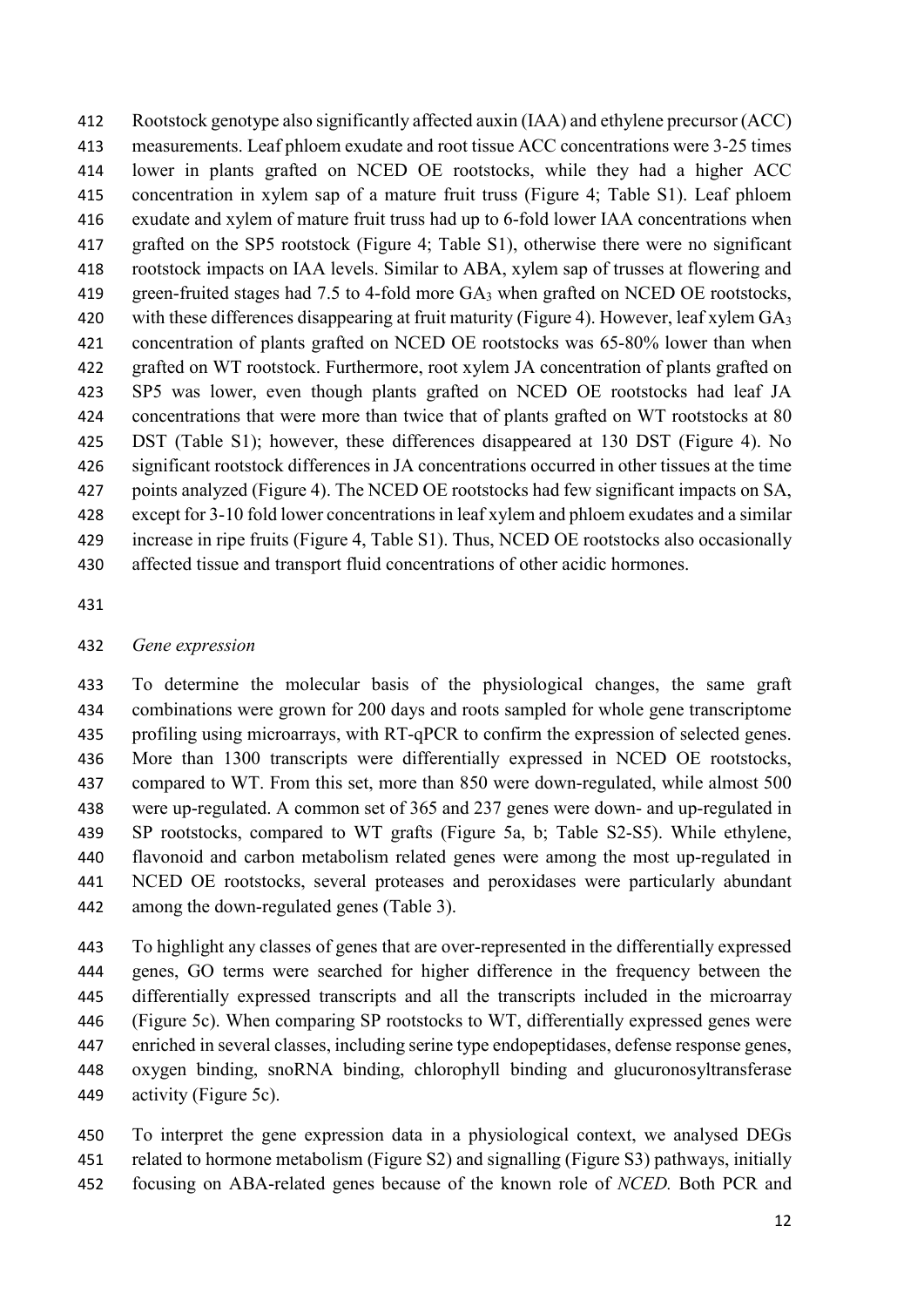transcriptomic data showed that *SlNCED1* gene expression was higher in SP5 than SP12 (Figure 6a; Table S2 and S3), confirming previous results (Thompson *et al.* 2007a; Martínez-Andújar *et al.* 2020b). Other ABA-metabolic genes were mostly not affected, corroborating their lack of differential regulation in roots of whole plants under control conditions (Martínez-Andújar *et al.* 2020b). *AREB1* (Solyc04g078840) and *ATHB12* (Solyc01g096320) were induced in SP12 and SP5 rootstocks respectively, while other ABA signalling-related genes *WRKY*s (e.g. *WRKY80/WRKY6*, Solyc03g095770) and ABA-receptor *PYL*s (e.g., *PYL6*, solyc05g052420) were down-regulated in the NCED OE grafts, indicating a reduced response/or sensitivity to ABA compared to the WT (Figure 6a). Additional experiments determined the sensitivity of root responses to salinity and ABA. Root xylem sap ABA accumulation of SP12 rootstocks grafted to WT scions increased under control conditions compared to the WT rootstocks (22.8 *vs* 5.8 ng  $\text{m}^{-1}$ ,  $P \le 0.01$ , respectively), but it was stable as salt concentrations increased from 35 to 100 mM NaCl (Figure 6b). However, stress-induced root xylem ABA accumulation in the rootstocks of WT self-grafted plants diminished as salt concentrations increased. Whereas root length of WT plants almost halved as exogenous ABA concentrations increased from 1.5 to 5 µM, SP12 root length increased with exogenous ABA concentration (Figure 6c). Thus, increased *SlNCED1* gene expression altered some ABA perception and signalling components, and reduced sensitivity to stress.

 Regarding stress-related genes (Figure 7a; Table S2 and S3), the *TAS14* (Solyc02g084850), *KIN2* (Solyc03g095510*)*, *LEA* (Solyc03g116390), *MYB49* (Solyc10g008700) and *MYB62* (Solyc03g119370) were upregulated in SP12 rootstocks, while most of those and other *MYB* genes were not affected or down-regulated in SP5 rootstocks (Figure 7a). Most aquaporin *PIP* genes analyzed were down-regulated in NCED OE rootstocks (Figure 7b), while SP12 rootstocks upregulated *PIP1.7* (Solyc03g096290) in SP5 and *NIP6.1* (Solyc03g117050) (Figure 7b). Both NCED OE rootstocks upregulated two genes involved in flavonoid synthesis, a flavanone 3- hydroxylase-like protein (Solyc03g080190) and a flavonoid oxidoreductase (cytochrome P450, Solyc03g111290) (Table 3, Figure 7c). To investigate whether other upregulated genes in the root affect leaf metabolites, flavonoids were analyzed in root xylem sap and leaves of grafted plants (Figure 7d). Luteolin and cyanidin concentrations increased in xylem sap and leaves of plants grafted on the SP12 rootstock, with no significant differences in taxiolin, genistein and quercetin concentrations. Thus, increased *SlNCED1* gene expression either directly or indirectly generally decreased genes associated with response to stress and water transport, but increased flavonoid biosynthetic genes.

 Rootstock NCED overexpression seems to interact with other hormone-related genes in the roots. These rootstocks downregulated *IPT7* (Solyc01g080150), and a beta- glucosidase gene (Solyc03g119080) involved in biosynthesis of bioactive CKs (Figure 8a). While SP12 upregulated a GA biosynthesis gene (*GA20ox-2*, Solyc01g108870), SP5 upregulated four GA2oxidases that are involved in GA deactivation (Figure 8b; Table S2 and S3). Furthermore, both NCED OE rootstocks downregulated a gene involved in GA-deactivation (*GA2ox3*, Solyc01g079200 - qRT-PCR data). Transcriptomic data revealed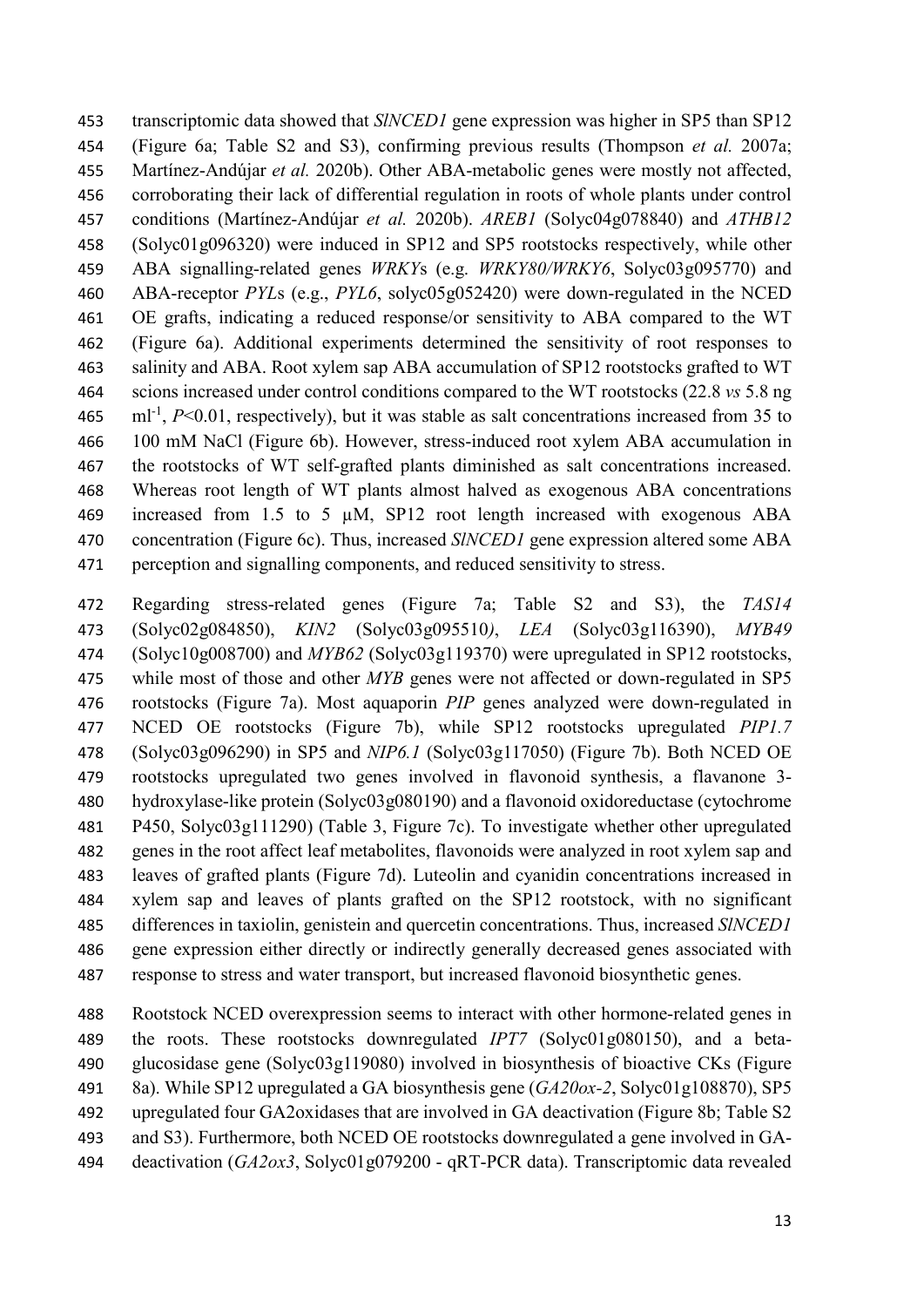that many JA-related genes in SP lines (*LOX, JA1*, *MEJA*, *JAZ*) were downregulated, particularly in SP5 (Figure 8c; Table S2 and S3). RT-qPCR analysis revealed that *JA2* was also downregulated in SP5, but up-regulated in SP12, confirming the data obtained in the roots of whole NCED OE plants (Martínez-Andújar *et al.* 2020b).

 Both NCED rootstocks upregulated the ACC synthase genes (*ACC2*, Solyc01g095080; *ACS1a*, Solyc08g081540) and most ethylene response factors (*ERF*s) (Figure 9a; Table 3). SP12 and SP5 rootstocks upregulated 2 and 1 ACC oxidase genes respectively, but downregulated 6 and 13 ACC oxidase genes respectively (Figure 9a; Table S2 and S3). SP12 rootstocks increased expression of genes involved in IAA conjugation (*IAAsGH3,*  Solyc02g064830) but decreased expression of genes involved in IAA flux (*PIN9,*  Solyc10g078370), along with the downregulation of most auxin responsive proteins (Figure 9b; Table S2 and S3).

 Overall, these results are consistent with NCED OE rootstocks having enhanced ACC synthesis and ethylene signaling pathways, but with less conversion to ethylene as the majority of ACC oxidase genes were down-regulated. Moreover, *SlNCED1* gene overexpression decreased root auxin activity, while SP5 rootstocks showed greater changes in GA-related gene expression than SP12 rootstocks. The NCED OE rootstocks should have diminished CK biosynthesis.

### **Discussion**

 Roots sense a complex soil environment and change their architecture and function to optimize resources and restore plant functional equilibrium. Rootstock-specific *SlNCED1* overexpression altered root ABA biosynthesis, shoot phenotypes and enhanced stress- tolerance, likely via multiple mechanisms including altered root-to-shoot signalling (Dodd, 2005; Pérez-Alfocea *et al*. 2010). NCED OE rootstocks increased vegetative and reproductive growth, with enhanced xylem ABA concentrations in flower trusses and ABA catabolites (PA and DPA) in roots, root xylem sap and leaves (Figure 3) and diminished root system development (Figures 1, 6c). However, changes in root xylem ABA were more evident in young vegetative plants and diminished with salt stress, compared to the WT (Figure 6b; Martínez-Andújar *et al.* 2020b). Although root ABA biosynthesis and catabolism is enhanced and ABA is exported to the shoots, it did not accumulate in most tissues analyzed. Alternatively, multiple changes in other hormone groups in many different tissues (Figure 4; Table S1) suggest that *SlNCED1* plays a complex role in regulating growth. Thus, it is necessary to understand how NCED OE in the roots alters shoot phenotype through both local and systemic responses affecting root gene expression and root-shoot communication.

*components*

*NCED OE rootstocks have reduced gene expression for ABA receptors and signalling*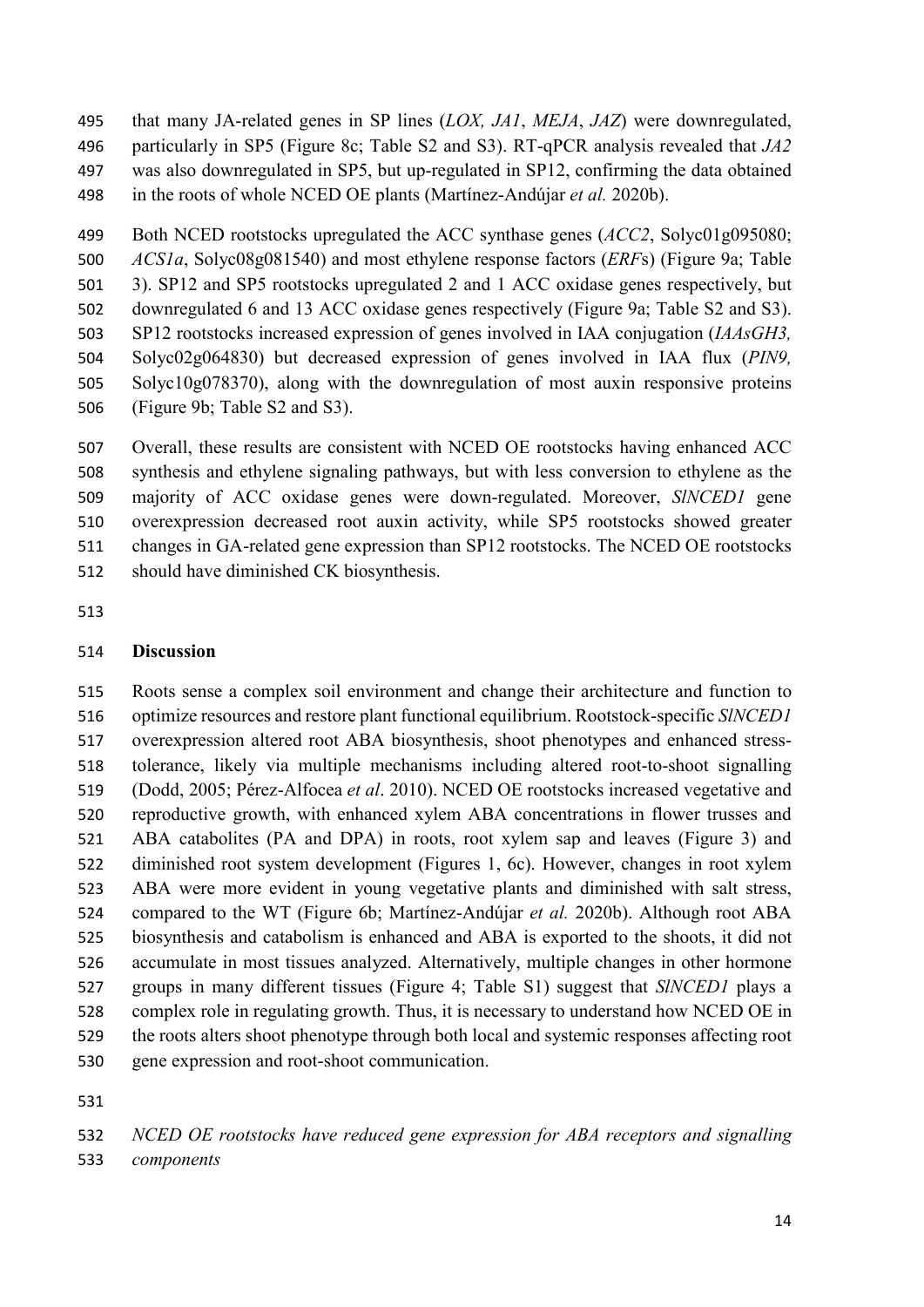Rootstock *SlNCED1* overexpression (Figure 6a) was consistent with transgene expression level in own-rooted plants (Thompson *et al.* 2007b; Martínez-Andújar *et al.* 2020b), implying that shoot-to-root signalling has little effect on constitutive (root-specific in grafted plants) *SlNCED* expression. Although bulk root ABA status did not increase in fruiting plants (Figure 3a), previously ABA in root exudates from approximately 7 week old de-topped plants (Thompson *et al.* 2007a), in root cultures (Thompson *et al.* 2007b) and in bulk root tissue and xylem sap of younger ungrafted plants (Martínez-Andújar *et al.* 2020b) was elevated. Moreover, bulk root ABA concentration of grafted plants was determined by the root genotype and increased in SP5 and SP12 (Thompson *et al.* 2007b), as in the root xylem sap prior to stress (Figure 6b). Therefore, the lack of bulk root ABA accumulation in this study is consistent with increased root export (Figures 3a, 6b) and catabolism of ABA (Figure 3b).

 NCED OE rootstocks showed differential gene expression compared to the WT grafts (Figure 5). NCED OE roots downregulated 7 *PYL* ABA receptors and 3 *WRKY* factors, consistent with decreased sensitivity to ABA (Figure 6c), as in own-rooted plants grown in optimal conditions (Martínez-Andújar *et al.* 2020b). Several ABA *PYR/PYL* receptors are highly expressed in tomato roots compared to other tissues (González-Guzmán et al., 2014), allowing root system adaptation to low water potential including via modulation of osmoregulation and architectural changes (Sharp *et al.* 2004; Des Marais *et al.* 2012; Duan *et al.* 2013; Fernandez *et al.* 2020) . Loss or gain-of-function of several *pyr/pyl* loci reduced (Park *et al.* 2009; González-Guzmán *et al.* 2014) or enhanced (Fernández et al., 2020; García-Maquilón *et al*., 2021) root [ABA](https://www.ncbi.nlm.nih.gov/pmc/articles/PMC3561030/#def1) sensitivity and signalling, respectively, altering the root phenotype. Moreover, NCED OE rootstocks downregulated most auxin- responsive and auxin-induced genes (*ARFs*, *MYBs*, *SAURs*) and the auxin transporter *PIN9*, while upregulating the auxin deactivation gene *IAASGH3* in SP12 (Figure 9b), without changing root IAA concentration (Figure 4). Therefore, antagonistic ABA-auxin interactions can account for decreasing lateral and main root development (Shkolnik- Inbar & Bar-Zvi 2010; Duan *et al.* 2013; Hong, Seah & Xu 2013; Song & Liu 2015; Ma *et al.* 2018) as in the whole plants under control conditions (Martínez-Andújar *et al.* 2020b). Furthermore, genes involved in ABA biosynthesis (*FLC/AAO*), signalling (*AREB, ATHB12*) and stress responses (*MYBs, PIPs*) were slightly induced, not affected or attenuated in SP rootstocks(Figures 6a; 7a, b). Thus, downregulation of *PYL*s in NCED OE rootstocks may account for their reduced sensitivity to ABA and saline stress and limited root system development, favoring resource allocation to the vegetative and reproductive structures of the scion.

*Enhanced photosynthesis of grafted plants with NCED OE rootstocks* 

 Interestingly, NCED OE rootstocks enhanced leaf nutritional (S, Mg, Ca, Mn) status without affecting leaf Na concentration (Table 2), thus uncoupling root function from (diminished) root growth. Moreover, scions grafted on SP12 rootstocks maintained photosynthesis under low salinity (Figure 2 a, b) without changing *gs*, thereby increasing

intrinsic WUE (Figure 2b). Similarly, reciprocal grafting experiments under non-stressed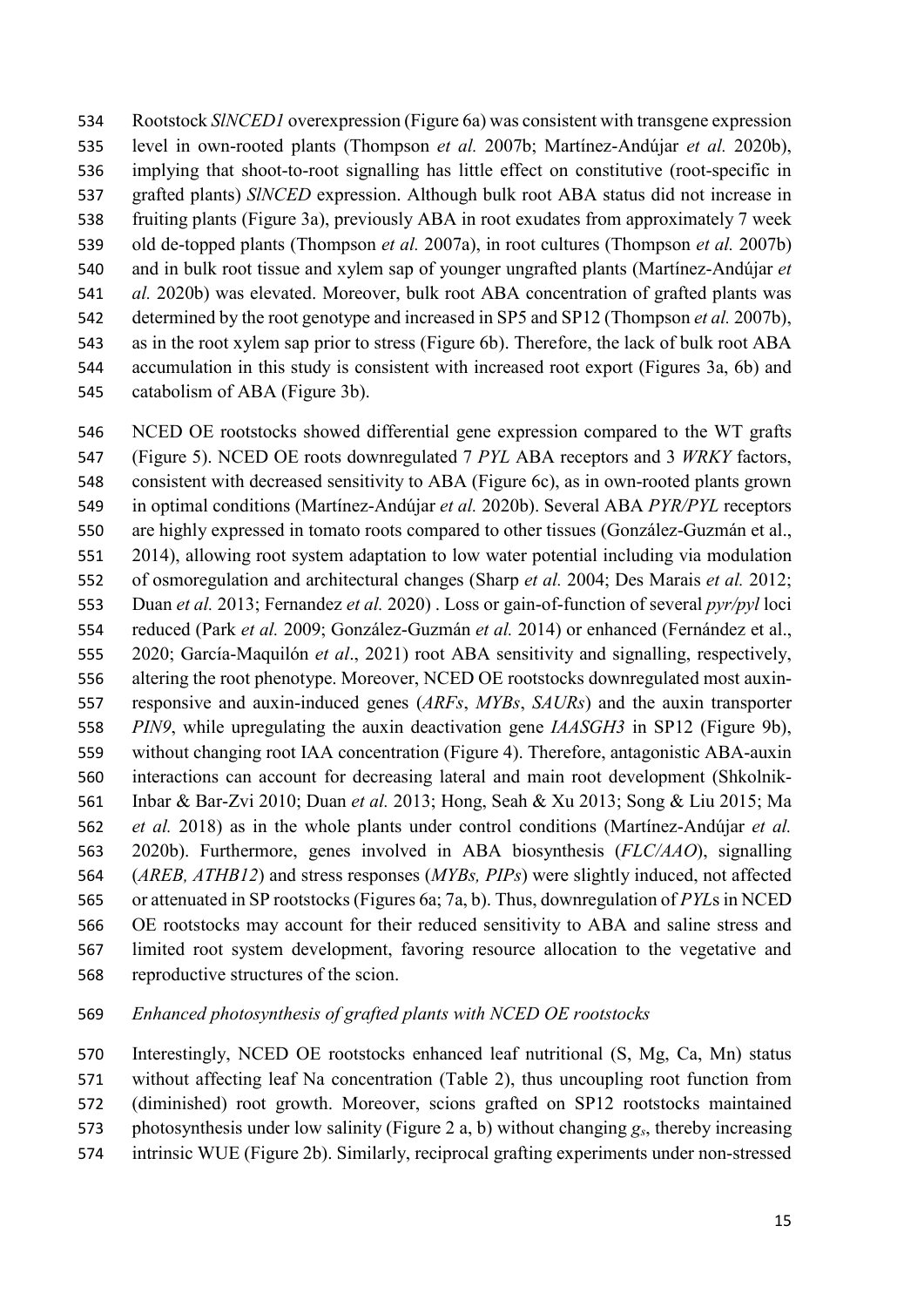conditions indicated that only NCED OE scions decreased *gs* with only modest effects on A*N*, while NCED OE rootstocks had no effect on *gs* (Thompson *et al.* 2007b).

 Irrespective of environmental stresses, elevated ABA tissue concentrations can promote developmental changes in stomata and leaf anatomy that mimic the effects of water deficit (Quarrie & Jones 1977; Franks & Farquhar 2001; Galmés *et al.* 2011). Enhanced cuticular wax deposition and changes in its composition can protect photosynthesis (Ziv, Zhao, Gao & Xia 2018). In this study, grafting scions onto NCED OE rootstocks increased elongation of leaf epidermal cells and reduced the number of cuticular wax crystals on leaf adaxial and abaxial surfaces (Figure 2e; Table 1). Similarly, scions grafted onto autotetraploid Rangpur lime rootstocks with high ABA levels had higher expression of the wax synthesis *WAX2* gene than scions grafted onto the diploid equivalent with lower ABA levels (Allario *et al.* 2013). In contrast, there was a positive relationship between ABA level and wax deposition in ABA-deficient tomato mutants and following exogenous ABA application (Martin, Romero, Fich, Domozych & Rose 2017). NCED OE rootstocks may diminish wax deposition by directly downregulating wax synthesis pathways, or indirectly by alleviating salinity stress, thereby allowing greater leaf expansion and consequently diluting wax deposition or attenuating stress-induced wax synthesis. Furthermore, rootstocks can improve photosynthesis by affecting leaf structure to enhance mesophyll conductance to CO2 (*gm*) (Fullana-Pericàs, Conesa, Pérez-Alfocea 594 & Galmés 2020), with  $g_m$  negatively correlated to sub-stomatal and/or ambient  $CO_2$  concentration under long-term stress (Flexas *et al.* 2012, 2013). Here, grafting onto NCED OE rootstocks disorganized laminar mesophyll structure (Figure 2c), possibly explaining decreased *Ci* (Figure 2d) by enhancing CO2 diffusion to the cells (Flexas *et al.* 2012, 2013).

 Other rootstock-derived metabolites may also protect root and leaf function. Two genes involved in flavonoid synthesis, a flavanone 3-hydroxylase-like protein and a flavonoid oxidoreductase, were among the most upregulated genes in NCED OE rootstocks (Table 3; Figure 7c). Flavonoid accumulation leads to chilling and salt stress tolerance in tomato and *Arabidopsis* by reducing ROS accumulation and sensitivity to ABA (Mahajan & Yadav 2014; Meng, Zhang, Deng, Wang & Kong 2015; Li, Liu & Yao 2017), which is supported by the down-regulation of several peroxidase genes in the NCED OE rootstocks (Table 3). Furthermore, rootstock-derived flavonoids were xylem-transported to the leaves (Albacete *et al.* 2015).

 Overall, NCED OE rootstocks enhanced tomato productivity under low salinity via at least three mechanisms that improved assimilate supply for scion growth: i) altered ABA metabolism and signalling restricted root growth, making more assimilate available for 611 other sinks; ii) enhanced leaf nutrition and protection; iii) increased  $A_N$  and decreased sub-stomatal CO2 associated with changes in leaf mesophyll structure.

*NCED OE rootstocks alter scion cytokinin status and affect root-shoot signalling*

Plants grown on NCED OE rootstocks had lower xylem sap concentrations of bioactive

CKs in leaves and fruit trusses (Figure 4; Table S1) and downregulated root expression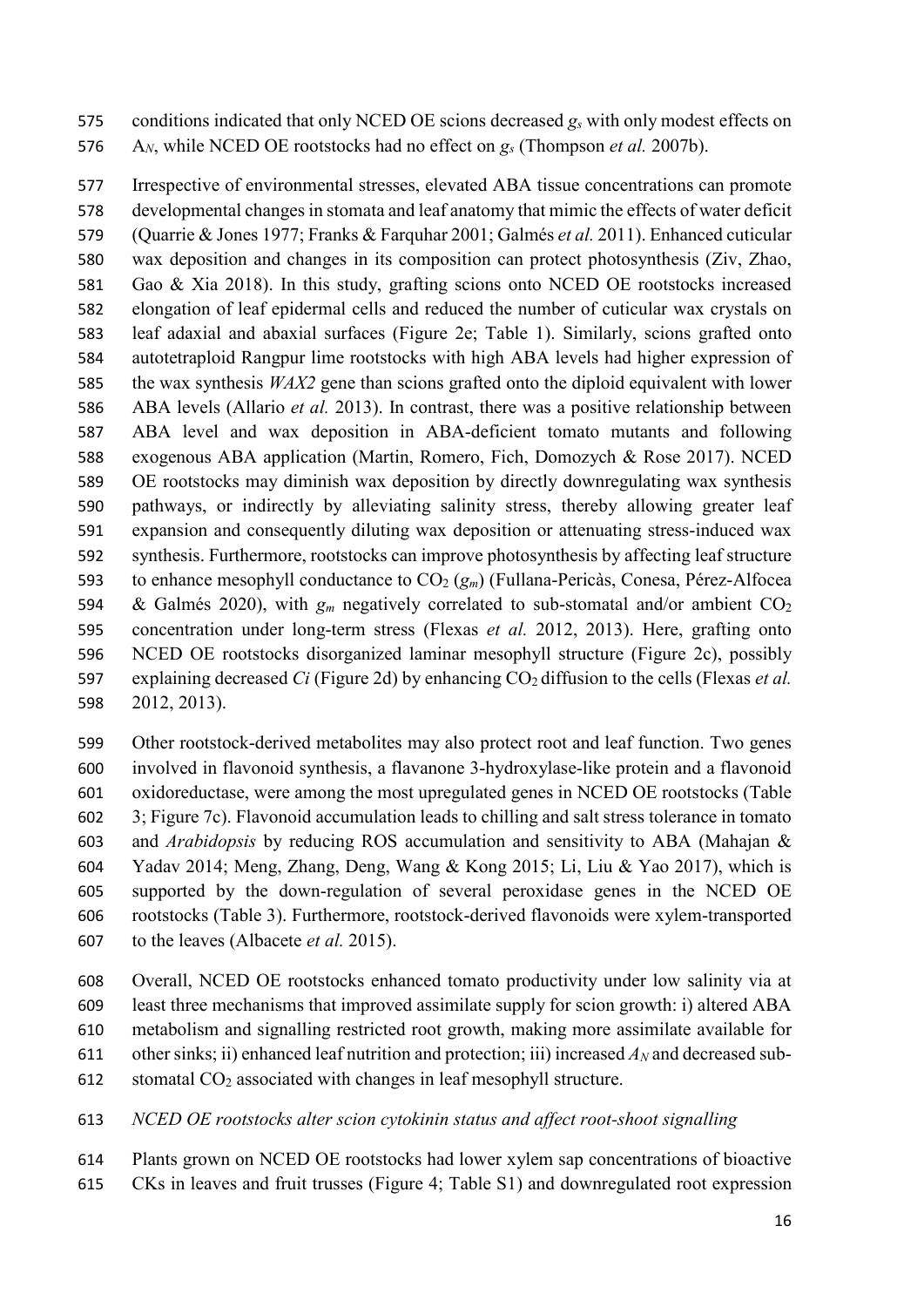of CK-metabolic genes (Figure 8a), supporting an antagonistic interaction with ABA (Gawronska, Deji, Sakakibara & Sugiyama 2003; Ghanem *et al.* 2011a; Peleg & Blumwald 2011). Despite attenuated root-to-shoot CK signalling, activation of shoot-to- root CK signalling (enhanced phloem iP concentrations) might act as a putative signal to restore root CK status (Hirose, Takei, … & 2008 2008; Matsumoto-Kitano *et al.* 2008). 621 Moreover, leaf area and A<sub>N</sub> were positively correlated with foliar iP accumulation ( $r =$ 622 0.85 and 0.73;  $P \le 0.01$ ) across the different graft combinations, possibly explaining altered leaf mesophyll structure, since this hormone preferentially accumulates in the leaf mesophyll and vascular bundles (Veselov *et al.* 2018). By facilitating CO2 diffusion to carboxylation sites (Flexas *et al.* 2012, 2013), iP/ABA-mediated mesophyll alteration 626 favored  $CO<sub>2</sub>$  assimilation. Indeed, both ABA and iP have been proposed as signalling components of the reticulate leaf phenotype in *Arabidopsis*, which has altered mesophyll structure and reduced CO2 fixation capacity (Lundquist *et al.* 2014). Interestingly, a phosphoglycerate mutase gene (Solyc04g072800), whose function is reduced in reticulate mutants (Lundquist *et al.* 2014), was 2 and 1.4-fold upregulated in SP12 and SP5 rootstocks, compared to the WT (Table 3). This enzyme is key in ATP production and reducing power from glycolysis (Zhao & Assmann 2011) and could contribute to active 633 transport and root assimilatory processes such as nutrient uptake and  $Na<sup>+</sup>$  exclusion (Malagoli, Britto, Schulze & Kronzucker 2008; Munns, Passioura, Colmer & Byrt 2020) and nitrate or sulphate reduction (Wang et al. 2004), thereby enhancing leaf nutrient status. Moreover, iP-type CKs were related with greater xylem development and plant growth, vigor and yield in tomato (Qi *et al.* 2020). Since root-to-shoot CK-mediated plant vigor under salinity (Albacete *et al.* 2008a, 2009, 2014; Ghanem *et al.* 2011a) was associated with decreased ABA levels, ABA-CK interactions in rootstock-mediated improvement of the scion physiology require further investigation,

## *Ethylene and gibberellin related responses in NCED OE grafted plants*

 ABA signalling maintains shoot and root growth in both well-watered and droughted tomato (Sharp et al., 2000, 2004; Dodd et al. 2009) and *Arabidopsis* (LeNoble *et al.* 2004) plants by suppressing ethylene production (Sharp *et al.* 2000; Spollen *et al.* 2000; LeNoble *et al.* 2004). Surprisingly, NCED OE rootstocks upregulated genes for biosynthesis of the ethylene precursor ACC (*ACC2,* Solyc01g095080; ACS1a, Solyc08g081540) and ethylene signalling (several *ERFs*), while most genes responsible for the final step in ethylene biosynthetic genes (e.g. *ACCO,* Solyc07g049550; ACCO- like protein, Solyc12g006380) were down-regulated (Figure 9a). Root and leaf phloem ACC concentrations were significantly reduced, as in own-rooted NCED OE plants (Martínez-Andújar *et al.* 2020b). Since diminished (lateral) root development in the NCED OE rootstocks is consistent with the phenotype of the ethylene overproducing mutant *epinastic* under control (Negi, Sukumar, Liu, Cohen & Muday 2010) and saline (Ortiz 2017) conditions, higher up-regulation of *ERF*s may be involved (Figure 9a). *ERFs* induce GA2oxidases to inactivate GAs and root growth by stabilizing DELLA proteins (Julkowska & Testerink 2015; Hetherington, Kakkar, Topping & Lindsey 2021). Whether these local changes in ethylene and GA responses are involved in systemic signalling is less clear, as reproductive tissues of scions grafted on NCED OE rootstocks had increased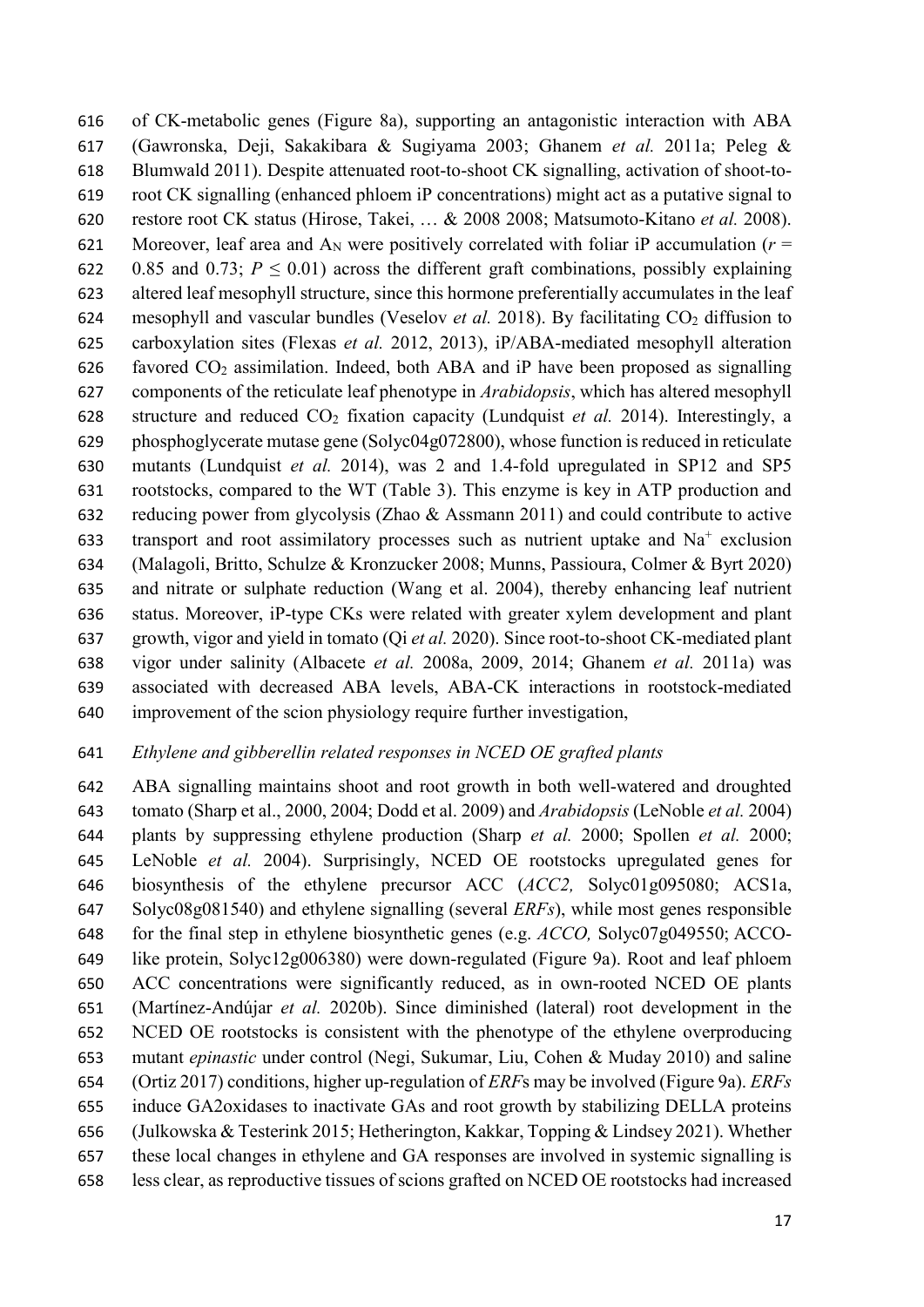659 ACC and  $GA_3$  levels (Figure 4; Table S1). These enhanced  $GA_3$  levels are consistent with the elongated truss phenotype (Figure 1). Overall, ABA-ethylene-GA interactions seem involved in regulating root growth, while long-distance ACC and GA signalling cannot be ruled out.

 NCED OE rootstocks also upregulated other stress-adaptive processes (Table 3) involved in membrane protection (Glycerol-3-phosphate acyltransferase, Solyc07g056320) through lipid metabolism (Ziv *et al.* 2018; Zhao *et al.* 2020) and epigenetic regulation (Bromodomain containing 2, Solyc09g015660) through RNA binding and chromatin remodeling (Chaturvedi & Rao 2016; Liu *et al.* 2017). Finally, regulation of pathogenesis–related proteins and subtilin-like proteases genes seems highly sensitive to elevated natural (Zhang, Cao, Li, Chen & Xu 2019) or transgenic (this study) constitutive ABA production, which deserves further investigation.

## **Conclusion**

 Grafting WT scions onto constitutively ABA-overproducing rootstocks produced local (root) and systemic (scion) responses mediated by root-shoot communication. Evidence that rootstock *SlNCED1* overexpression changed root-to-shoot ABA signalling included increased ABA concentrations in scion reproductive tissues and increased ABA catabolites in leaves, but lower leaf phloem ABA concentrations. ABA overproduction altered stress-mediated responses associated with: decreasing root expression of *PYL* ABA receptors; reduced auxin signalling (lower auxin concentration in leaf phloem and decreased root expression of auxin responsive factors); enhanced root expression of most ethylene signalling gene (*ERFs*); and decreased lateral root development. Moreover, rootstock NCED overexpression down-regulated root expression of CK biosynthesis genes and reduced *t*-Z in root xylem sap and leaf, suggesting reduced CK transport from root to shoot. However, iP increased in the leaf and leaf phloem, potentially as part of feedback loop to restore CK homeostasis. Increased root glycolytic activity may mediate increased nutrient uptake and flavonoid synthesis and transport for stress protection in the scion. Rootstock NCED overexpression modified leaf growth and anatomy and enhanced photosynthesis, possibly due to iP, JA and ABA accumulation in the leaf and leaf phloem. Enhanced GA3 in truss xylem sap was consistent with increased truss length, weight and overall yield. Considering whole plant source-sink relationships, the stimulation of leaf photosynthesis and reduction in root assimilate requirements for biomass could explain the more productive scion phenotypes (vegetative vigour, truss length, fruit number and yield) when grafted on NCED OE rootstocks. Overall, NCED OE rootstocks may be of great value in generating plants with higher yields under abiotic stresses (Figure 10).

## **Acknowledgements**

 The authors are very grateful to María del Puerto Sánchez-Iglesias for her technical assistance on hormonal analysis. Research was also supported by the Spanish MINECO-FEDER (project RTI2018-099113-B-I00) and by the European Union's Seventh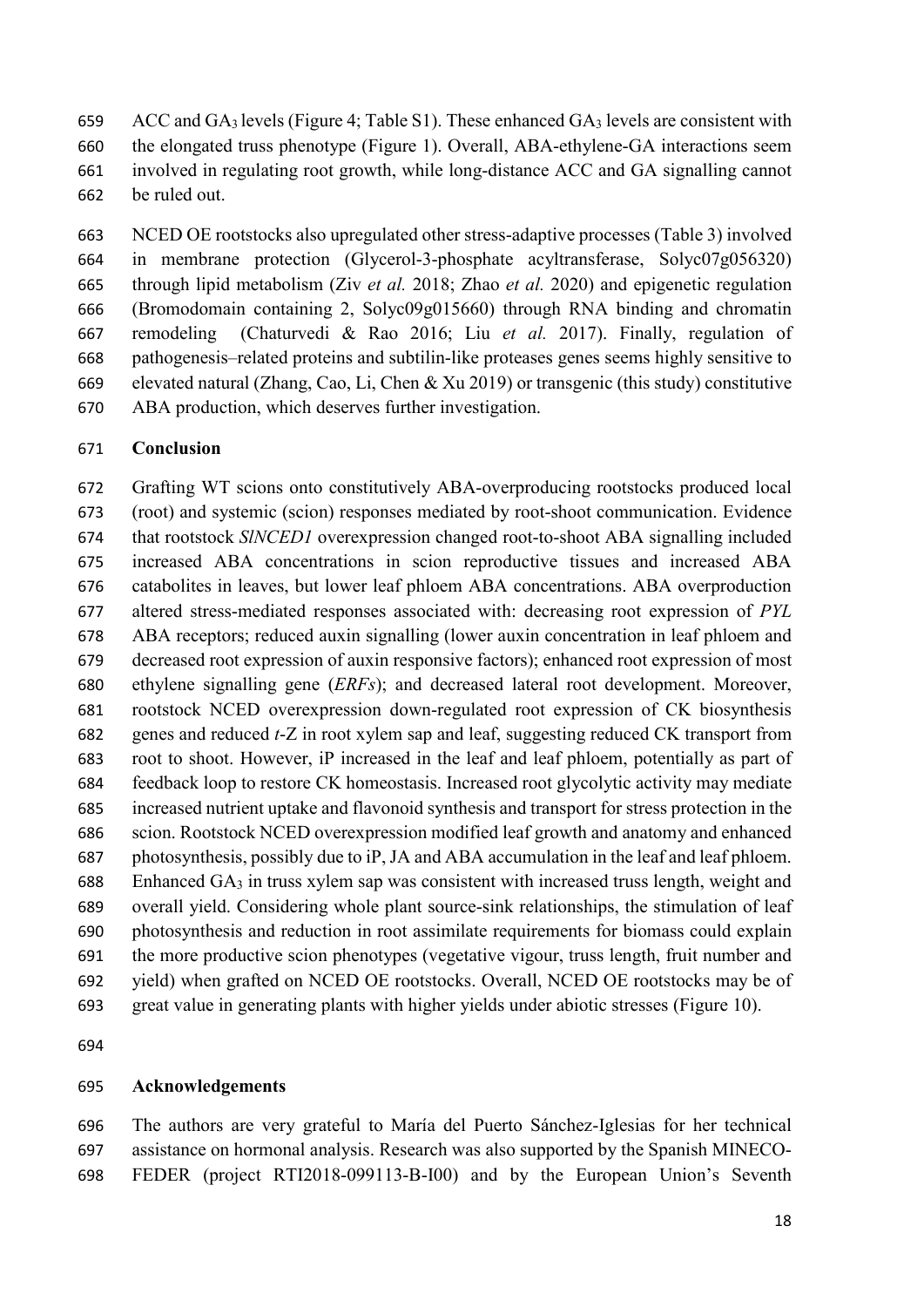Framework Programme for research, technological development and demonstration under grant agreement # 289365 (project ROOTOPOWER). AJT and ZK was partly supported by BBSRC (grant BB/L01954X/1) and MLG was partly supported by BBSRC (grant BB/H109502/1).

# **Conflict of interest**

The authors declare that they have no conflict of interest.

## **Author contributions**

 F.P.-A. planned and designed the research, A.M.-P. and C.M.-A. performed all the stress experiments, A.F.-A. and J.M.P.-P. executed the qPCR analysis, A.J.T., F.M., L.E.-L., Z.K. and M.G. carried out the transcriptomic analysis, C.M.-A., A.M-P., P.A.M.-M. and A.A. performed the physiological analysis, A.A. carried out the hormone profiling experiments, C.M.-A. performed the data analysis, C.M.-A. and F.P.-A. wrote the original draft preparation, C.M-A., I.C.D., A.J.T. and F.P-A. reviewed and edited the final manuscript.

## **Data availability statement**

 All raw and processed microarray data are openly available in the Gene Expression Omnibus (GSE79307) at [https://www.ncbi.nlm.nih.gov/geo/query/acc.cgi?acc=GSE79307.](https://www.ncbi.nlm.nih.gov/geo/query/acc.cgi?acc=GSE79307)

### **References**

- Achard P., Cheng H., De Grauwe L., Decat J., Schoutteten H., Moritz T., … Harberd N.P. (2006) Integration of plant responses to environmentally activated phytohormonal signals. *Science* **311**, 91–94.
- Albacete A., Ghanem M.E., Martínez-Andújar C., Acosta M., Sanchez-Bravo J., Martinez V., … Perez-Alfocea F. (2008a) Hormonal changes in relation to biomass partitioning and shoot growth impairment in salinized tomato (*Solanum lycopersicum* L.) plants. *Journal of Experimental Botany* **59**, 4119–4131.
- Albacete A., Martínez-Andújar C., Ghanem M.E., Acosta M., Sánchez-Bravo J., Asins M.J., … Pérez-Alfocea F. (2009) Rootstock-mediated changes in xylem ionic and hormonal status are correlated with delayed leaf senescence, and increased leaf area and crop productivity in salinized tomato. *Plant, Cell and Environment* **32**, 928–938.
- Albacete A., Martinez-Andujar C., Martinez-Perez A., Thompson A.J., Dodd I.C. & Perez-Alfocea F. (2015) Unravelling rootstockxscion interactions to improve food security. *J Exp Bot* **66**, 2211–2226.
- Albacete A.A., Martínez-Andújar C., Pascual J.A., Acosta M. & Pérez-Alfocea F. (2008b) Increasing vegetative growth, yield and seed quantity in tomato by inducing plant vigour at the earliest seedling stage. *Acta Horticulturae* **782**, 265–272.
- Albacete A.A., Martínez-Andújar C. & Pérez-Alfocea F. (2014) Hormonal and metabolic regulation of source-sink relations under salinity and drought: From plant survival to crop yield stability. *Biotechnology Advances* **32**, 12–30.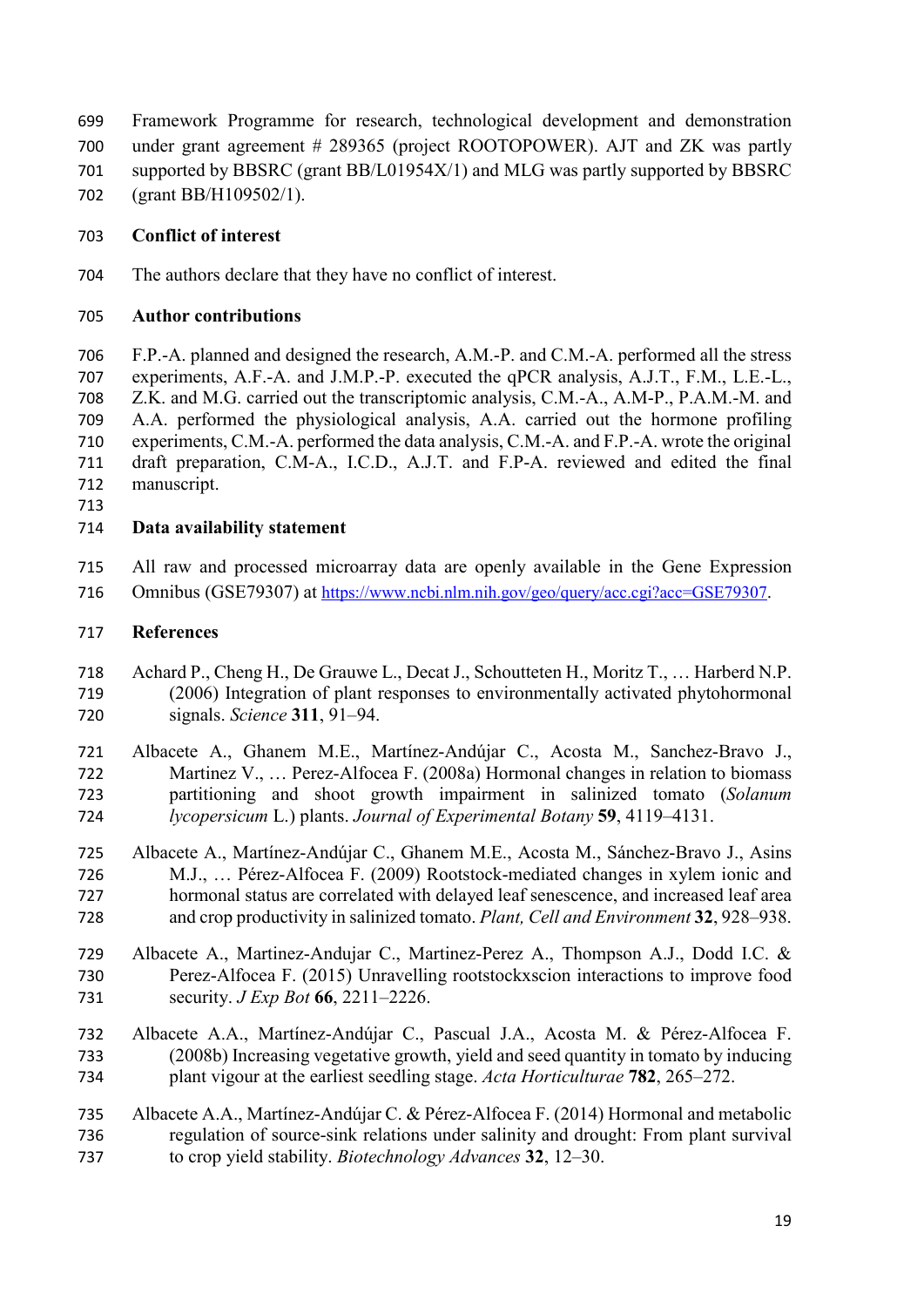- Allario T., Brumos J., Colmenero-Flores J.M., Iglesias D.J., Pina J.A., Navarro L., … Morrillon R. (2013) Tetraploid Rangpur lime rootstock increases drought tolerance via enhanced constitutive root abscisic acid production. *Plant, Cell & Environment* **36**, 856–868.
- Bletsos F. & Olympios C. (2008) Rootstocks and grafting of tomatoes, pepers and eggplants for soil-borne disease resistance, improved yield and quality. *Eur. J. Plant Sci. Biotechnol* **2**, 62–73.
- Brown L.K., George T.S., Thompson J.A., Wright G., Lyon J., Dupuy L., … White P.J. (2012) What are the implications of variation in root hair length on tolerance to phosphorus deficiency in combination with water stress in barley (*Hordeum vulgare*)? *Annals of botany* **110**, 319–328.
- Cantero-Navarro E., Romero-Aranda R., Fernández-Muñoz R., Martínez-Andújar C., Pérez-Alfocea F. & Albacete A. (2016) Improving agronomic water use efficiency in tomato by rootstock-mediated hormonal regulation of leaf biomass. *Plant Science* **251**, 90–100.
- Chaturvedi S. & Rao A.L.N. (2016) A shift in plant proteome profile for a bromodomain containing RNA binding protein (BRP1) in plants infected with cucumber mosaic virus and its satellite RNA. *Journal of Proteomics* **131**, 1–7.
- Dodd I.C. (2005) Root-to-shoot signalling: Assessing the roles of "up" in the up and down world of long-distance signalling in planta. *Plant and Soil* **274**, 251–270.
- Dodd I.C., Theobald J.C., Richer S.K. & Davies W.J. (2009) Partial phenotypic reversion of ABA-deficient flacca tomato (*Solanum lycopersicum*) scions by a wild-type rootstock: normalizing shoot ethylene relations promotes leaf area but does not diminish whole plant transpiration rate. *Journal of Experimental Botany* **60**, 4029– 4039.
- Duan L., Dietrich D., Ng C.H., Yeen Chan P.M., Bhalerao R., Bennett M.J. & Dinneny J.R. (2013) Endodermal ABA signaling promotes lateral root quiescence during salt stress in *Arabidopsis* seedlings. *Plant Cell* **25**, 324–341.
- Ephritikhine G., Fellner M., Vannini C., Lapous D. & Barbier-Brygoo H. (1999) The *sax1* dwarf mutant of *Arabidopsis* thaliana shows altered sensitivity of growth responses to abscisic acid, auxin, gibberellins and ethylene and is partially rescued by exogenous brassinosteroid. *The Plant Journal* **18**, 303–314.
- Estrada-Melo A.C., Ma C., Reid M.S. & Jiang C.Z. (2015) Overexpression of an ABA biosynthesis gene using a stress-inducible promoter enhances drought resistance in petunia. *Horticulture Research* **2**, 1–9.
- Fernandez M.A., Belda-Palazon B., Julian J., Coego A., Lozano-Juste J., Iñigo S., … Rodriguez P.L. (2020) RBR-type E3 ligases and the ubiquitin-conjugating enzyme UBC26 regulate abscisic acid receptor levels and signaling. *Plant Physiology* **182**, 1723–1742.
- Ferrández-Ayela A., Sánchez-García A.B., Martínez-Andújar C., Kevei Z., Gifford M.L., Thompson A.J., … Pérez-Pérez J.M. (2016) Identification of novel stress-responsive biomarkers from gene expression datasets in tomato roots. *Functional Plant Biology*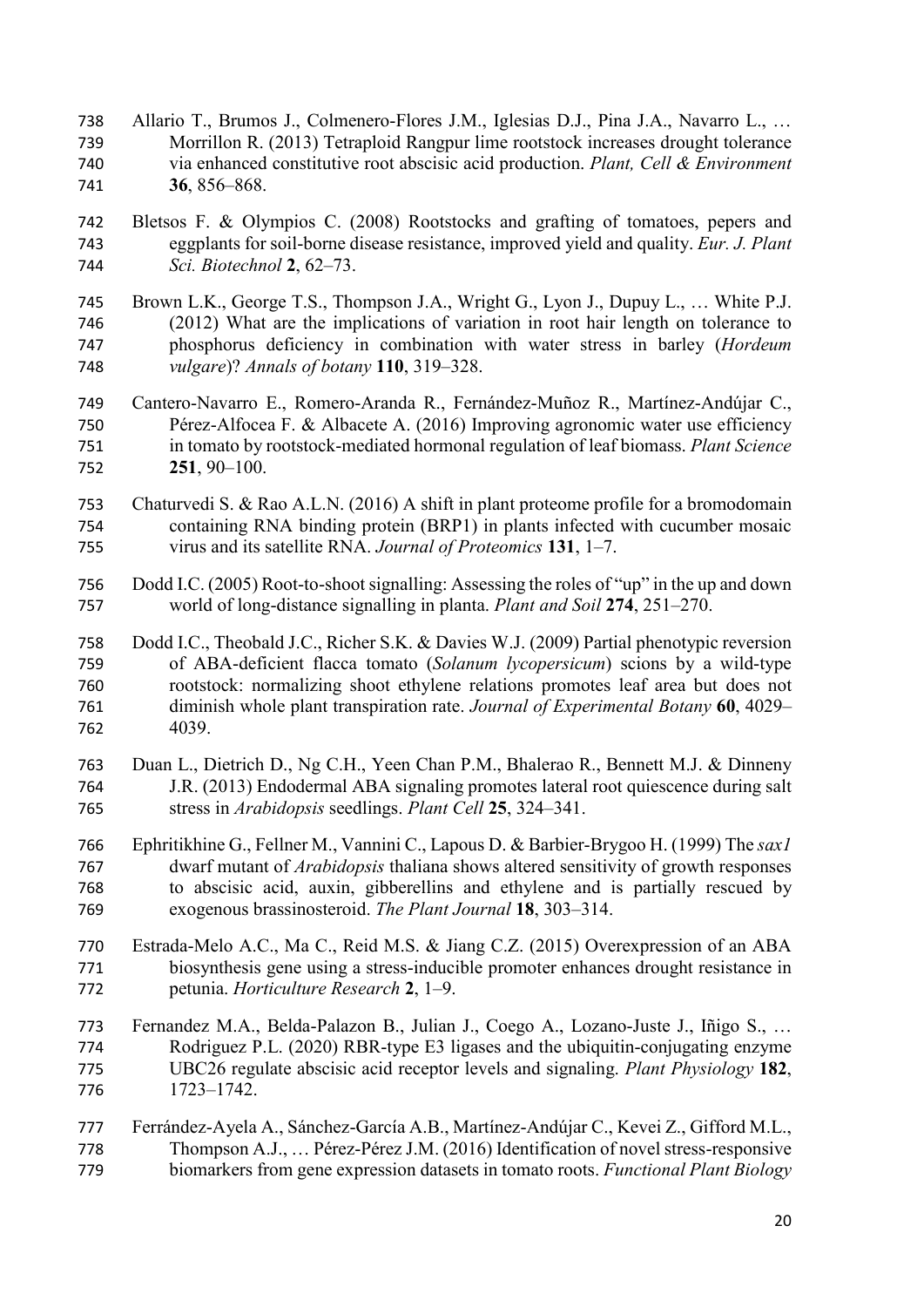- **43**, 783.
- Flexas J., Barbour M.M., Brendel O., Cabrera H.M., Carriquí M., Díaz-Espejo A., … 782 Warren C.R. (2012) Mesophyll diffusion conductance to CO<sub>2</sub>: An unappreciated central player in photosynthesis. *Plant Science* **193**–**194**, 70–84.
- Flexas J., Niinemets Ü., Gallé A., Barbour M.M., Centritto M., Diaz-Espejo A., … 785 Medrano H. (2013) Diffusional conductances to  $CO<sub>2</sub>$  as a target for increasing photosynthesis and photosynthetic water-use efficiency. *Photosynthesis Research* **117**, 45–59.
- François L.. & Maas E.. (1994) Crop responses and management on salt-affected soils. In *Handbook of Plant and crop stress*. (ed M. Pessarakli), pp. 149–181. New York.
- Franks P.J. & Farquhar G.D. (2001) The effect of exogenous abscisic acid on stomatal development, stomatal mechanics, and leaf gas exchange in *Tradescantia virginiana*. *Plant Physiology* **125**, 935–942.
- Fujii H., Verslues P.E. & Zhu J.K. (2007) Identification of two protein kinases required for abscisic acid regulation of seed germination, root growth, and gene expression in *Arabidopsis*. *Plant Cell* **19**, 485–494.
- Fullana-Pericàs M., Conesa M., Pérez-Alfocea F. & Galmés J. (2020) The influence of grafting on crops photosynthetic performance. *Plant Science* **295**, 110250.
- Galmés J., Conesa M.A., Ochogavía J.M., Perdomo J.A., Francis D.M., Ribas-Carbó M., … Cifre J. (2011) Physiological and morphological adaptations in relation to water use efficiency in Mediterranean accessions of *Solanum lycopersicum*. *Plant, Cell and Environment* **34**, 245–260.
- Gawronska H., Deji A., Sakakibara H. & Sugiyama T. (2003) Hormone-mediated nitrogen signaling in plants: Implication of participation of abscissic acidin negative regulation of cytokinin-inducible expression of maize response regulator. *Plant Physiology and Biochemistry* **41**, 605–610.
- Geng Y., Wu R., Wee C.W., Xie F., Wei X., Chan P.M.Y., … Dinneny J.R. (2013) A spatio-temporal understanding of growth regulation during the salt stress response in *Arabidopsis*. *Plant Cell* **25**, 2132–2154.
- Ghanem M.E., Albacete A., Martínez-Andújar C., Acosta M., Romero-Aranda R., Dodd I.C., … Pérez-Alfocea F. (2008) Hormonal changes during salinity-induced leaf senescence in tomato (*Solanum lycopersicum* L.). *Journal of Experimental Botany* **59**, 3039–3050.
- Ghanem M.E., Albacete A., Smigocki A.C., Frébort I., Pospíilová H., Martínez-Andújar C., … Pérez-Alfocea F. (2011a) Root-synthesized cytokinins improve shoot growth and fruit yield in salinized tomato (*Solanum lycopersicum* L.) plants. *Journal of Experimental Botany* **62**, 125–140.
- 817 Ghanem M.E., Hichri I., Smigocki A.C., Albacete A., Fauconnier M.L., Diatloff E., ... Pérez-Alfocea F. (2011b) Root-targeted biotechnology to mediate hormonal signalling and improve crop stress tolerance. *Plant Cell Reports* **30**, 807–823.
- González-Guzmán M., Rodríguez L., Lorenzo-Orts L., Pons C., Sarrión-Perdigones A.,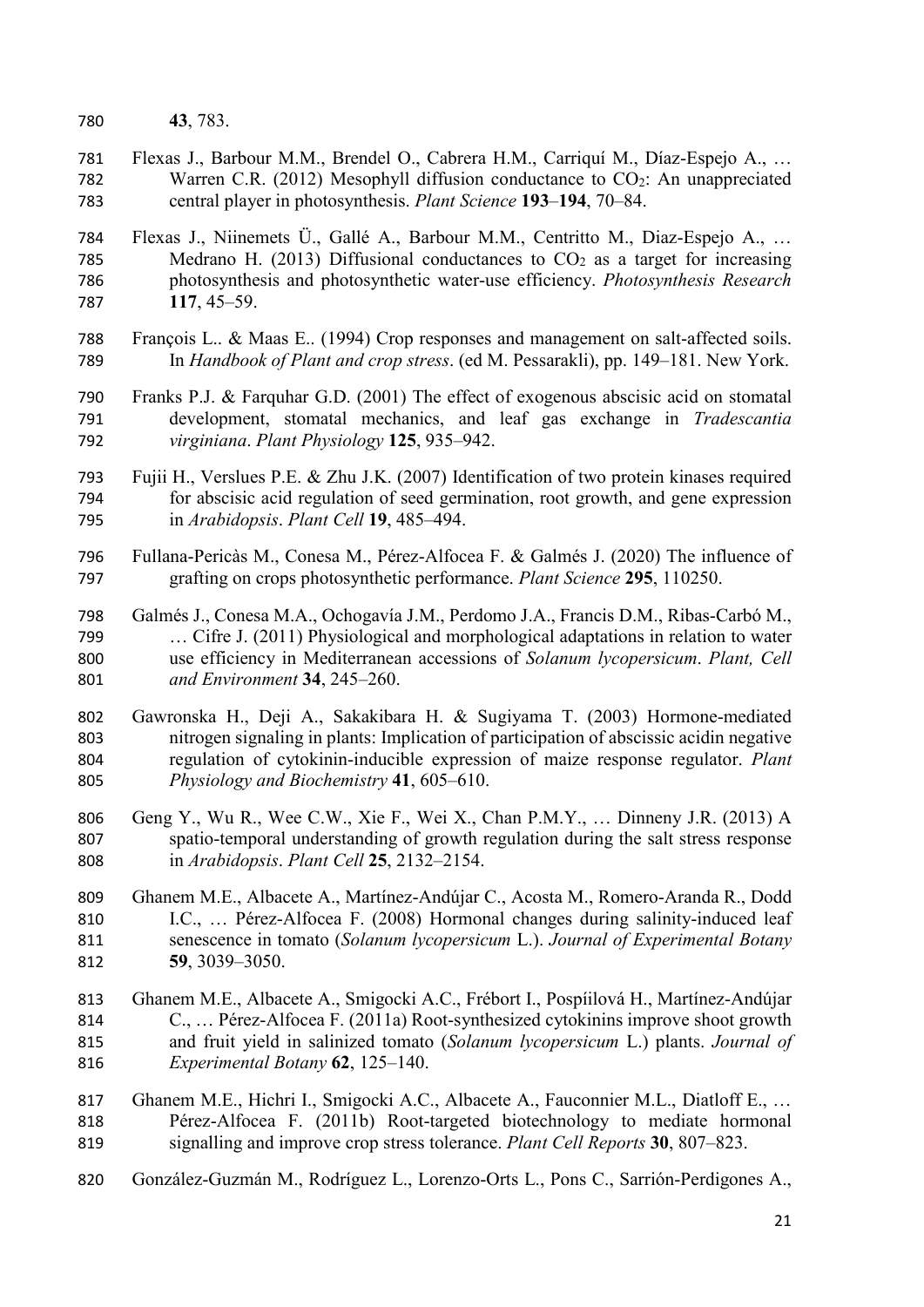- Fernández M.A., … Rodríguez P.L. (2014) Tomato PYR/PYL/RCAR abscisic acid receptors show high expression in root, differential sensitivity to the abscisic acid agonist quinabactin, and the capability to enhance plant drought resistance. *Journal of experimental botany* **65**, 4451–64.
- Gowing D.J.G., Jones H.G. & Davies W.J. (1993) Xylem-transported abscisic acid: the relative importance of its mass and its concentration in the control of stomatal aperture. *Plant, Cell and Environment* **16**, 453–459.
- He R., Zhuang Y., Cai Y., Agüero C.B., Liu S., Wu J., … Zhang Y. (2018) Overexpression of 9-cis-epoxycarotenoid dioxygenase cisgene in grapevine increases drought tolerance and results in pleiotropic effects. *Frontiers in Plant Science* **9**, 970.
- Hetherington F.M., Kakkar M., Topping J.F. & Lindsey K. (2021) Gibberellin signaling mediates lateral root inhibition in response to K+-deprivation. *Plant Physiology* **185**, 1198–1215.
- Hirose N., Takei K., … T.K.-J. of & 2008 undefined (2008) Regulation of cytokinin biosynthesis, compartmentalization and translocation. *Journal of experimental botany* **59**, 75–83.
- Holbrook N.M. (2002) Stomatal control in tomato with ABA-deficient roots: response of grafted plants to soil drying. *Journal of Experimental Botany* **53**, 1503–1514.
- Hong J.H., Seah S.W. & Xu J. (2013) The root of ABA action in environmental stress response. *Plant Cell Reports* **32**, 971–983.
- Irizarry R.A., Hobbs B., Collin F., Beazer-Barclay Y.D., Antonellis K.J., Scherf U. & Speed T.P. (2003) Exploration, normalization, and summaries of high density oligonucleotide array probe level data. *Biostatistics* **4**, 249–264.
- Julkowska M.M. & Testerink C. (2015) Tuning plant signaling and growth to survive salt. *Trends in Plant Science* **20**, 586–594.
- 847 Kanehisa M. & Goto S. (2000) KEGG: Kyoto Encyclopedia of Genes and Genomes. *Nucleic Acids Research* **28**, 27–30.
- Koevoets I.T., Venema J.H., Elzenga J.T.M. & Testerink C. (2016) Roots withstanding their environment: Exploiting root system architecture responses to abiotic stress to improve crop tolerance. *Frontiers in Plant Science* **7**, 1335.
- LeNoble M.E., Spollen W.G. & Sharp R.E. (2004) Maintenance of shoot growth by endogenous ABA: genetic assessment of the involvement of ethylene suppression. *Journal of Experimental Botany* **55**, 237–245.
- Li C., Liu S. & Yao X. (2017) PnF3H, a flavanone 3-hydroxylase from the Antarctic moss Pohlia nutans, confers tolerance to salt stress and ABA treatment in transgenic Arabidopsis. *Plant Growth regulation* **83**, 1–12.
- Li P., Yang X., Wang H., Pan T., Wang Y., Xu Y., … Yang Z. (2021) Genetic control of root plasticity in response to salt stress in maize. *Theoretical and Applied Genetics* **1**.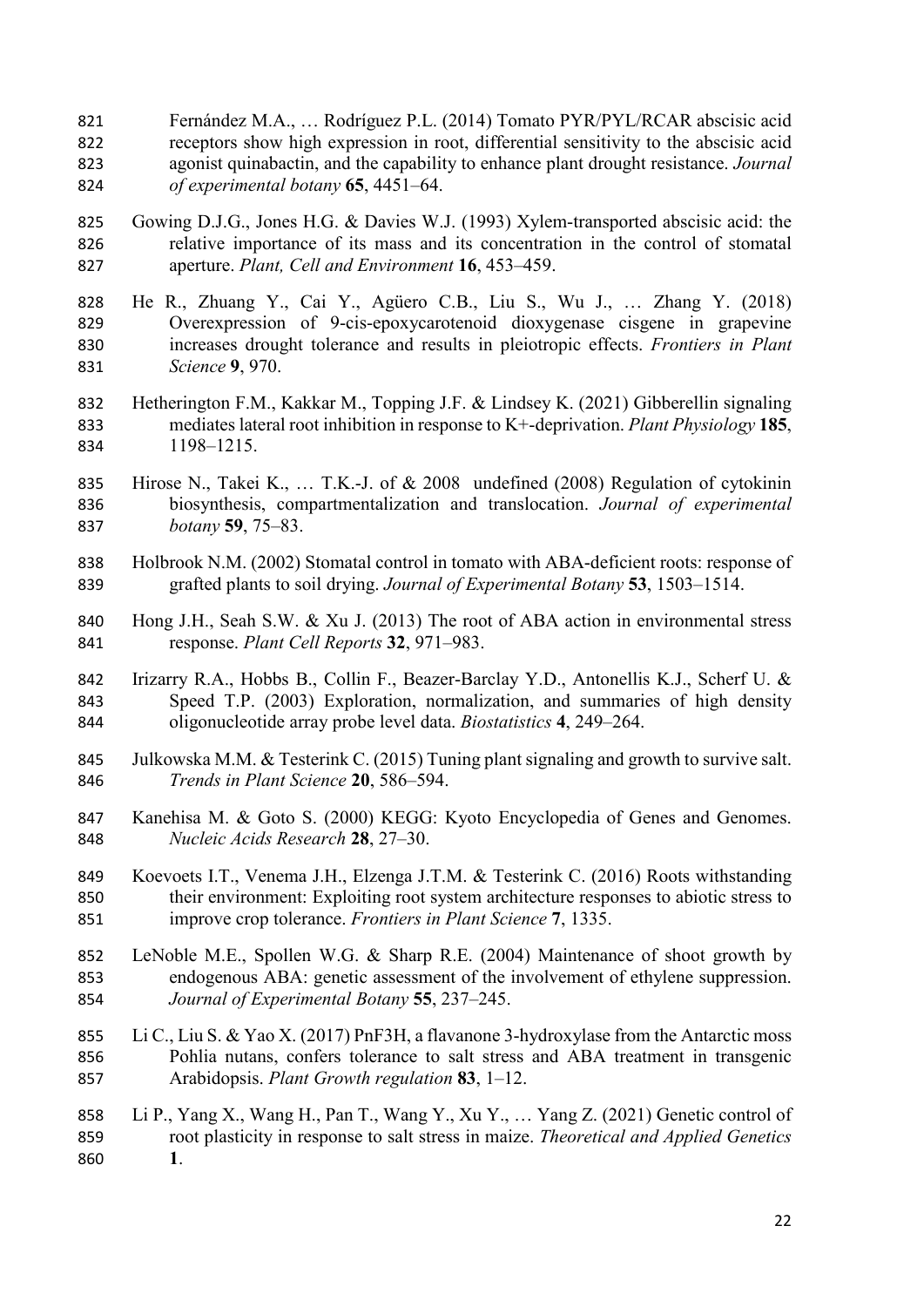- Li W., de Ollas C. & Dodd I.C. (2018) Long-distance ABA transport can mediate distal tissue responses by affecting local ABA concentrations. *Journal of Integrative Plant Biology* **60**, 16–33.
- Liu Z., Wang P., Chen H., Wold E.A., Tian B., Brasier A.R. & Zhou J. (2017) Drug discovery targeting bromodomain-containing protein 4. *Journal of Medicinal Chemistry* **60**, 4533–4558.
- Lundquist P.K., Rosar C., Bräutigam A. & Weber A.P.M. (2014) Plastid signals and the bundle sheath: Mesophyll development in reticulate mutants. *Molecular Plant* **7**, 14– 29.
- Ma H., Liu C., Li Z., Ran Q., Xie G., Wang B., … Zhang J. (2018) ZmbZIP4 contributes to stress resistance in maize by regulating ABA synthesis and root development. *Plant Physiology* **178**, 753–770.
- Mahajan M. & Yadav S.K. (2014) Overexpression of a tea flavanone 3-hydroxylase gene confers tolerance to salt stress and Alternaria solani in transgenic tobacco. *Plant Molecular Biology* **85**, 551–573.
- 876 Malagoli P., Britto D.T., Schulze L.M. & Kronzucker H.J. (2008) Futile Na<sup>+</sup> cycling at the root plasma membrane in rice (*Oryza sativa* L.): Kinetics, energetics, and relationship to salinity tolerance. *Journal of Experimental Botany* **59**, 4109–4117.
- Malcheska F., Ahmad A., Batool S., Müller H.M., Ludwig-Müller J., Kreuzwieser J., … Rennenberg H. (2017) Drought-enhanced xylem sap sulfate closes stomata by affecting ALMT12 and guard cell ABA synthesis. *Plant Physiology* **174**, 798–814.
- Des Marais D.L., Mckay J.K., Richards J.H., Sen S., Wayne T. & Juenger T.E. (2012) Physiological genomics of response to soil drying in diverse Arabidopsis accessions. *Plant Cell* **24**, 893–914.
- Martin L.B.B., Romero P., Fich E.A., Domozych D.S. & Rose J.K.C. (2017) Cuticle biosynthesis in tomato leaves is developmentally regulated by abscisic acid. *Plant Physiology* **174**, 1384–1398.
- Martínez-Andújar C., Albacete A. & Pérez-Alfocea F. (2020a) Rootstocks for increasing yield stability and sustainability in vegetable crops. *Acta Horticulturae* **1273**, 449– 470.
- Martínez-Andújar C., Martínez-Pérez A., Ferrández-Ayela A., Albacete A., Martínez- Melgarejo P.A., Dodd I.C., … Pérez-Alfocea F. (2020b) Impact of overexpression of 9-cis-epoxycarotenoid dioxygenase on growth and gene expression under salinity stress. *Plant Science* **295**, 110268.
- Matsumoto-Kitano M., Kusumoto T., Tarkowski P., Kinoshita-Tsujimura K., Václavíková K., Miyawaki K. & Kakimoto T. (2008) Cytokinins are central regulators of cambial activity. *Proceedings of the National Academy of Sciences of the United States of America* **105**, 20027–20031.
- McAdam S.A.M., Brodribb T.J. & Ross J.J. (2016) Shoot-derived abscisic acid promotes root growth. *Plant, Cell & Environment* **39**, 652–659.
- Meng C., Zhang S., Deng Y.S., Wang G.D. & Kong F.Y. (2015) Overexpression of a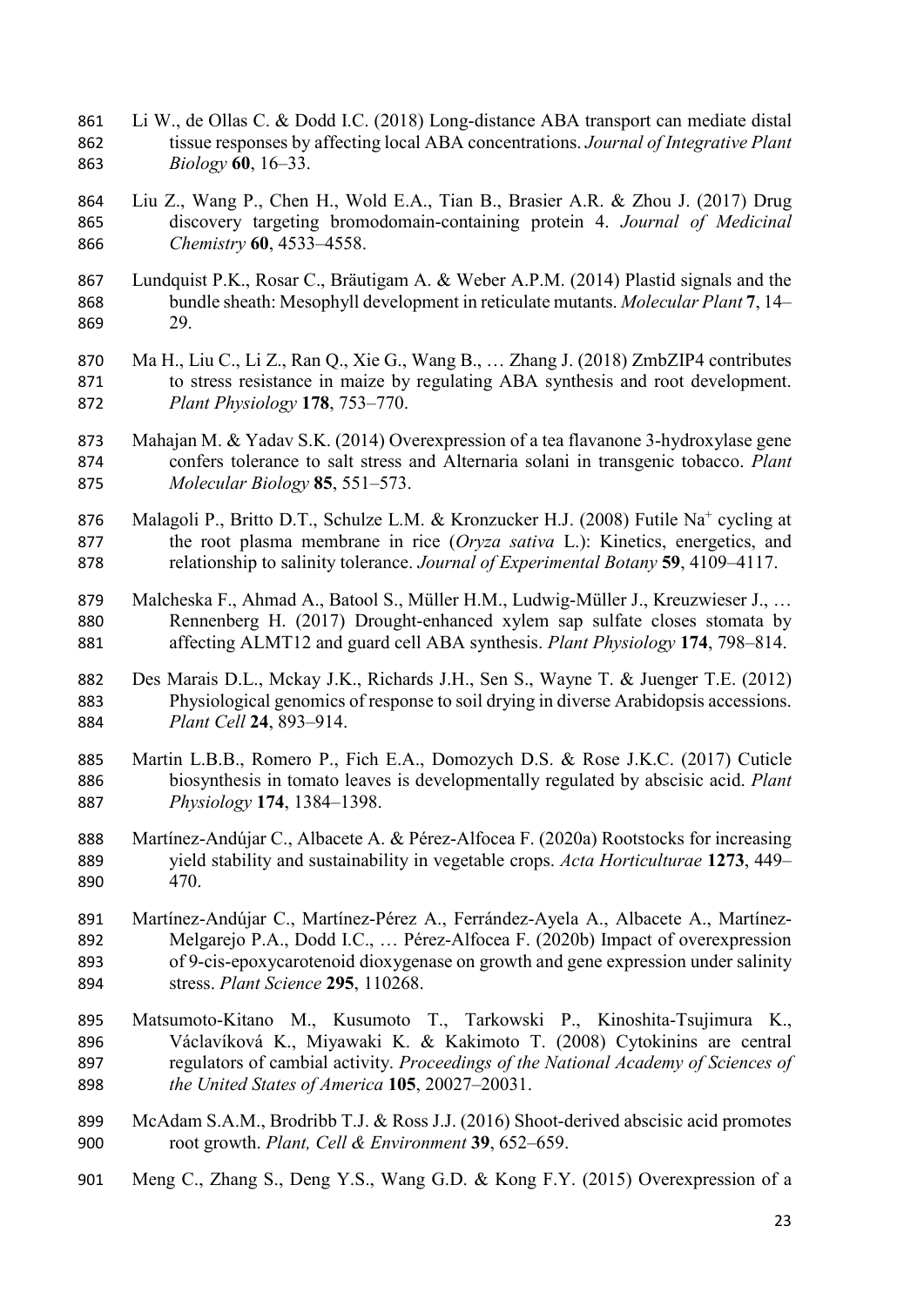- tomato flavanone 3-hydroxylase-like protein gene improves chilling tolerance in tobacco. *Plant Physiology and Biochemistry* **96**, 388–400.
- Munns R., Passioura J.B., Colmer T.D. & Byrt C.S. (2020) Osmotic adjustment and energy limitations to plant growth in saline soil. *New Phytologist* **225**, 1091–1096.
- Negi S., Sukumar P., Liu X., Cohen J.D. & Muday G.K. (2010) Genetic dissection of the role of ethylene in regulating auxin-dependent lateral and adventitious root formation in tomato. *The Plant Journal* **61**, 3–15.
- De Ollas C., Arbona V., Gómez-Cadenas A. & Dodd I.C. (2018) Attenuated accumulation of jasmonates modifies stomatal responses to water deficit. *Journal of Experimental Botany* **69**, 2103–2116.
- Ortiz D. (2017) *Role of ethylene in root system architecture of tomato plants grown under salinity and nutritional stress conditions (Unpublished final degree project)*. University of Murcia, Murcia, Spain.
- Park S.Y., Fung P., Nishimura N., Jensen D.R., Fujii H., Zhao Y., … Cutler S.R. (2009) Abscisic acid inhibits type 2C protein phosphatases via the PYR/PYL family of START proteins. *Science* **324**, 1068–1071.
- Peleg Z. & Blumwald E. (2011) Hormone balance and abiotic stress tolerance in crop plants. *Current Opinion in Plant Biology* **14**, 290–295.
- Pérez-Alfocea F., Balibrea M.E., Alarcón J.J. & Bolarín M.C. (2000) Composition of xylem and phloem exudates in relation to the salt-tolerance of domestic and wild tomato species. *Journal of Plant Physiology* **156**, 367–374.
- Petricka J.J., Winter C.M. & Benfey P.N. (2012) Control of *Arabidopsis* root development. *Annual Review of Plant Biology* **63**, 563–590.
- Peuke A.D. (2016) ABA flow modelling in *Ricinus communis* exposed to salt stress and variable nutrition. *Journal of Experimental Botany* **67**, 5301–5311.
- Qi X., Takahashi H., Kawasaki Y., Ohta Y., Isozaki M., Kojima M., … Nakazono M. (2020) Differences in xylem development between Dutch and Japanese tomato (Solanum lycopersicum) correlate with cytokinin levels in hypocotyls. *Annals of Botany* **126**, 315–322.
- 931 Qin H., He L. & Huang R. (2019) The coordination of ethylene and other hormones in primary root development. *Frontiers in Plant Science* **10**, 874.
- Qin X. & Zeevaart J.A.D. (2002) Overexpression of a 9-cis-epoxycarotenoid dioxygenase gene in *Nicotiana plumbaginifolia* increases abscisic acid and phaseic acid levels and enhances drought tolerance. *Plant Physiology* **128**, 544–551.
- Quarrie S.A. & Jones H.G. (1977) Effects of abscisic acid and water stress on development and morphology of wheat. *Journal of Experimental Botany* **28**, 192– 203.
- Sah S.K., Reddy K.R. & Li J. (2016) Abscisic acid and abiotic stress tolerance in crop plants. *Frontiers in Plant Science* **7**, 571.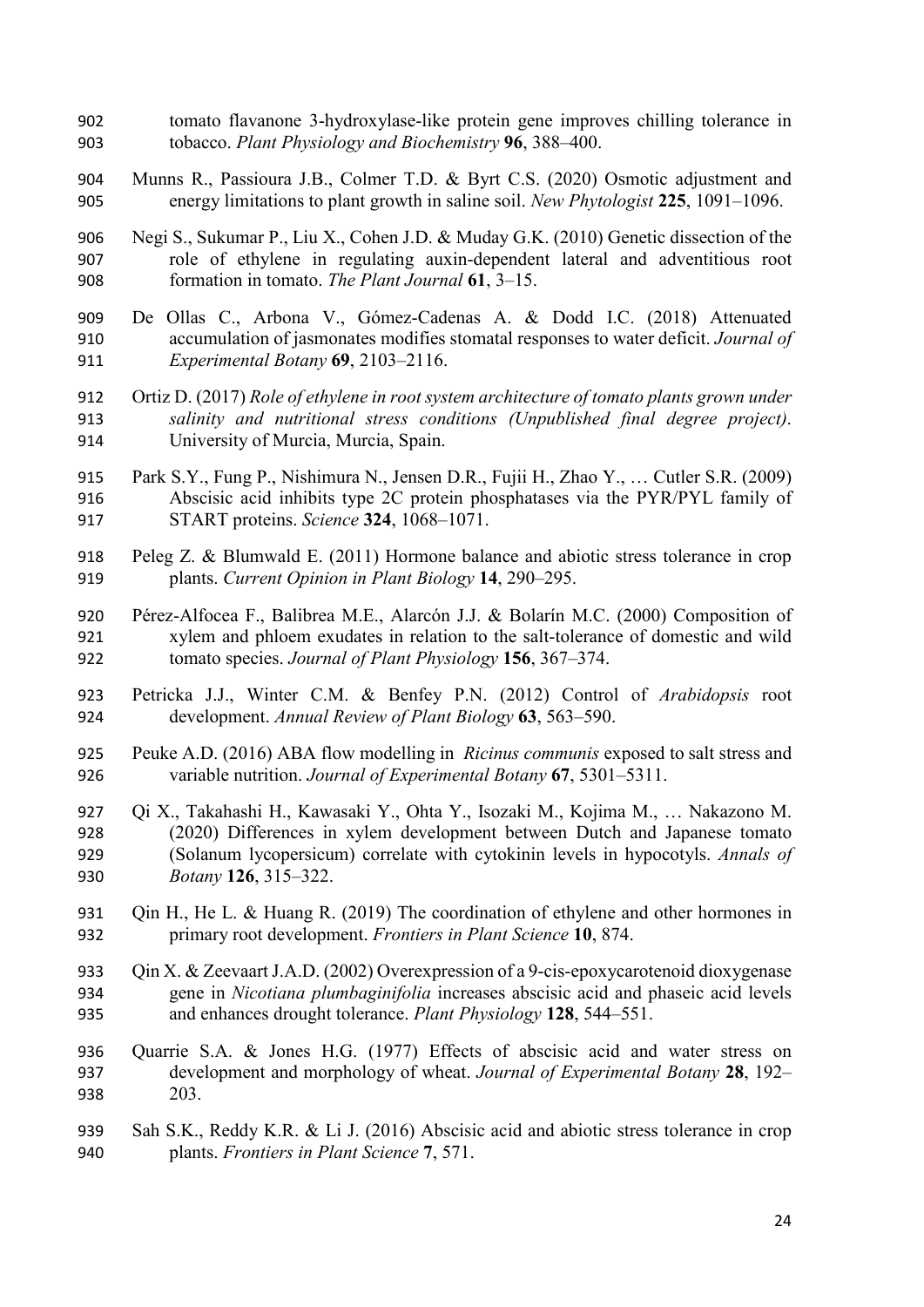- Savvas D., Savva A., Ntatsi G., Ropokis A., Karapanos I., Krumbein A. & Olympios C. (2011) Effects of three commercial rootstocks on mineral nutrition, fruit yield, and quality of salinized tomato. *Journal of Plant Nutrition and Soil Science* **174**, 154– 162.
- Schmittgen T.D. & Livak K.J. (2008) Analyzing real-time PCR data by the comparative CT method. *Nature Protocols* **3**, 1101–1108.
- Sharp R.E. & LeNoble M.E. (2002) ABA, ethylene and the control of shoot and root growth under water stress. *Journal of Experimental Botany* **53**, 33–37.
- Sharp R.E., LeNoble M.E., Else M.A., Thorne E.T. & Gherardi F. (2000) Endogenous ABA maintains shoot growth in tomato independently of effects on plant water balance: Evidence for an interaction with ethylene. *Journal of Experimental Botany* **51**, 1575–1584.
- Sharp R.E., Poroyko V., Hejlek L.G., Spollen W.G., Springer G.K., Bohnert H.J. & Nguyen H.T. (2004) Root growth maintenance during water deficits: Physiology to functional genomics. *Journal of Experimental Botany* **55**, 2343–2351.
- Shkolnik-Inbar D. & Bar-Zvi D. (2010) ABI4 mediates abscisic acid and cytokinin inhibition of lateral root formation by reducing polar auxin transport in arabidopsis. *Plant Cell* **22**, 3560–3573.
- Smyth G.K. (2004) Linear models and empirical bayes methods for assessing differential expression in microarray experiments. *Statistical Applications in Genetics and Molecular Biology* **3**, 1–25.
- Song L. & Liu D. (2015) Ethylene and plant responses to phosphate deficiency. *Frontiers in Plant Science* **6**, 1–14.
- Spollen W.G., Lenoble M.E., Samuels T.D., Bernstein N. & Sharp R.E. (2000) Abscisic acid accumulation maintains maize primary root elongation at low water potentials by restricting ethylene production. *Plant Physiology* **122**, 967–976.
- Taylor I.B., Sonneveld T., Bugg T.D.H. & Thompson A.J. (2005) Regulation and manipulation of the biosynthesis of abscisic acid, including the supply of xanthophyll precursors. *Journal of Plant Growth Regulation* **24**, 253–273.
- Thompson A.J., Andrews J., Mulholland B.J., McKee J.M.T., Hilton H.W., Horridge J.S., … Taylor I.B. (2007a) Overproduction of abscisic acid in tomato increases transpiration efficiency and root hydraulic conductivity and influences leaf expansion. *Plant Physiology* **143**, 1905–1917.
- Thompson A.J., Jackson A.C., Symonds R.C., Mulholland B.J., Dadswell A.R., Blake P.S., … Taylor I.B. (2000) Ectopic expression of a tomato 9-cis-epoxycarotenoid dioxygenase gene causes over-production of abscisic acid. *Plant Journal* **23**, 363– 374.
- Thompson A.J., Mulholland B.J., Jackson A.C., Mckee J.M.T., Hilton H.W., Symonds R.C., … Taylor I.B. (2007b) Regulation and manipulation of ABA biosynthesis in roots. *Plant, Cell and Environment* **30**, 67–78.
- Veselov S.Y., Timergalina L.N., Akhiyarova G.R., Kudoyarova G.R., Korobova A. V.,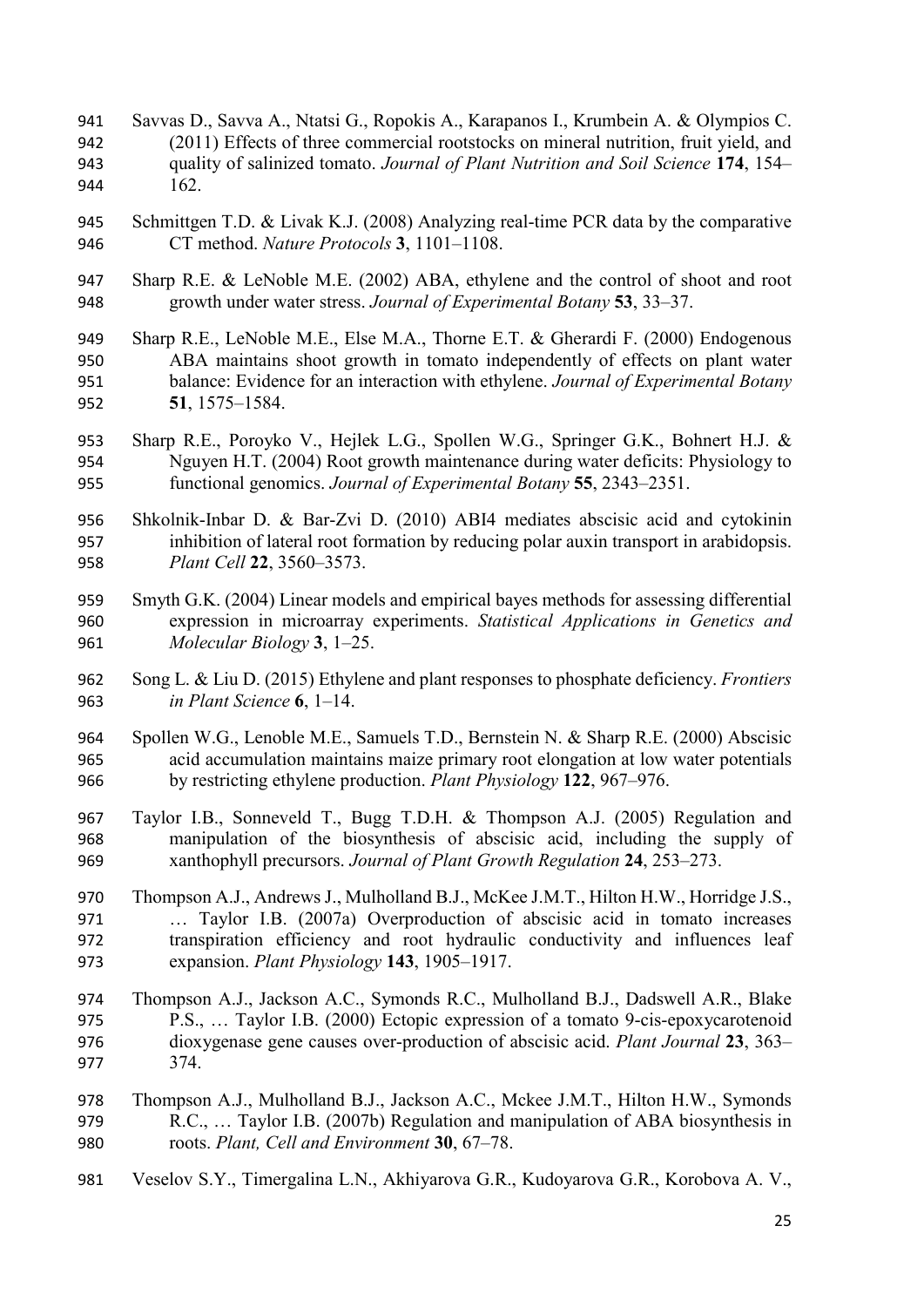- Ivanov I., … Prinsen E. (2018) Study of cytokinin transport from shoots to roots of wheat plants is informed by a novel method of differential localization of free cytokinin bases or their ribosylated forms by means of their specific fixation. *Protoplasma* **255**, 1581–1594.
- Vissenberg K., Claeijs N., Balcerowicz D. & Schoenaers S. (2020) Hormonal regulation of root hair growth and responses to the environment in Arabidopsis. *Journal of Experimental Botany* **71**, 2412–2427.
- Voisin A.S., Reidy B., Parent B., Rolland G., Redondo E., Gerentes D., … Muller B. (2006) Are ABA, ethylene or their interaction involved in the response of leaf growth to soil water deficit? An analysis using naturally occurring variation or genetic transformation of ABA production in maize. *Plant, Cell and Environment* **29**, 1829–1840.
- Waidmann S., Sarkel E. & Kleine-Vehn J. (2020) Same same, but different: Growth responses of primary and lateral roots. *Journal of Experimental Botany* **71**, 2397– 2411.
- Wang R., Tischner R., Gutiérrez R.A., Hoffman M., Xing X., Chen M., … Crawford N.M. (2004) Genomic analysis of the nitrate response using a nitrate reductase-null mutant of arabidopsis. *Plant Physiology* **136**, 2512–2522.
- Wilkinson S., Corlett J.E., Oger L. & Davies W.J. (1998) Effects of xylem pH on transpiration from wild-type and *flacca* tomato leaves: A vital role for abscisic acid in preventing excessive water loss even from well-watered plants. *Plant Physiology* **117**, 703–709.
- Wilkinson S. & Davies W.J. (2002) ABA-based chemical signalling: The co-ordination of responses to stress in plants. *Plant, Cell and Environment* **25**, 195–210.
- Xu W., Jia L., Shi W., Liang J., Zhou F., Li Q. & Zhang J. (2013) Abscisic acid accumulation modulates auxin transport in the root tip to enhance proton secretion for maintaining root growth under moderate water stress. *New Phytologist* **197**, 139– 150.
- Yang J., Zhang J., Liu K., Wang Z. & Liu L. (2006) Abscisic acid and ethylene interact in wheat grains in response to soil drying during grain filling. *New Phytologist* **171**, 293–303.
- Zhang W. wei, Yang H. qiang, You S. zhen, Fan S. lei & Ran K. (2015) *MhNCED3* , a gene encoding 9-cis-epoxycarotenoid dioxygenase in *Malus hupehensis* Rehd., enhances plant tolerance to Cl- stress by reducing Cl- accumulation. *Plant Physiology and Biochemistry* **89**, 85–91.
- Zhang Y., Yang J., Lu S., Cai J. & Guo Z. (2008) Overexpressing *SgNCED1* in tobacco increases ABA level, antioxidant enzyme activities, and stress tolerance. *Journal of Plant Growth Regulation* **27**, 151–158.
- Zhang Z., Cao B., Li N., Chen Z. & Xu K. (2019) Comparative transcriptome analysis of the regulation of ABA signaling genes in different rootstock grafted tomato seedlings under drought stress. *Environmental and Experimental Botany* **166**, 103814.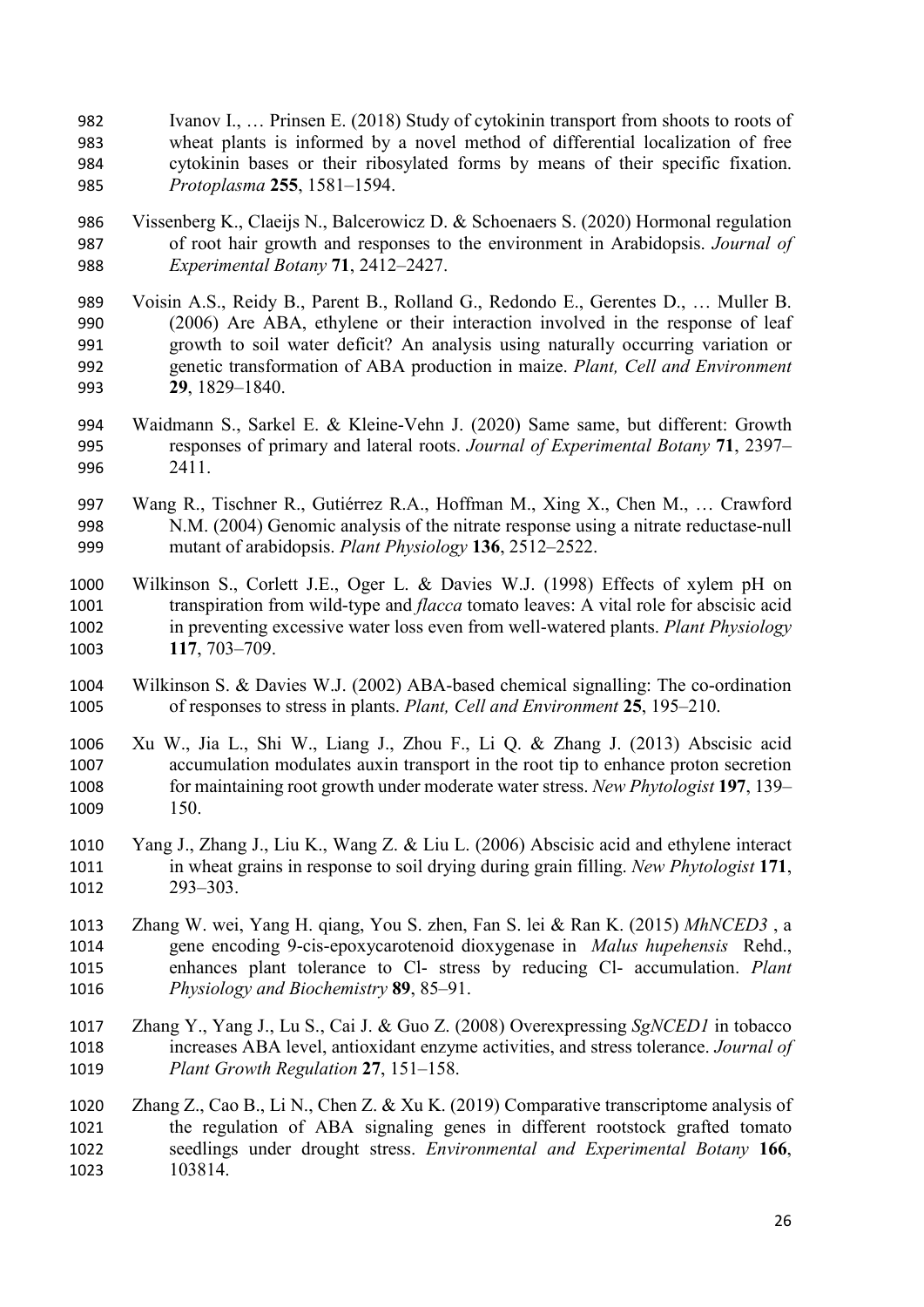- Zhao J., Long T., Wang Y., Tong X., Tang J., Li J., … Zhang J. (2020) *RMS2* encoding a GDSL lipase mediates lipid homeostasis in anthers to determine rice male fertility. *Plant Physiology* **182**, 2047–2064.
- Zhao Z. & Assmann S.M. (2011) The glycolytic enzyme, phosphoglycerate mutase, has critical roles in stomatal movement, vegetative growth, and pollen production in *Arabidopsis thaliana*. *Journal of Experimental Botany* **62**, 5179–5189.
- Ziv C., Zhao Z., Gao Y.G. & Xia Y. (2018) Multifunctional roles of plant cuticle during plant-pathogen interactions. *Frontiers in Plant Science* **9**, 1088.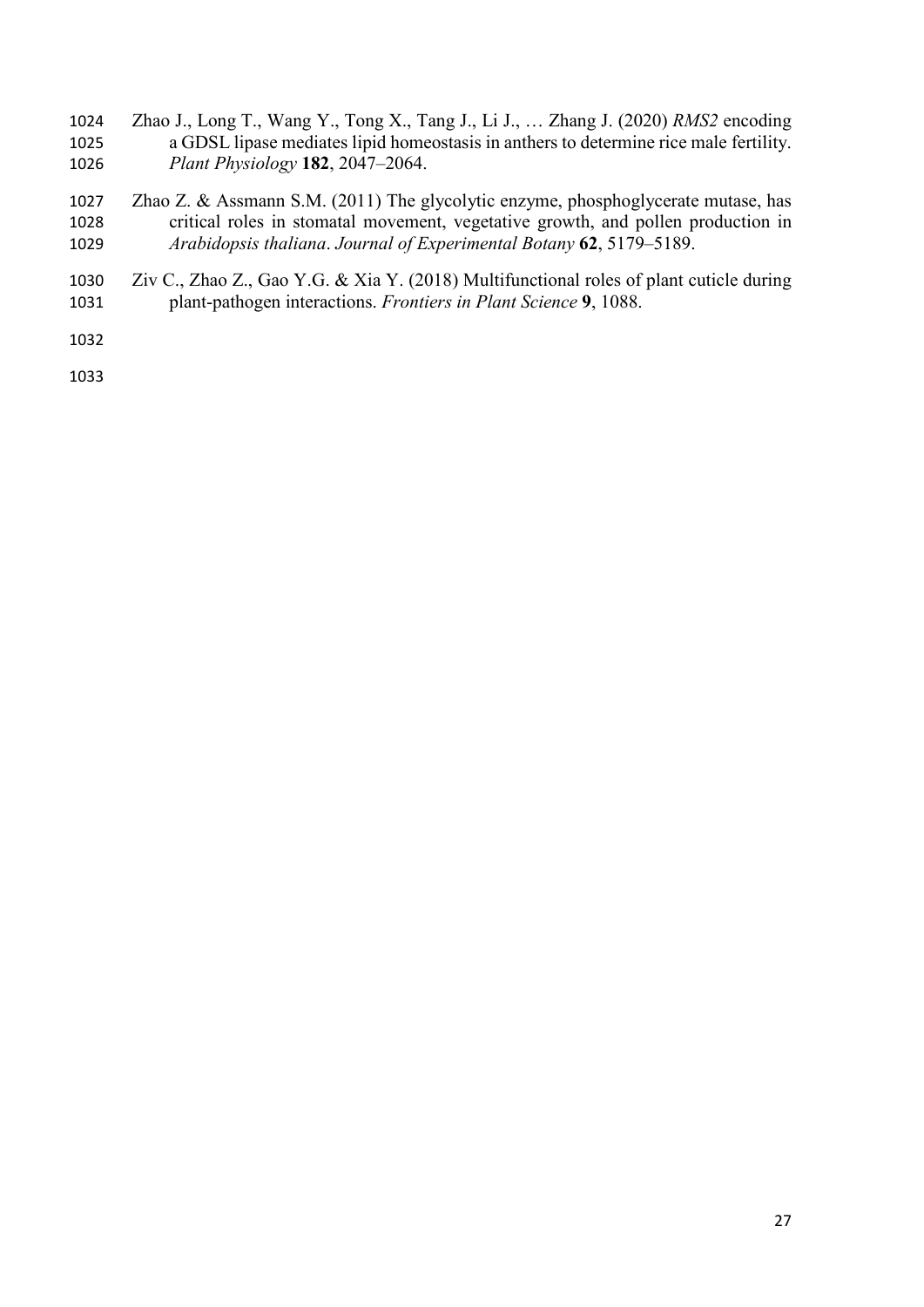### **Figure legends**

1035 **Figure 1**. Images of a mature leaf, the 2<sup>nd</sup> fruit trusses and the root from representative plants of tomato cv Sugar Drop grafted onto the WT AC (SD/AC) and the NCED OE 1037 lines SP12 (SD/SP12) and SP5 (SD/SP5) grown under 3.5 dS  $m^{-1}$  (equivalent to 35 mM NaCl) for 100 days in greenhouse conditions (**a**). Shoot fresh weight (SFW), mature leaf fresh weight (LFW), leaf area, stem diameter (SD), root fresh weight (RFW), RFW/SFW 1040 ratio,  $3^{rd}$  truss length (TL),  $3^{rd}$  truss fresh weight (TFW) and fruit yield after 130 (LFW, 1041 Leaf area, SD and TL) and 200 (SFW, RFW and Total yield) DST (mean  $\pm$  SE). Different 1042 letters indicate significant differences among graft combinations ( $n = 6$ ,  $P \le 0.05$ ). *P*- values from ANOVA testing of the effect of the genotype on all parameters are shown (**b**).

 **Figure 2**. Variation of net photosynthesis rate (*AN*) after 130, 163 and 180 DST of tomato cv. Sugar Drop grafted onto the WT AC (SD/AC) and the NCED OE lines SP12 1048 (SD/SP12) and SP5 (SD/SP5) grown under 3.5 dS  $m^{-1}$  (equivalent to 35 mM NaCl) Different letters indicate significant differences between graft combination (*n*=3, *P* ≤ 0.05) 1050 (a). Net photosynthesis  $(A_N)$ , stomatal conductance  $(g_s)$  and intrinsic water use efficiency (WUEi) after 180 DST. Different letters indicate significant differences between graft 1052 combination ( $n=3$ ,  $P \le 0.05$ ) (b). Scanning electron micrograph (SEM) of transverse sectioning of tomato leaf (300x) showing the differences in epidermis and mesophyll layers between cv. Sugar Drop grafted onto the WT AC (SD/AC) and the NCED OE line 1055 SP12 (SD/SP12) grown after 180 DST (c). Substomatal CO<sub>2</sub> (*Ci*) of cv. Sugar Drop grafted onto the WT AC (SD/AC) and the NCED OE lines SP12 (SD/SP12) and SP5 (SD/SP5) after 180 DST (**d**). SEM visualization (330x) of adaxial (left) and abaxial (right) leaf surfaces of cv Sugar Drop grafted onto WT AC (SD/AC) and the NCED OE line SP12 (SD/SP12) after180 DST (**e**).

- **Figure 3.** Abscisic acid (ABA) concentrations in mature fruit juice (180 DST), mature, green and flower truss xylem sap (180 DST), leaf (130 DST), leaf phloem (180 DST), leaf xylem sap (130 DST), root xylem sap (200 DST) and root (200 DST) of tomato cv Sugar Drop grafted onto the WT AC (SD/AC) and the NCED OE lines SP12 (SD/SP12) 1065 and SP5 (SD/SP5) grown under 3.5 dS  $m^{-1}$  (equivalent to 35 mM NaCl) in greenhouse conditions. Different letters indicate significant differences between genotypes (n=3, P≤0.05) (**a**). Dihydrophaseic acid (DPA) and phaseic acid (PA) concentrations in leaf (130 DST), root xylem sap (200 DST) and root (200 DST) of tomato cv Sugar Drop grafted onto the WT AC (SD/AC) and the NCED OE line SP12 (SD/SP12). \* indicates statistically significant difference between graft combinations (n=3, P ≤ 0.05) (**b**).
- 

 **Figure 4**. HeatMap of the variation of abscisic acid (ABA), trans-zeatin (t-Z), isopentenyl adenine (iP), 1-aminocyclopropane-1-carboxylic acid (ACC), indole-3-acetic acid (IAA), gibberellin A3 (GA3), jasmonic acid (JA) and salicylic acid (SA) concentrations in mature fruit juice (180 DST), mature truss xylem sap (180 DST), green fruit juice (180 DST) green fruit xylem sap (180 DST), flower truss xylem sap (180 DST), leaf (130 DST), leaf phloem (180 DST), leaf xylem sap (130 DST), root xylem sap (200 DST) and root (200 DST) of tomato cv Sugar Drop grafted onto the WT AC (SD/AC) and the 1079 NCED OE lines SP12 (SD/SP12) and SP5 (SD/SP5) grown under 3.5 dS  $m^{-1}$  (equivalent 1080 to 35 mM NaCl) in greenhouse conditions. -1 and -2 indicate significant decrease at  $P \leq$  0.05 and *P* ≤ 0.01, respectively; 0 indicates not significant effects and +1 and +2 indicate 1082 significant increase at  $P \le 0.05$  and  $P \le 0.01$ , respectively. ND, not detected.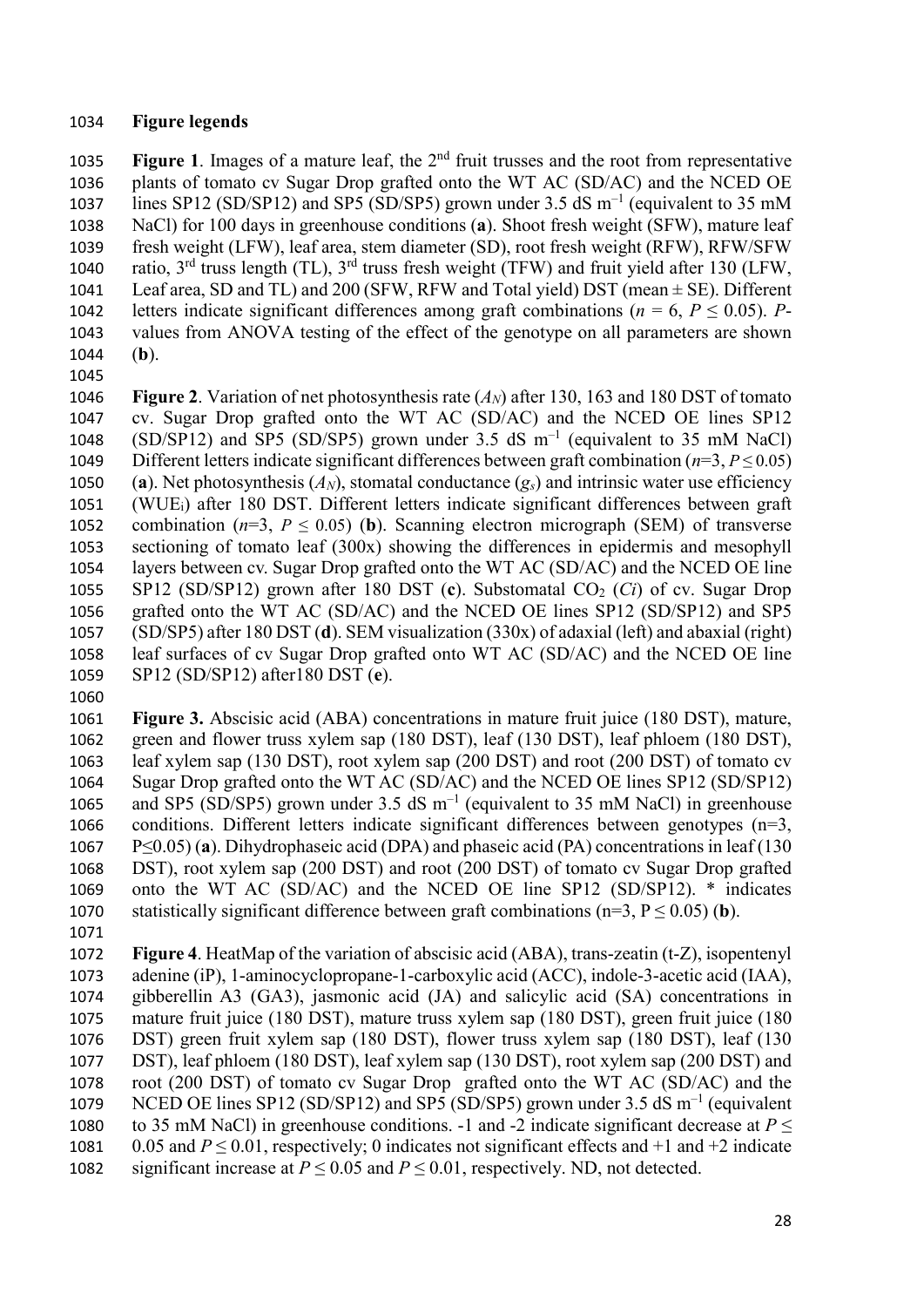**Figure 5**. Venn diagram showing the intersection of the differentially expressed genes identified in roots (**a**) and upregulated and downregulated genes in roots of SD/SP5 against SD/AC, SD/SP12 against SD/AC and SD/SP5 + SD/SP12 against SD/AC grown 1087 under 3.5 dS m<sup>-1</sup> (equivalent to 35 mM NaCl) for 200 days in greenhouse conditions (**b**). GO terms related to the differentially expressed transcripts in SD/SP5 + SD/SP12 against SD/AC whose proportion is different from all the tomato transcripts contained in the microarray (**c**).

 **Figure 6**. ABA related genes differentially expressed in root tissues comparing plants of 1092 SD/SP12 and SD/SP5 against SD/AC in response to 3.5 dS  $m^{-1}$  (equivalent to 35 mM NaCl) for 200 days in greenhouse conditions. Real time PCR quantification (RT-qPCR) of some ABA-related selected genes is also given (**a**). Root xylem sap ABA concentration (as a percentage with respect to control conditions -no salt, data in the embedded table-1096 for each genotype) as a function of salt concentration in the medium (35, 70 and 100 mM NaCl) of tomato cv Ailsa Craig self-grafted (AC/AC, open circles) and grafted onto the NCED OE line SP12 (AC/SP12, closed circles) during 27 days. Each point represents the mean value of four replicates. Different letters indicate significant differences between 1100 treatments within each graft combination ( $P \le 0.05$ ). \* and \*\* indicate significant 1101 difference between graft combinations at  $P \le 0.05$  and  $P \le 0.01$ , respectively (**b**). The relationship between main root total length (RL) and ABA concentration in the 1103 culture medium  $(0, 1.5, 3 \text{ and } 5 \mu \text{M}$  ABA) in tomato cv Ailsa Craig (AC, open circles) and the transgenic line SP12 (SP12, closed circles) grown *in vitro* during 30 days. Each point represents the mean value of four replicates along with its standard error. Different letters indicate significant differences between treatments within each graft combination 1107 ( $P \le 0.05$ ). \* and \*\* indicate significant difference between graft combinations at  $P \le$ 1108 0.05 and  $P \le 0.01$ , respectively (c).

 **Figure 7**. Stress (**a**) aquaporin (**b**) and flavonoids (**c**) related genes differentially expressed in root tissues comparing plants of SD/SP12 and SD/SP5 against SD/AC in 1111 response to 3.5 dS  $m^{-1}$  (equivalent to 35 mM NaCl) for 200 days in greenhouse conditions. Real time PCR quantification (RT-qPCR) of some selected genes is also given. Luteolin, taxifolin, genistein, quercetin and cyanidin peak area in root xylem sap and leaves of tomato cv. Sugar Drop grafted onto the WT AC (SD/AC) and the NCED 1115 OE line SP12 (SD/SP12) grown under 3.5 dS  $m^{-1}$  for 180 days in greenhouse conditions. \* and \*\* indicate significant difference between SD/AC and SD/SP12 at P≤ 0.05 and *P*  $\leq 0.01$ , respectively (**d**).

 **Figure 8**. Cytokinin (CK) (**a**), gibberellin (GA) (**b**) and jasmonic acid (JA)(**c**) related genes differentially expressed in root tissues comparing plants of SD/SP12 and SD/SP5 1120 against SD/AC in response to 3.5 dS  $m^{-1}$  (equivalent to 35 mM NaCl) for 200 days under greenhouse conditions. Real time PCR quantification (RT-qPCR) of some ABA-related selected genes is also given.

 **Figure 9.** Ethylene (**a**) and auxin (**b**) related genes differentially expressed in root tissues 1124 comparing plants of SD/SP12 and SD/SP5 against SD/AC in response to 3.5 dS  $m^{-1}$ (equivalent to 35 mM NaCl) for 200 days under greenhouse conditions. Real time PCR

quantification (RT-qPCR) of some ABA-related selected genes is also given.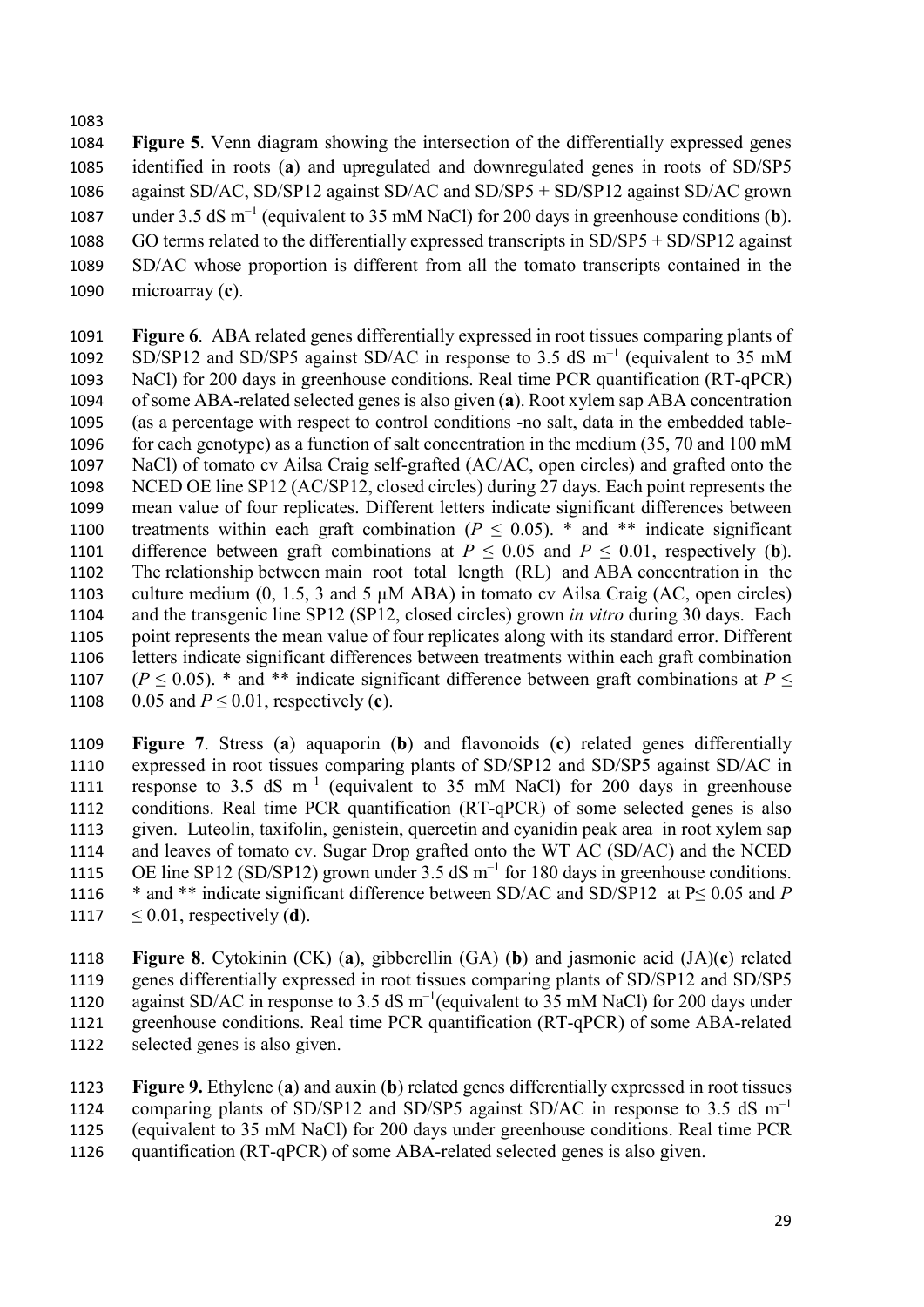| 1127 | Figure 10. Proposed model to explain how ABA overproducing rootstocks improve                          |
|------|--------------------------------------------------------------------------------------------------------|
| 1128 | growth and yield under saline conditions, by affecting local (root) and systemic (scion)               |
| 1129 | responses mediated by root-to-shoot communication. (a) In the roots, ABA                               |
| 1130 | overproduction seems to interfere with stress mediated response by decreasing root                     |
| 1131 | expression of ABA receptors and signalling components, thus altering sensitivity to ABA.               |
| 1132 | Decreased ABA sensitivity in the roots appears to diminish auxin activity (ARFs, auxin                 |
| 1133 | transport from the shoot) and increases ethylene-related processes (ERFs, ACCs) leading                |
| 1134 | to reduced RSA (mainly lateral roots). Lower IPT gene expression diminishes rootstock                  |
| 1135 | CK synthesis and $t$ -Z transport to the shoot. (b) In the scion, increased ABA catabolites            |
| 1136 | in fruiting plants and ABA accumulation in young plants indicates that a root-to-shoot                 |
| 1137 | ABA signal cannot be ruled out. Increased foliar iP accumulation and phloem transport                  |
| 1138 | (in response to reduced <i>t</i> -Z transport from the roots) along with transient foliar ABA and      |
| 1139 | JA accumulation seems to modify leaf growth and mesophyll structure leading to                         |
| 1140 | improved photosynthesis (A <sub>N</sub> ) activity. Increased transport of nutrients and flavonoids to |
| 1141 | the leaves also protects leaf function. Moreover, increased xylem GA3 in growing fruits                |
| 1142 | seems to enhance reproductive growth. Improved photosynthesis and reduced root growth                  |
| 1143 | optimise source-sink relations to benefit scion development and yield. Arrow and bar                   |
| 1144 | heads indicate positive and negative regulation, respectively.                                         |
| 1145 |                                                                                                        |
| 1146 |                                                                                                        |
| 1147 |                                                                                                        |
| 1148 |                                                                                                        |
| 1149 |                                                                                                        |
| 1150 |                                                                                                        |
| 1151 |                                                                                                        |
| 1152 |                                                                                                        |
| 1153 |                                                                                                        |
| 1154 |                                                                                                        |
| 1155 |                                                                                                        |
| 1156 |                                                                                                        |
| 1157 |                                                                                                        |
| 1158 |                                                                                                        |
| 1159 |                                                                                                        |
| 1160 |                                                                                                        |
| 1161 |                                                                                                        |
| 1162 |                                                                                                        |
| 1163 |                                                                                                        |
| 1164 |                                                                                                        |
| 1165 |                                                                                                        |
| 1166 |                                                                                                        |
| 1167 |                                                                                                        |
| 1168 |                                                                                                        |
| 1169 |                                                                                                        |
| 1170 |                                                                                                        |
| 1171 |                                                                                                        |
| 1172 |                                                                                                        |
| 1173 | <b>Supplementary Figure legends</b>                                                                    |
|      |                                                                                                        |

**Figure S1**. Schematic diagram of the experimental design.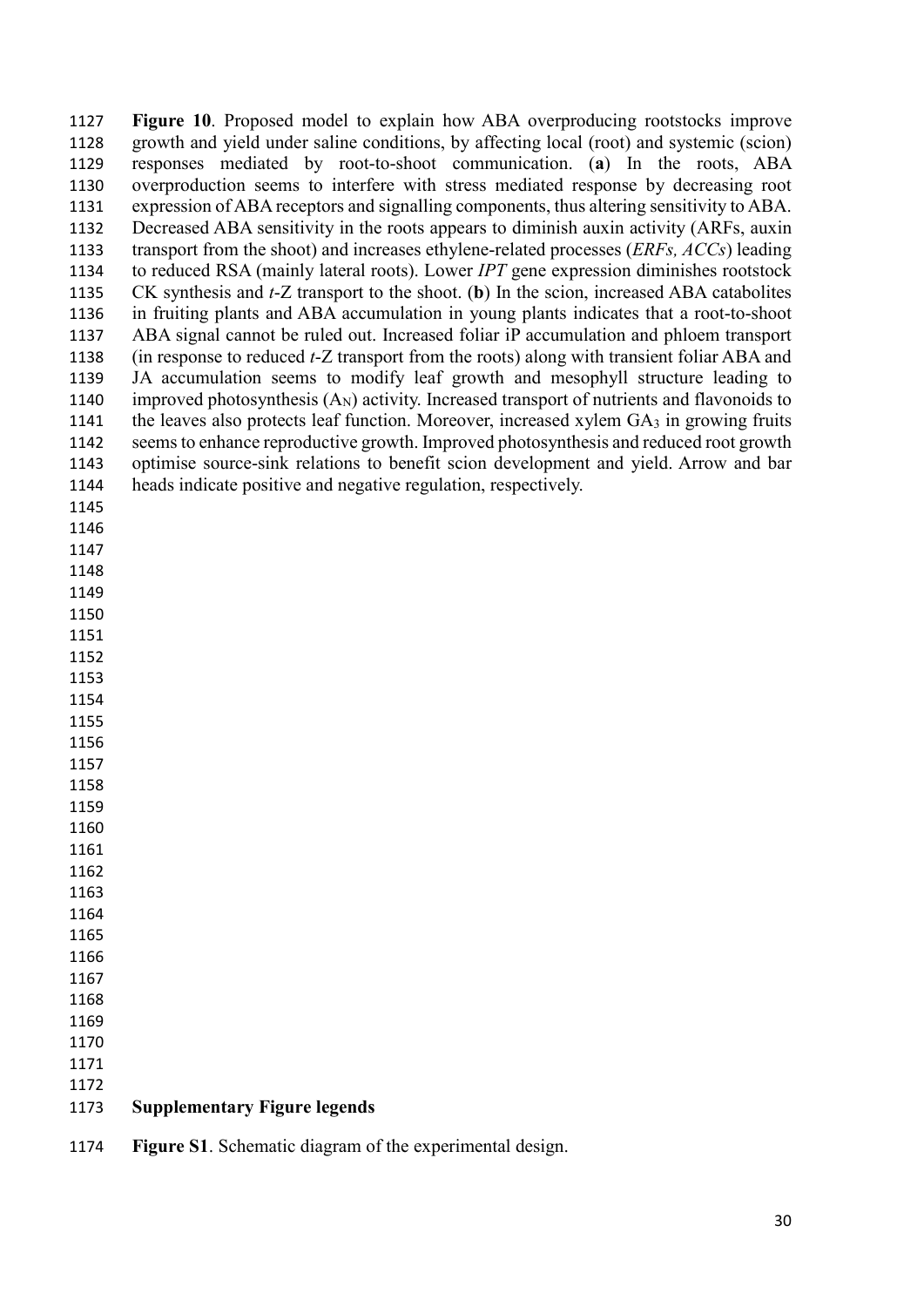**Figure S2**. KEGG pathways of hormone biosynthesis. Wide arrows mark the affected pathways in the overexpression lines. Thick red arrows show increased gene expression, thick blue arrows mark decreased expression in the affected part of the pathway.

 **Figure S3**. KEGG pathways of hormone signal transductions. Wide arrows mark the affected pathways in the overexpression lines. Thick red arrows show increased gene expression, thick blue arrows mark decreased expressions in the involved part of the pathway.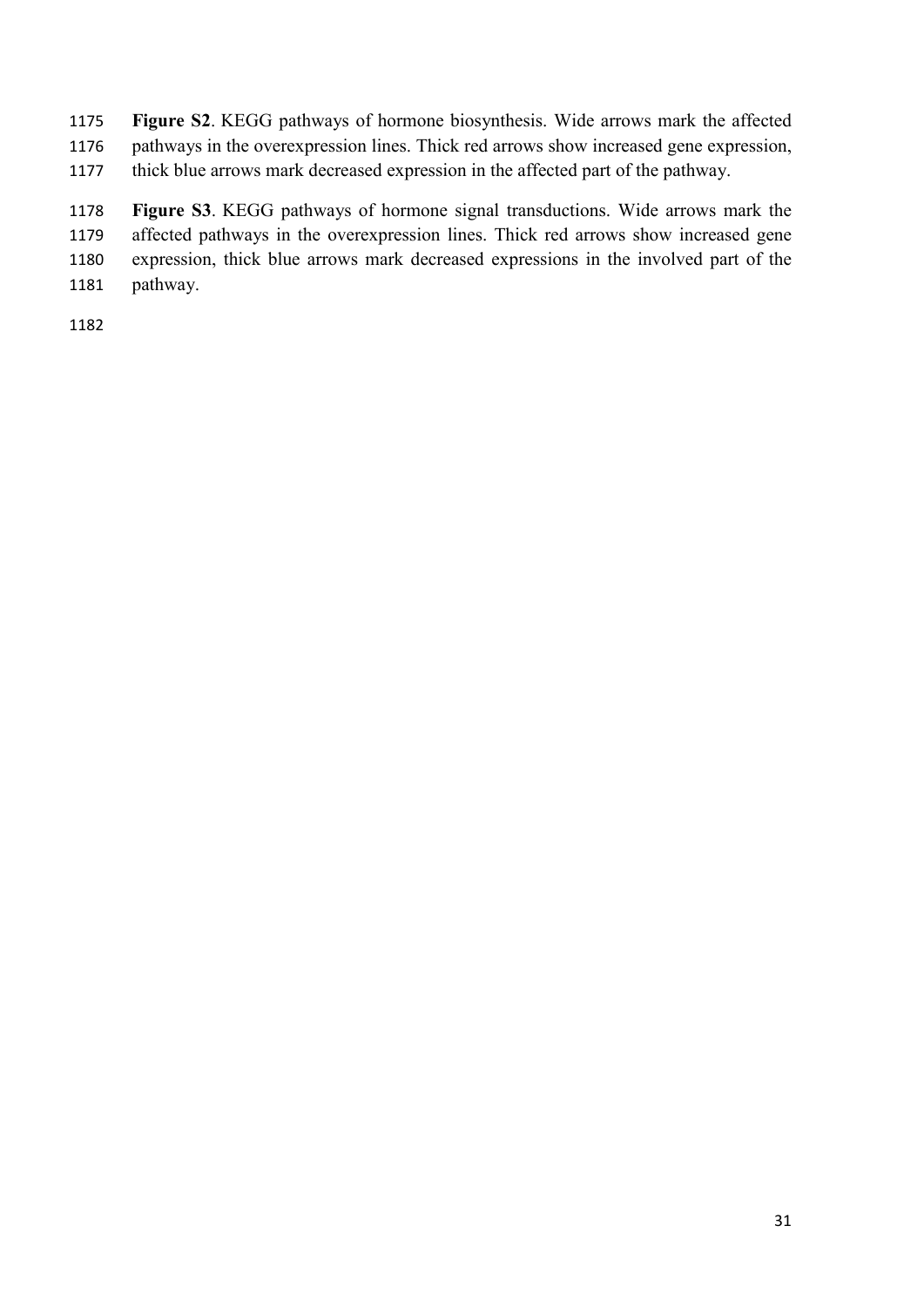# 1183 **Tables**

1184 **Table 1**. Stomatal density in abaxial and adaxial leaf surfaces and cell size in adaxial 1185 epidermis of tomato cv Sugar Drop grafted onto the WT AC (SD/AC) and the NCED OE 1186 line SP12 (SD/SP12), grown under 3.5 dS m<sup>-1</sup> (equivalent to 35 mM NaCl) after 200 days 1187 of treatment (mean  $\pm$  SE). *P*-values from ANOVA testing of the effect of the genotype 1188 on all parameters are shown.

|                                               |                  | SD/AC              | SD/SP12              | P(ANOVA) |
|-----------------------------------------------|------------------|--------------------|----------------------|----------|
|                                               | Abaxial          | $125.67\pm8.67$    | $120.67 \pm 5.81$    | 0.657    |
| <b>Stomatal density</b><br>$(n^{\circ}/mm^2)$ | Adaxial          | $2.68 \pm 1.25$    | $3.30 \pm 1.27$      | 0.754    |
|                                               | Width $(\mu m)$  | $42.71 \pm 2.15$   | $40.42 \pm 2.21$     | 0.475    |
| Cell size                                     | Length $(\mu m)$ | $62.78 \pm 2.25$   | $109.79 \pm 5.64$    | < 0.001  |
| (adaxial<br>epidermis)                        | Area $(\mu m^2)$ | $2670.17\pm115.69$ | $4402.10 \pm 115.69$ | < 0.001  |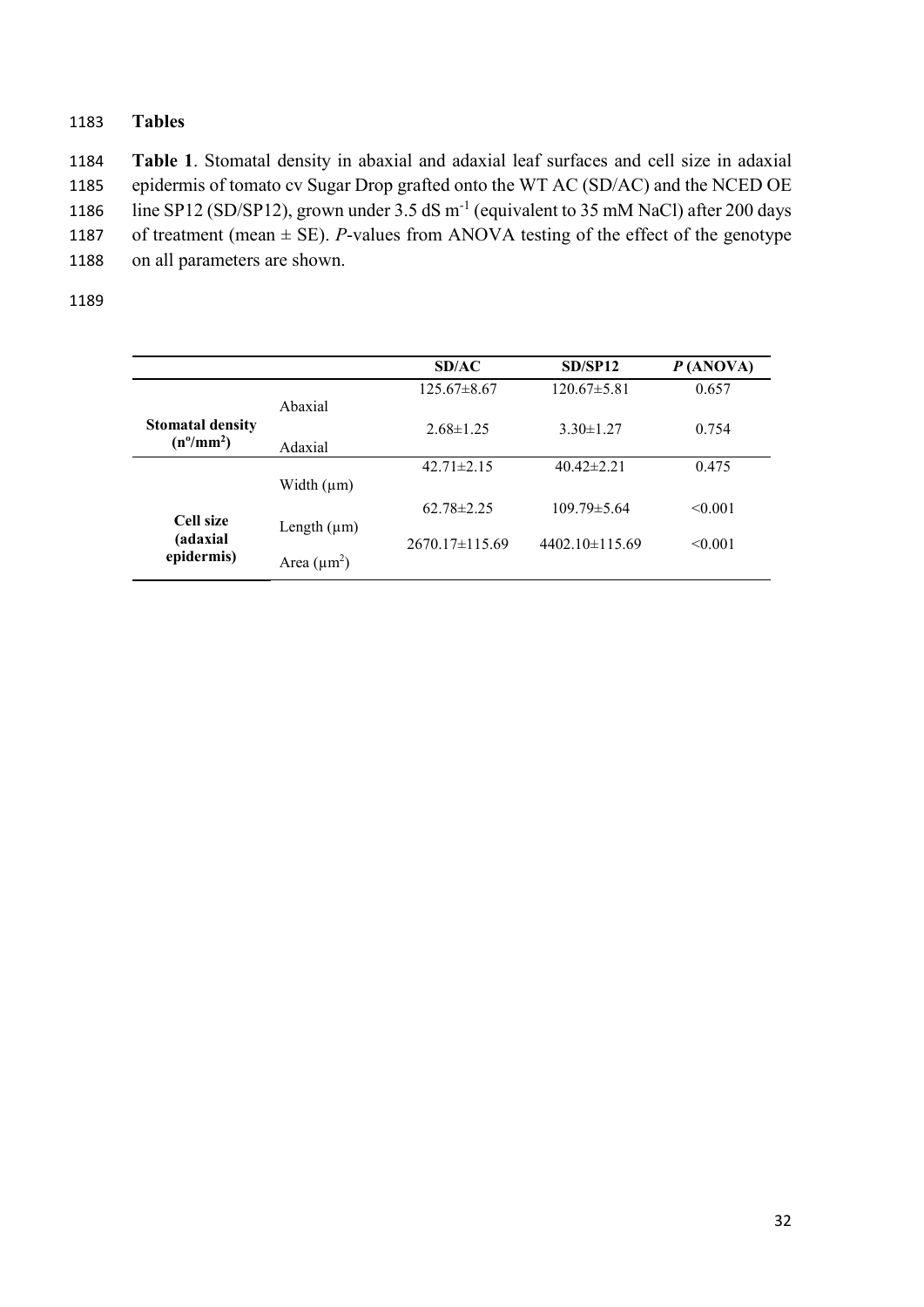| 1190 | <b>Table 2.</b> Total carbon $(C)$ total nitrogen $(N)$ , phosphorus $(P)$ , potassium $(K)$ , sulphur $(S)$ , |
|------|----------------------------------------------------------------------------------------------------------------|
| 1191 | magnesium (Mg), calcium (Ca), sodium (Na), iron (Fe), manganese (Mn), boron (B) and                            |
| 1192 | zinc $(Zn)$ concentrations in the leaf of cv Sugar Drop grafted onto WT AC (SD/AC) and                         |
| 1193 | the NCED OE lines SP12 (SD/SP12) and SP5 (SD/SP5) grown under 3.5 dS $\text{m}^{-1}$ for 130                   |
| 1194 | days in greenhouse conditions (mean $\pm$ SE). Different letters indicate significant                          |
| 1195 | differences among graft combinations ( $n = 6$ , $P \le 0.05$ ). P-values from ANOVA testing                   |
| 1196 | of the effect of the genotype on all parameters are shown.                                                     |

1197

| Nutrient (mg $g^{-1}$ DW) | SD/AC             | SD/SP12            | SD/SP5              | $\boldsymbol{P}$ |
|---------------------------|-------------------|--------------------|---------------------|------------------|
|                           |                   |                    |                     | (ANOVA)          |
| $\mathbf C$               | 21.40±0.79        | 23.98±1.20         | $22.82 \pm 1.64$    | 0.249            |
| $\mathbf N$               | $373.50\pm4.71$   | $362.47\pm4.77$    | $364.72 \pm 5.64$   | 0.295            |
| P                         | $1.32 \pm 0.12$   | $2.03 \pm 0.36$    | $1.54 \pm 0.20$     | 0.105            |
| $\bf K$                   | $36.63 \pm 5.73$  | $31.94 \pm 3.97$   | $29.65 \pm 2.0$     | 0.531            |
| S                         | $8.44 \pm 0.90$ b | $12.20 \pm 0.59$ a | $12.35 \pm 1.46$ a  | < 0.05           |
| Mg                        | $5.50\pm0.09$ b   | $8.48 \pm 0.89$ ab | $9.96 \pm 1.85$ a   | < 0.05           |
| Ca                        | 24.17±1.15 b      | 42.81 $\pm$ 2.72 a | 48.21 $\pm$ 6.865 a | < 0.01           |
| <b>Na</b>                 | $5.98 \pm 0.80$   | $4.92 \pm 0.25$    | $5.34 \pm 0.85$     | 0.618            |
| Fe                        | $1.20 \pm 0.12$ a | $0.47 \pm 0.04$ b  | $0.40 \pm 0.02$ b   | < 0.01           |
| Mn                        | $0.07 \pm 0.01$ b | $0.13 \pm 0.01$ a  | $0.10 \pm 0.01$ ab  | < 0.05           |
| B                         | $0.07 \pm 0.00$   | $0.06 \pm 0.01$    | $0.07 \pm 0.00$     | 0.958            |
| Zn                        | $0.04 \pm 0.01$   | $0.03 \pm 0.01$    | $0.03 \pm 0.01$     | 0.837            |
|                           |                   |                    |                     |                  |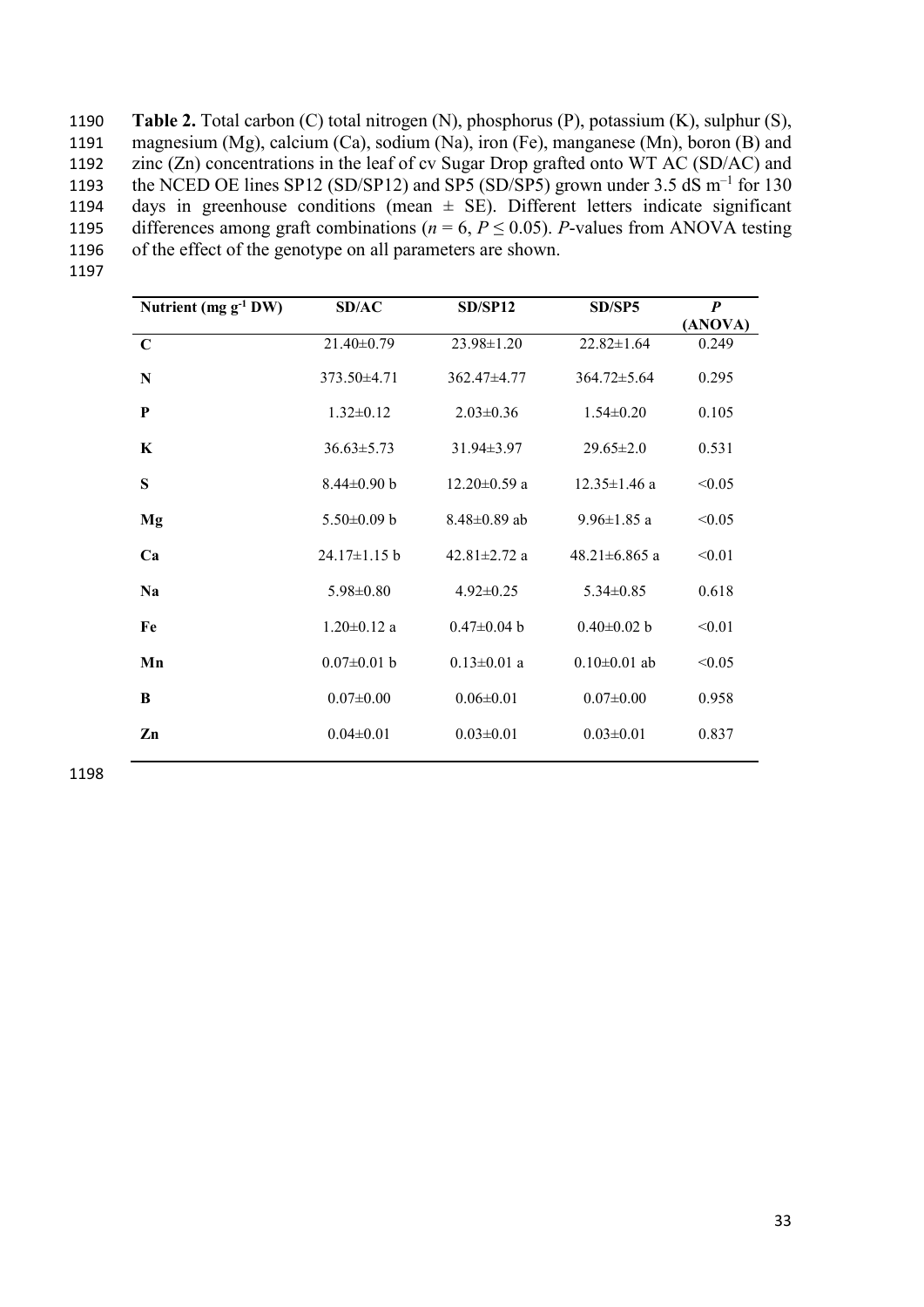1199 **Table 3**. Differentially expressed genes comparing SD/SP12 and SD/SP5 combined against SD/AC. The 25 most 1200 upregulated genes (largest logFC values) and the 25 most downregulated genes (smallest, most negative log

upregulated genes (largest logFC values) and the 25 most downregulated genes (smallest, most negative logFC values)

1201 are given with their mean relative expression (AveExpr) level and the adjusted *P* value (Adj.P.val).

| ID                       | LogFC   | AveExpr | Adj.P.Val     | <b>Description</b>                                             |  |
|--------------------------|---------|---------|---------------|----------------------------------------------------------------|--|
| <b>Upregulated genes</b> |         |         |               |                                                                |  |
| Solyc07g056570.1.1       | 6.74    | 11.71   | $2.15E^{-4}$  | 9-cis-epoxycarotenoid dioxygenase                              |  |
| Solyc01g095080.2.1       | 1.74    | 11.11   | $1.70E^{-3}$  | 1-aminocyclopropane-1-carboxylate synthase                     |  |
| Solyc04g072800.2.1       | 1.70    | 9.90    | $2.50E^{-4}$  | 23-bisphosphoglycerate-dependent phosphoglycerate mutase       |  |
| Solyc09g015660.2.1       | 1.51    | 11.61   | $8.26E^{-7}$  | <b>Bromodomain containing 2</b>                                |  |
| Solyc03g080190.2.1       | 1.50    | 12.54   | $7.13E^{-5}$  | Flavanone 3-hydroxylase-like protein                           |  |
| Solyc02g093040.2.1       | 1.49    | 8.77    | $1.15E^{-3}$  | Cathepsin B-like cysteine proteinase                           |  |
| Solyc03g111290.1.1       | 1.46    | 10.23   | $1.58E^{-4}$  | <b>Cytochrome P450</b>                                         |  |
| Solyc01g011450.1.1       | 1.45    | 7.47    | $4.01E^{-6}$  | <b>Unknown Protein</b>                                         |  |
| Solyc05g007950.2.1       | 1.44    | 10.74   | $8.07E^{-4}$  | <b>Ribonuclease T2</b>                                         |  |
| Solyc12g017460.1.1       | 1.41    | 10.84   | $1.93E^{-5}$  | GDSL esterase/lipase At1g28590                                 |  |
| Solyc06g052020.2.1       | 1.40    | 11.47   | $1.65E^{-6}$  | <b>Unknown Protein</b>                                         |  |
| Solyc04g012050.2.1       | 1.35    | 11.64   | $8.85E^{-5}$  | Ethylene responsive transcription factor 2a                    |  |
| Solyc09g098160.2.1       | 1.27    | 12.00   | $4.01E^{-4}$  | Pirin-like protein                                             |  |
| Solyc07g056320.2.1       | 1.26    | 9.55    | $7.11E^{-4}$  | ER glycerol-phosphate acyltransferase                          |  |
| Solyc03g111720.2.1       | 1.25    | 12.79   | $1.26E^{-3}$  | Peptide methionine sulfoxide reductase msrA                    |  |
| Solyc08g013760.1.1       | 1.24    | 7.47    | $1.10E^{-3}$  | F-box family protein (AHRD V1 ***- B9GFH4 POPTR)               |  |
| Solyc10g055200.1.1       | 1.22    | 9.92    | $6.40E^{-4}$  | Disease resistance response                                    |  |
| Solyc06g065870.2.1       | 1.17    | 9.17    | $1.33E^{-3}$  | <b>Unknown Protein</b>                                         |  |
| Solyc07g054470.1.1       | 1.14    | 9.09    | $2.58E^{-4}$  | <b>Unknown Protein</b>                                         |  |
| Solyc03g096670.2.1       | 1.14    | 10.93   | $4.87 E^{-4}$ | Integrin-linked kinase-associated serine/threonine phosphatase |  |
|                          |         |         |               | 2C                                                             |  |
| Solyc08g044490.1.1       | 1.14    | 6.27    | $6.90E^{-5}$  | Kinesin heavy chain-like protein                               |  |
| Solve01g006170.2.1       | 1.13    | 9.45    | $1.60E^{-4}$  | rRNA processing protein ebna1-binding protein-related          |  |
| Solyc01g110960.2.1       | 1.13    | 8.81    | $2.23E^{-6}$  | Glutamic acid-rich protein                                     |  |
| Solyc03g111300.1.1       | 1.10    | 10.15   | $4.68E^{-4}$  | <b>Cytochrome P450</b>                                         |  |
| Solyc03g007170.2.1       | 1.10    | 10.82   | $7.59E^{-5}$  | FK506-binding protein 4, Peptidyl-prolyl cis-trans isomerase   |  |
|                          |         |         |               | Downregulated genes                                            |  |
| Solyc04g063350.2.1       | $-1.93$ | 8.89    | $2.90E^{-4}$  | 3-methyl-2-oxobutanoate dehydrogenase (2-methylpropanoyl-      |  |
|                          |         |         |               | transferring)                                                  |  |
| Solyc06g059870.1.1       | $-1.96$ | 9.63    | $4.00E^{-4}$  | <b>Unknown Protein</b>                                         |  |
| Solyc03g020080.2.1       | $-1.97$ | 11.93   | $1.59E^{-4}$  | <b>Proteinase inhibitor II</b>                                 |  |
| Solyc02g068170.1.1       | $-2.04$ | 8.85    | $5.34E^{-6}$  | <b>Unknown Protein</b>                                         |  |
| Solyc10g036660.1.1       | $-2.06$ | 8.85    | $5.34E^{-6}$  | <b>Unknown Protein</b>                                         |  |
| Solyc09g072700.2.1       | $-2.07$ | 6.93    | $1.65E^{-6}$  | Peroxidase 57                                                  |  |
| Solyc07g044900.1.1       | $-2.08$ | 5.63    | $1.37E^{-6}$  | <b>Unknown Protein</b>                                         |  |
| Solyc01g006300.2.1       | $-2.17$ | 8.36    | $5.77E^{-6}$  | Peroxidase                                                     |  |
| Solyc08g079930.1.1       | $-2.31$ | 8.63    | $5.61E^{8}$   | Subtilisin-like protease                                       |  |
| Solyc12g087940.1.1       | $-2.32$ | 9.27    | $7.13^{E-5}$  | Aspartic proteinase nepenthesin-1                              |  |
| Solyc08g079850.1.1       | $-2.35$ | 7.64    | $5.62E^{-7}$  | Subtilisin-like protease                                       |  |
| Solyc04g076190.1.1       | $-2.37$ | 8.62    | $1.08E^{-5}$  | Aspartic proteinase nepenthesin-1                              |  |
| Solyc08g079890.1.1       | $-2.37$ | 8.90    | $5.13E^{-7}$  | Subtilisin-like protease                                       |  |
| Solyc08g079920.1.1       | $-2.39$ | 7.65    | $5.61E^{-8}$  | Subtilisin-like protease                                       |  |
| Solyc09g097770.2.1       | $-2.59$ | 11.39   | $6.29E^{-4}$  | Cell wall protein                                              |  |
| Solvc05g005560.2.1       | $-2.69$ | 8.18    | $5.34E^{-6}$  | <b>BURP</b> domain-containing protein                          |  |
| Solyc01g008620.2.1       | $-2.77$ | 9.65    | $4.54E^{-4}$  | Beta-1 3-glucanase                                             |  |
| Solyc08g079860.1.1       | $-2.78$ | 8.80    | $3.08E^{-7}$  | Subtilisin-like protease                                       |  |
| Solyc08g079840.1.1       | $-2.85$ | 8.62    | $5.61E^{-8}$  | Subtilisin-like protease                                       |  |
| Solyc08g079900.1.1       | $-2.92$ | 9.74    | $5.61E^{-8}$  | Subtilisin-like protease                                       |  |
| Solyc08g079870.1.1       | $-2.95$ | 8.76    | $5.61E^{-8}$  | Subtilisin-like protease                                       |  |
| Solyc09g007020.1.1       | $-3.03$ | 11.09   | $5.70E^{-8}$  | Pathogenesis-related protein                                   |  |
| Solyc08g079910.1.1       | $-3.06$ | 8.11    | $5.61E^{-8}$  | Subtilisin-like protease                                       |  |
| Solyc08g079880.1.1       | $-3.15$ | 9.16    | $5.61E^{-8}$  | Subtilisin-like protease                                       |  |
| Solyc09g007010.1.1       | $-3.37$ | 11.95   | $1.68E^{-3}$  | Pathogenesis related protein PR-1                              |  |